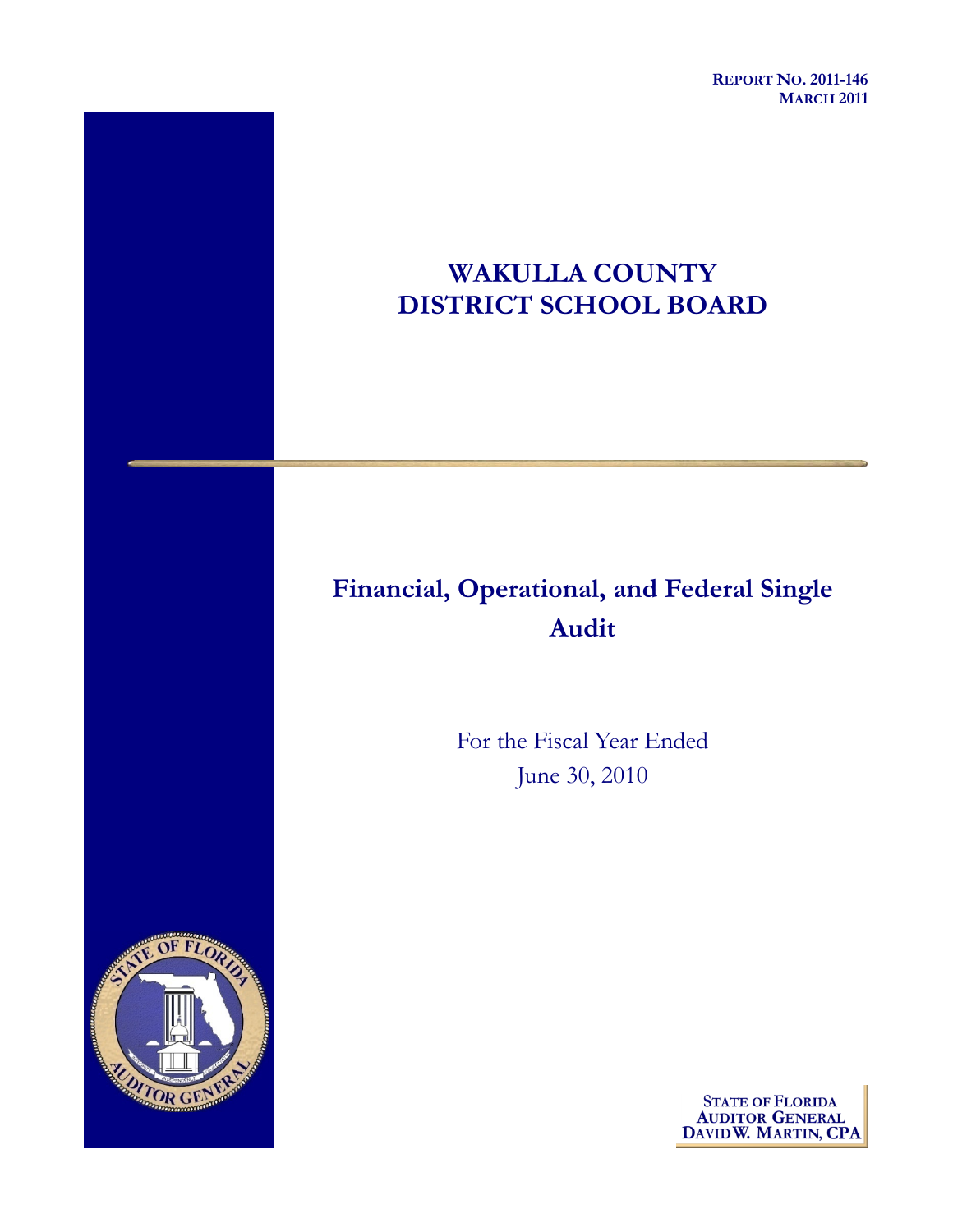#### **BOARD MEMBERS AND SUPERINTENDENT**

Board members and the Superintendent who served during the 2009-10 fiscal year are listed below:

|                              | District No. |
|------------------------------|--------------|
|                              |              |
| Ray E. Gray, Jr.             |              |
| Michael A. Scott, Vice Chair |              |
| Rebecca S. Cook, Chair       |              |
| Gregory M. Thomas            |              |
| Jerry S. Evans               |              |
|                              |              |

David Miller, Superintendent

The Auditor General conducts audits of governmental entities to provide the Legislature, Florida's citizens, public entity management, and other stakeholders unbiased, timely, and relevant information for use in promoting government accountability and stewardship and improving government operations.

The audit team leader was Stacy P. Boyd, and the audit was supervised by Karen L. Revell, CPA. For the information technology portion of this audit, the audit team leader was Deidre N. Melton, CISA, and the supervisor was Nancy M. Reeder, CPA, CISA. Please address inquiries regarding this report to Gregory L. Centers, CPA, Audit Manager, by e-mail at gregcenters@aud.state.fl.us or by telephone at (850) 487-9039.

This report and other reports prepared by the Auditor General can be obtained on our Web site at www.myflorida.com/audgen; by telephone at (850) 487-9175; or by mail at G74 Claude Pepper Building, 111 West Madison Street, Tallahassee, Florida 32399-1450.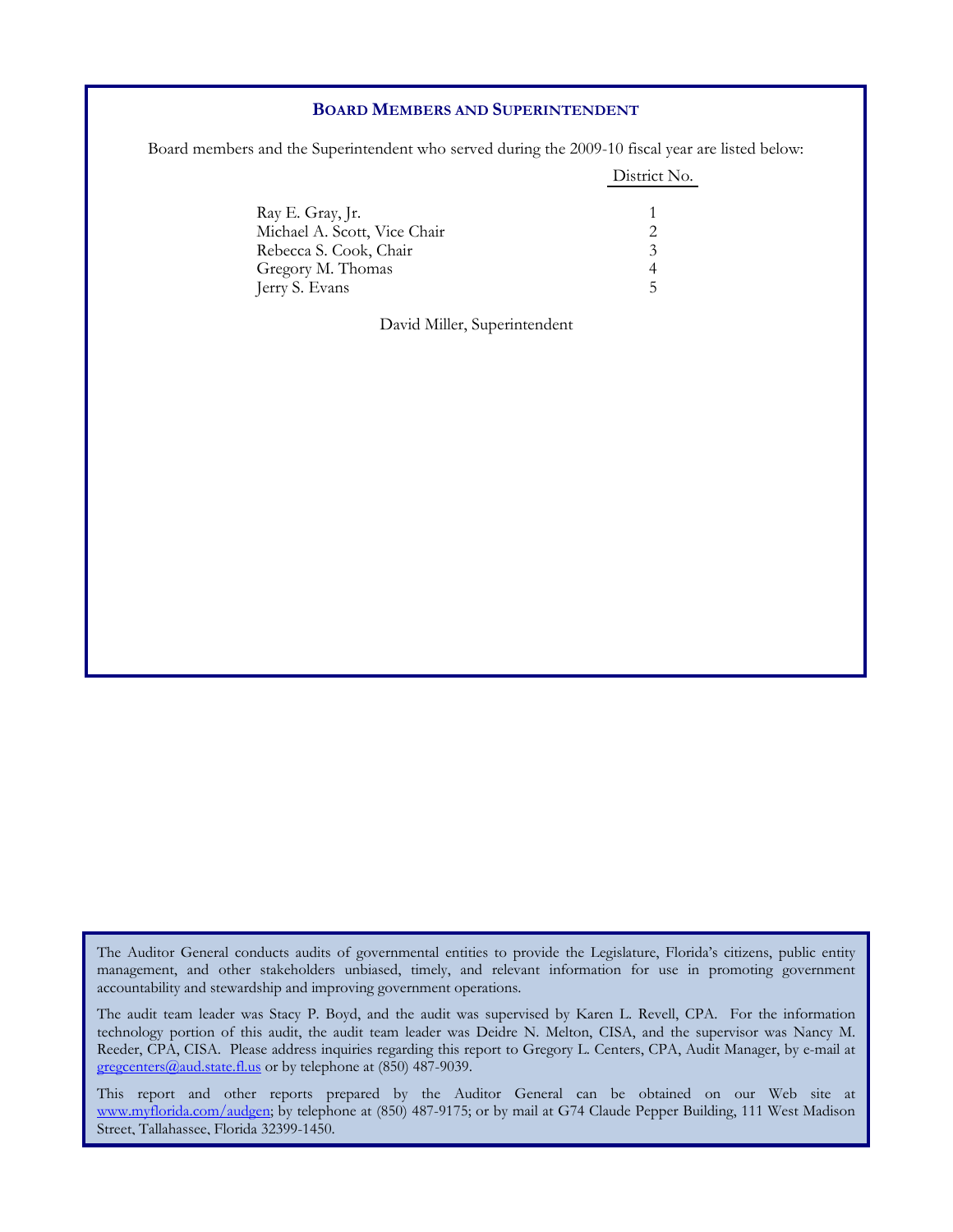## **WAKULLA COUNTY DISTRICT SCHOOL BOARD TABLE OF CONTENTS**

## **PAGE NO.**

| Reconciliation of the Governmental Funds Balance Sheet                                                                                                                                  |
|-----------------------------------------------------------------------------------------------------------------------------------------------------------------------------------------|
| <b>Statement of Revenues, Expenditures, and Changes in</b>                                                                                                                              |
| <b>Reconciliation of the Governmental Funds Statement of</b><br><b>Revenues, Expenditures, and Changes in Fund Balances</b>                                                             |
|                                                                                                                                                                                         |
| <b>Statement of Revenues, Expenses, and Changes in Fund</b>                                                                                                                             |
|                                                                                                                                                                                         |
|                                                                                                                                                                                         |
|                                                                                                                                                                                         |
| OTHER REQUIRED SUPPLEMENTARY INFORMATION                                                                                                                                                |
| Budgetary Comparison Schedule - General and Major Special Revenue Funds  42                                                                                                             |
|                                                                                                                                                                                         |
|                                                                                                                                                                                         |
|                                                                                                                                                                                         |
| INDEPENDENT AUDITOR'S REPORT ON INTERNAL CONTROL OVER<br>FINANCIAL REPORTING AND ON COMPLIANCE AND OTHER MATTERS<br><b>BASED ON AN AUDIT OF THE FINANCIAL STATEMENTS PERFORMED</b>      |
| <b>INDEPENDENT AUDITOR'S REPORT ON COMPLIANCE WITH REQUIREMENTS</b><br>THAT COULD HAVE A DIRECT AND MATERIAL EFFECT ON EACH MAJOR<br>PROGRAM AND ON INTERNAL CONTROL OVER COMPLIANCE IN |
|                                                                                                                                                                                         |
|                                                                                                                                                                                         |
|                                                                                                                                                                                         |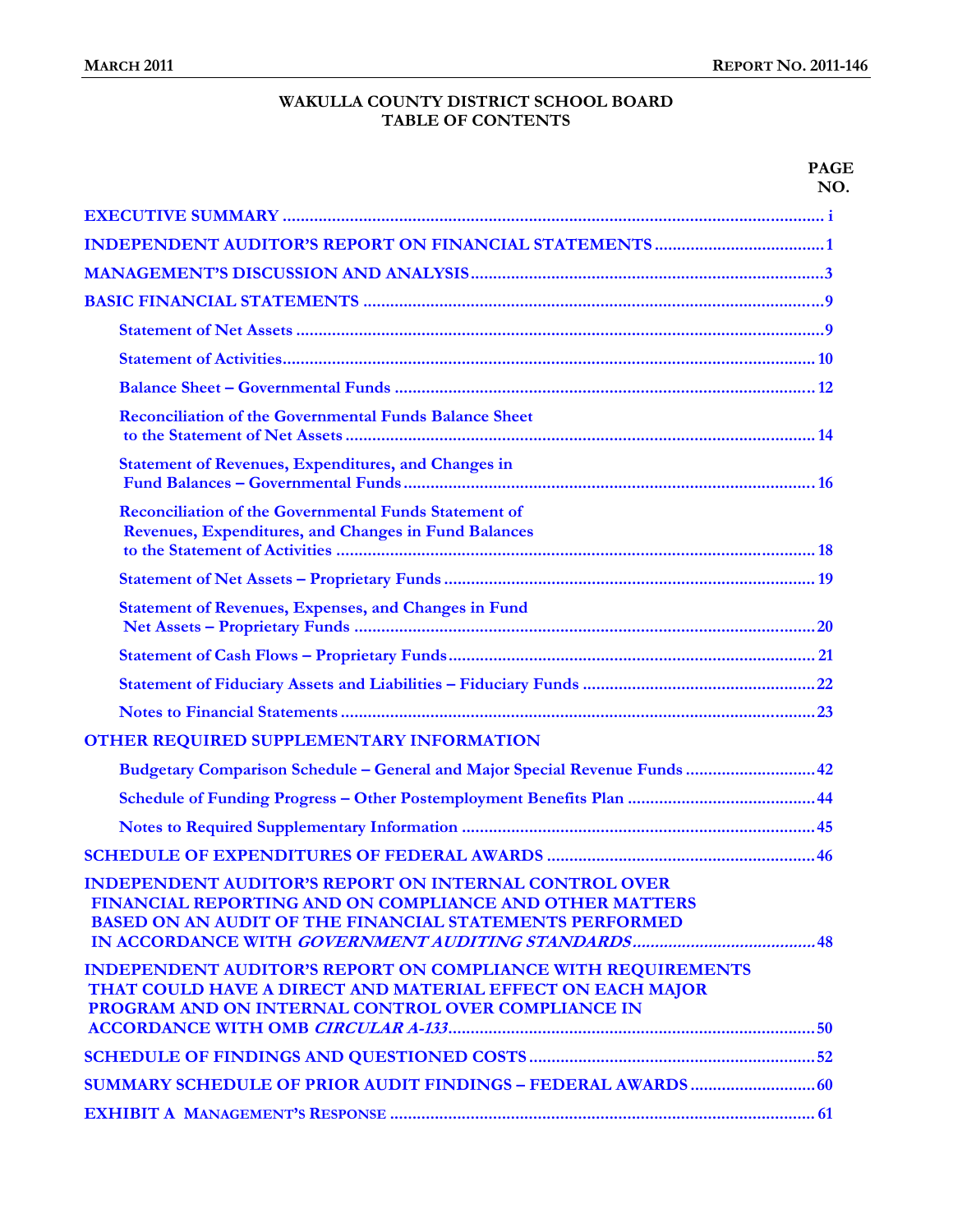## **EXECUTIVE SUMMARY**

#### **Summary of Report on Financial Statements**

<span id="page-3-0"></span>**Our audit disclosed that the District's basic financial statements were presented fairly, in all material respects, in accordance with prescribed financial reporting standards.** 

#### **Summary of Report on Internal Control and Compliance**

**We noted a certain matter involving the District's internal control over financial reporting and its operation that we consider to be a significant deficiency, as summarized below. However, this significant deficiency is not considered to be a material weakness.** 

**The results of our tests disclosed no instances of noncompliance or other matters that are required to be reported under Government Auditing Standards issued by the Comptroller General of the United States; however, we noted certain additional matters as summarized below.** 

#### **SIGNIFICANT DEFICIENCY**

**Finding No. 1: District procedures for reporting account balances on the financial statements could be improved.** 

#### **ADDITIONAL MATTERS**

**Finding No. 2: Improvements were needed in controls over the reporting of instructional contact hours for adult general education courses to the Florida Department of Education.** 

**Finding No. 3: District records did not sufficiently evidence that performance assessments of instructional personnel and school administrators were based primarily on student performance, contrary to Section 1012.34(3), Florida Statutes.** 

**Finding No. 4: The Board had not adopted formal policies and procedures for ensuring that a portion of each instructional employee's compensation is based on performance pursuant to Section 1012.22(1)(c)2., Florida Statutes, and documenting the differentiated pay process of instructional personnel and school-based administrators using the factors prescribed in Section 1012.22(1)(c)4., Florida Statutes.** 

**Finding No. 5: Controls could be enhanced to ensure compliance with Section 119.071(5)(a), Florida Statutes, regarding notifying individuals of the need for and use of social security numbers.** 

**Finding No. 6: The District's policy and procedure did not require timely removal of information technology (IT) access privileges of former or reassigned employees.** 

**Finding No. 7: The District lacked written policies and procedures for certain IT functions.** 

**Finding No. 8: The District's Disaster Recovery Plan lacked key disaster recovery control elements and had not been tested.** 

**Finding No. 9: The District's security controls related to user authentication needed improvement.** 

#### **Summary of Report on Federal Awards**

**We audited the District's Federal awards for compliance with applicable Federal requirements. The Child Nutrition Cluster; Title I, Part A Cluster; Special Education Cluster; and State Fiscal Stabilization Fund Cluster programs were audited as major Federal programs. The results of our audit indicated that the District materially complied with the requirements that were applicable to the major Federal programs tested.** 

#### **Audit Objectives and Scope**

**Our audit objectives were to determine whether the Wakulla County District School Board and its officers with administrative and stewardship responsibilities for District operations had:** 

 **Presented the District's basic financial statements in accordance with generally accepted accounting principles;**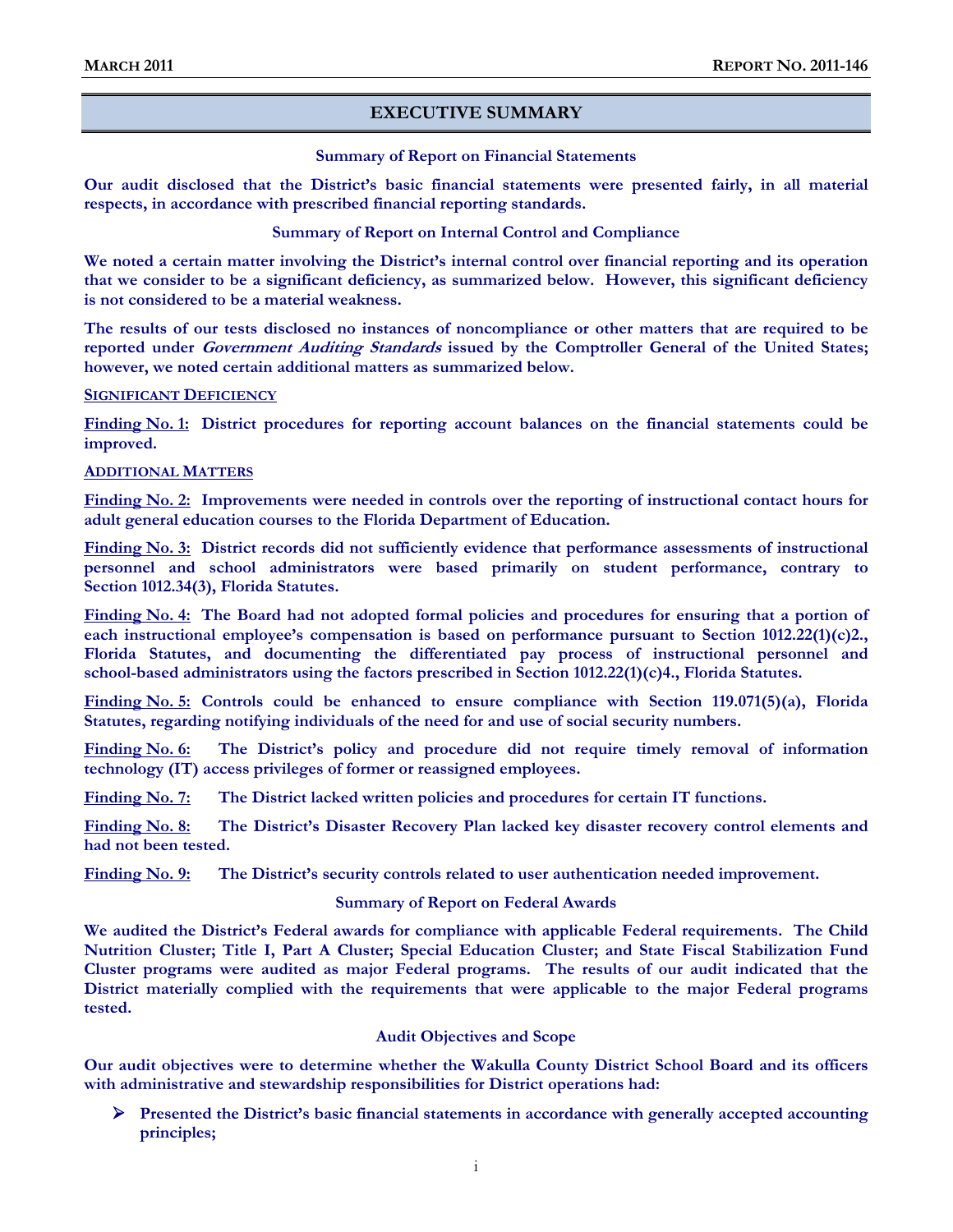- **Established and implemented internal control over financial reporting and compliance with requirements that could have a direct and material effect on the financial statements or on a major Federal program;**
- **Established internal controls that promote and encourage: 1) compliance with applicable laws, rules, regulations, contracts, and grant agreements; 2) the economic and efficient operation of the District; 3) the reliability of records and reports; and 4) the safeguarding of District assets;**
- **Complied with the various provisions of laws, rules, regulations, contracts, and grant agreements that are material to the financial statements, and those applicable to the District's major Federal programs; and**
- **Taken corrective actions for findings included in our report No. 2010-080.**

**The scope of this audit included an examination of the District's basic financial statements and the Schedule of Expenditures of Federal Awards as of and for the fiscal year ended June 30, 2010. We obtained an understanding of the District's environment, including its internal control, and assessed the risk of material misstatement necessary to plan the audit of the basic financial statements and Federal awards. We also examined various transactions to determine whether they were executed, both in manner and substance, in accordance with governing provisions of laws, rules, regulations, contracts, and grant agreements.** 

#### **Audit Methodology**

**The methodology used to develop the findings in this report included the examination of pertinent District records in connection with the application of procedures required by auditing standards generally accepted in the United States of America, applicable standards contained in Government Auditing Standards issued by the Comptroller General of the United States, and Office of Management and Budget Circular A-133.**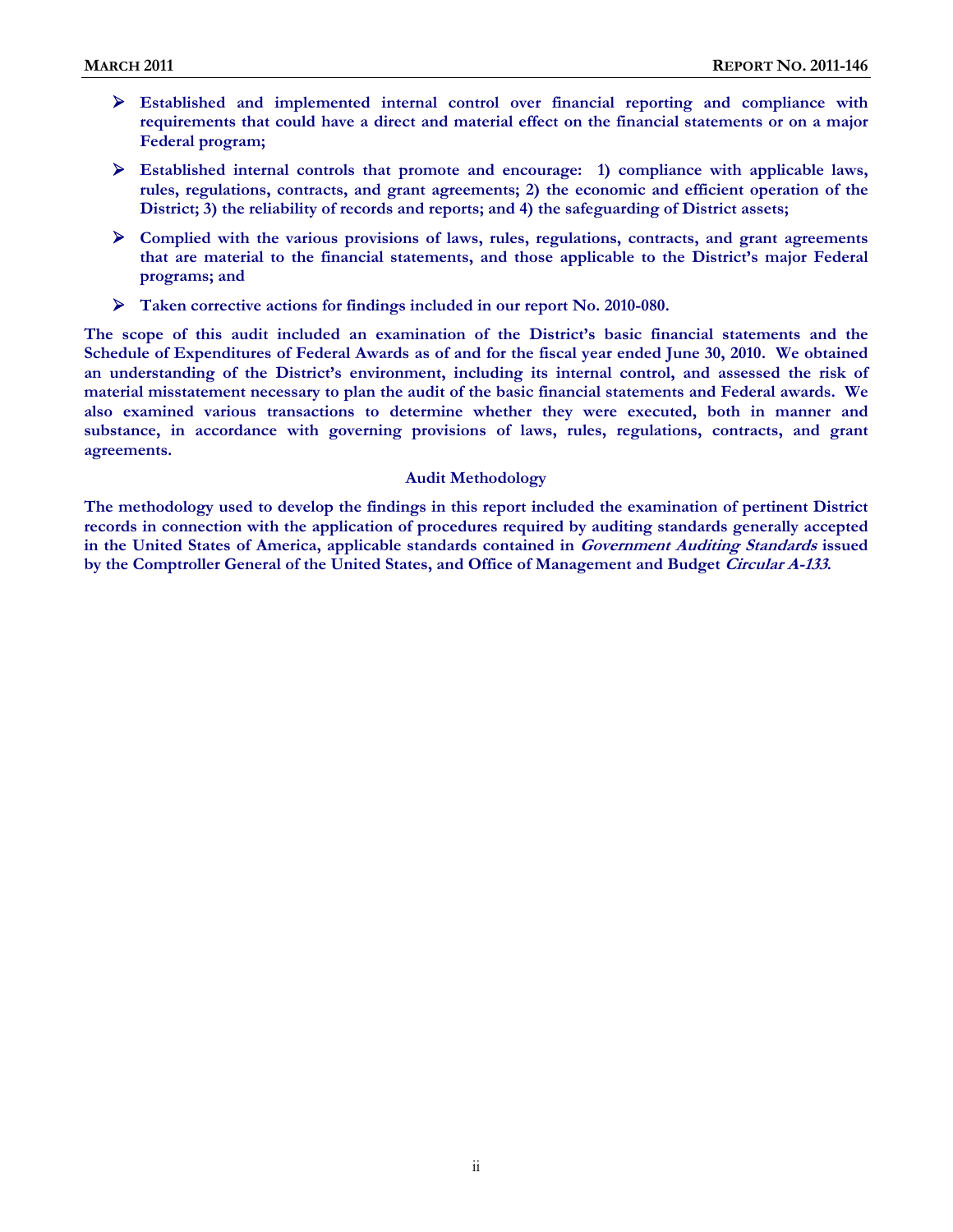<span id="page-5-0"></span>

**DAVID W. MARTIN, CPA AUDITOR GENERAL**

# **AUDITOR GENERAL STATE OF FLORIDA**

**G74 Claude Pepper Building 111 West Madison Street Tallahassee, Florida 32399-1450** 



**PHONE: 850-488-5534 FAX: 850-488-6975** 

The President of the Senate, the Speaker of the House of Representatives, and the Legislative Auditing Committee

## **INDEPENDENT AUDITOR'S REPORT ON FINANCIAL STATEMENTS**

We have audited the accompanying financial statements of the governmental activities, the business-type activities, the discretely presented component unit, each major fund, and the aggregate remaining fund information of the Wakulla County District School Board, as of and for the fiscal year ended June 30, 2010, which collectively comprise the District's basic financial statements as listed in the table of contents. These financial statements are the responsibility of District management. Our responsibility is to express opinions on these financial statements based on our audit. We did not audit the financial statements of the school internal funds, which represent 37 percent of the assets and 73 percent of the liabilities of the aggregate remaining fund information. Additionally, we did not audit the financial statements of Wakulla's Charter School of Arts, Science and Technology, Inc., the discretely presented component unit. Those financial statements were audited by other auditors whose reports thereon have been furnished to us, and our opinions, insofar as they relate to the amounts included for the school internal funds and the discretely presented component unit, are based on the reports of the other auditors.

We conducted our audit in accordance with auditing standards generally accepted in the United States of America and the standards applicable to financial audits contained in *Government Auditing Standards* issued by the Comptroller General of the United States. Those standards require that we plan and perform the audit to obtain reasonable assurance about whether the financial statements are free of material misstatement. The financial statements of the school internal funds were not audited in accordance with *Government Auditing Standards*. An audit includes examining, on a test basis, evidence supporting the amounts and disclosures in the financial statements. An audit also includes assessing the accounting principles used and significant estimates made by management, as well as evaluating the overall financial statement presentation. We believe that our audit and the reports of the other auditors provide a reasonable basis for our opinions.

In our opinion, based on our audit and the reports of the other auditors, the financial statements referred to above present fairly, in all material respects, the respective financial position of the governmental activities, the business-type activities, the discretely presented component unit, each major fund, and the aggregate remaining fund information for the Wakulla County District School Board as of June 30, 2010, and the respective changes in financial position and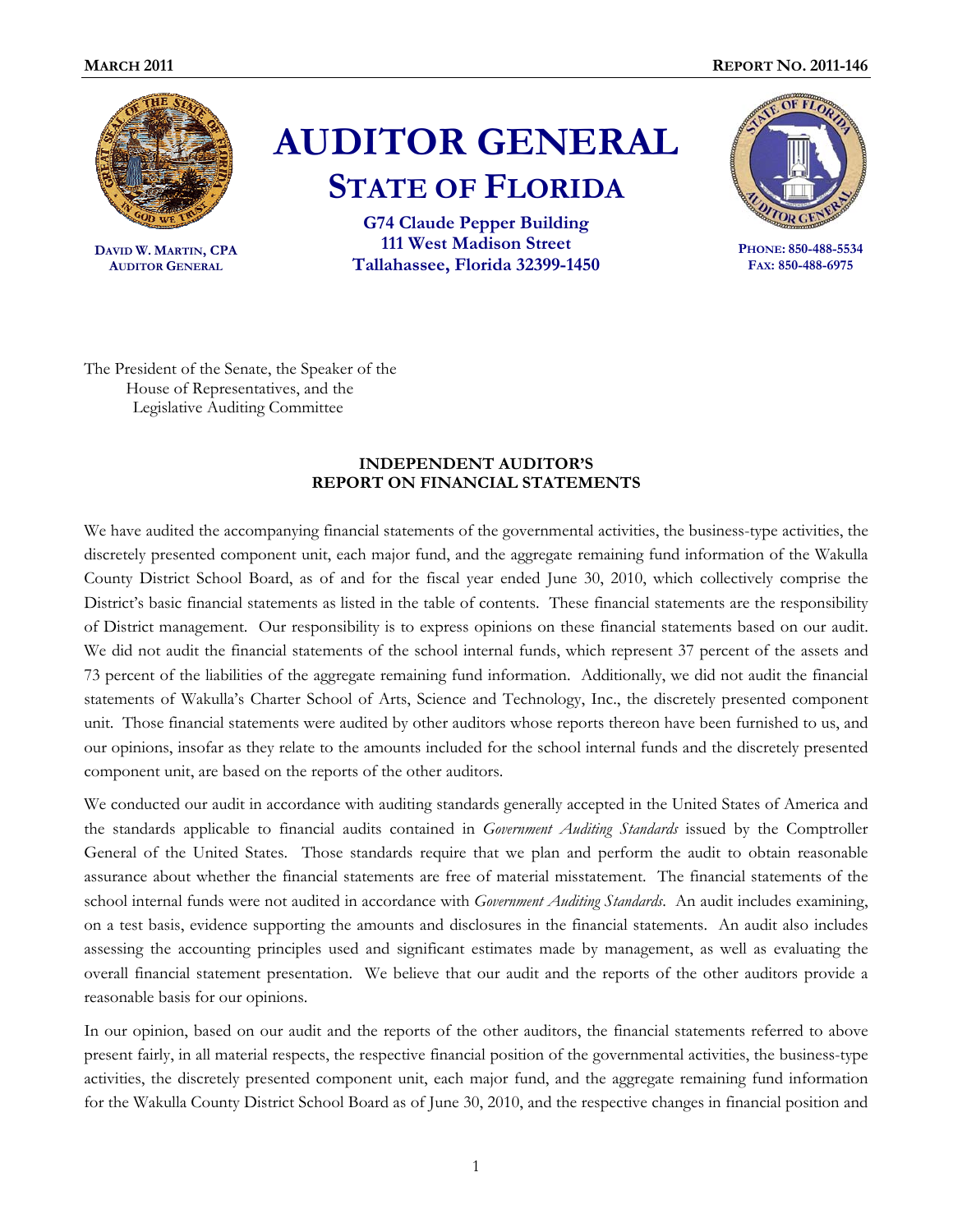cash flows, where applicable, thereof for the fiscal year then ended in conformity with accounting principles generally accepted in the United States of America.

In accordance with *Government Auditing Standards*, we have also issued a report on our consideration of the Wakulla County District School Board's internal control over financial reporting and on our tests of its compliance with certain provisions of laws, rules, regulations, contracts, and grant agreements and other matters included under the heading **INDEPENDENT AUDITOR'S REPORT ON INTERNAL CONTROL OVER FINANCIAL REPORTING AND ON COMPLIANCE AND OTHER MATTERS BASED ON AN AUDIT OF THE FINANCIAL STATEMENTS PERFORMED IN ACCORDANCE WITH GOVERNMENT AUDITING STANDARDS**. The purpose of that report is to describe the scope of our testing of internal control over financial reporting and compliance and the results of that testing, and not to provide an opinion on the internal control over financial reporting or on compliance. That report is an integral part of an audit performed in accordance with *Government Auditing Standards* and should be considered in assessing the results of our audit.

Accounting principles generally accepted in the United States of America require that **MANAGEMENT'S DISCUSSION AND ANALYSIS** (pages 3 through 8) and **OTHER REQUIRED SUPPLEMENTARY INFORMATION** (pages 42 through 45) be presented to supplement the basic financial statements. Such information, although not a required part of the basic financial statements, is required by the Governmental Accounting Standards Board who considers it to be an essential part of financial reporting for placing the basic financial statements in an appropriate operational, economic, or historical context. We have applied certain limited procedures to the required supplementary information in accordance with auditing standards generally accepted in the United States of America, which consisted of inquiries of management about the methods of preparing the information and comparing the information for consistency with management's responses to our inquiries, the basic financial statements, and other knowledge we obtained during our audit of the basic financial statements. We do not express an opinion or provide any assurance on the information because the limited procedures do not provide us with sufficient evidence to express an opinion or provide any assurance.

Our audit was conducted for the purpose of forming opinions on the financial statements that collectively comprise the District's basic financial statements. The accompanying **SCHEDULE OF EXPENDITURES OF FEDERAL AWARDS** is presented for purposes of additional analysis as required by the United States Office of Management and Budget *Circular A-133, Audits of States, Local Governments, and Non-Profit Organizations*, and is not a required part of the basic financial statements. Such information is the responsibility of management and was derived from and relates directly to the underlying accounting and other records used to prepare the basic financial statements. The information has been subjected to the auditing procedures applied in the audit of the financial statements and certain additional procedures, including comparing and reconciling such information directly to the underlying accounting and other records used to prepare the financial statements or to the financial statements themselves, and other additional procedures in accordance with auditing standards generally accepted in the United States of America. In our opinion, the information is fairly stated in all material respects in relation to the basic financial statements taken as a whole.

Respectfully submitted,

(h) Marte

David W. Martin, CPA March 8, 2011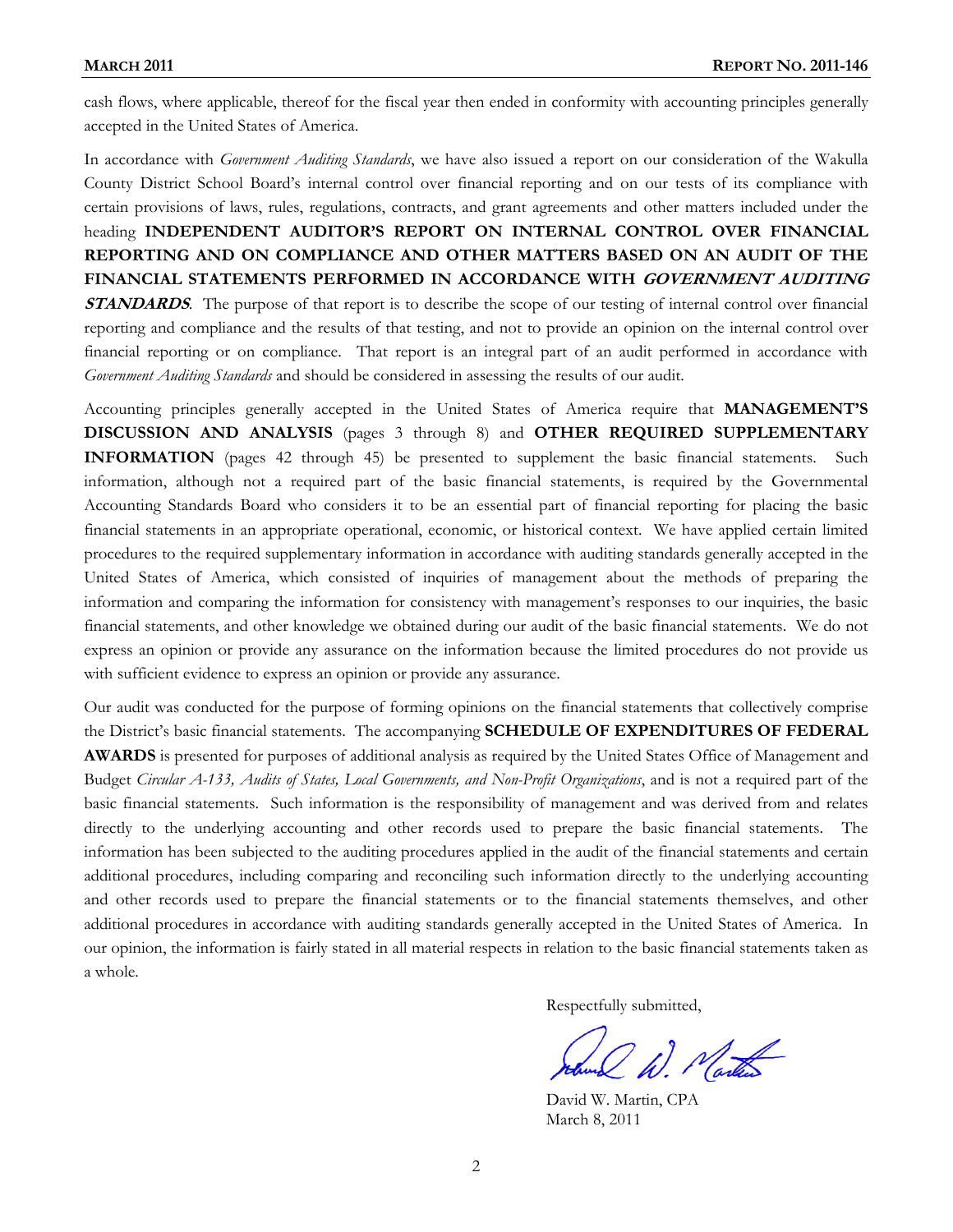#### **MANAGEMENT'S DISCUSSION AND ANALYSIS**

<span id="page-7-0"></span>The management of the Wakulla County District School Board has prepared the following discussion and analysis to provide an overview of the District's financial activities for the fiscal year ended June 30, 2010. The information contained in the Management's Discussion and Analysis (MD&A) is intended to highlight significant transactions, events, and conditions and should be considered in conjunction with the District's financial statements and notes to financial statements found on pages 9 through 40.

#### **FINANCIAL HIGHLIGHTS**

Key financial highlights for the 2009-10 fiscal year are as follows:

- $\triangleright$  In total, net assets increased \$2,212,466.07, which represents a 2.9 percent increase over the 2008-09 fiscal year.
- $\triangleright$  During the current year, General Fund revenues exceeded expenditures by \$852,497.25. This may be compared to last year's results in which General Fund expenditures exceeded revenues by \$610,918.50.
- $\triangleright$  The unreserved fund balance of the General Fund, representing the net current financial resources available for general appropriation by the Board, totals \$3,909,988.96 at June 30, 2010, or 11.4 percent of total General Fund expenditures. This represents a 23.3 percent increase from the previous year's unreserved fund balance of \$3,170,900.60.

#### **OVERVIEW OF FINANCIAL STATEMENTS**

The basic financial statements consist of three components:

- $\triangleright$  Government-wide financial statements:
- Fund financial statements; and
- $\triangleright$  Notes to financial statements.

#### **Government-wide Financial Statements**

The government-wide financial statements provide both short-term and long-term information about the District's overall financial condition in a manner similar to those of a private-sector business. The statements include a statement of net assets and a statement of activities that are designed to provide consolidated financial information about the governmental and business-type activities of the primary government presented on the accrual basis of accounting. The statement of net assets provides information about the government's financial position, its assets and liabilities, using an economic resources measurement focus. The difference between the assets and liabilities, the net assets, is a measure of the financial health of the District. The statement of activities presents information about the change in the District's net assets, the results of operations, during the fiscal year. An increase or decrease in net assets is an indication of whether the District's financial health is improving or deteriorating.

The government-wide statements present the District's activities in three categories:

- $\triangleright$  Governmental activities This represents most of the District's services, including its educational programs: basic, vocational, adult, and exceptional education. Support functions such as transportation and administration are also included. Local property taxes and the State's education finance program provide most of the resources that support these activities.
- $\triangleright$  Business-type activities As fiscal agent of the Small School District Council Consortium, the District charges fees to cover the costs of certain services it provides.
- Component unit The District presents Wakulla's Charter School of Arts, Science and Technology, Inc., as a separate legal entity in this report. Although a legally separate organization, the component unit is included in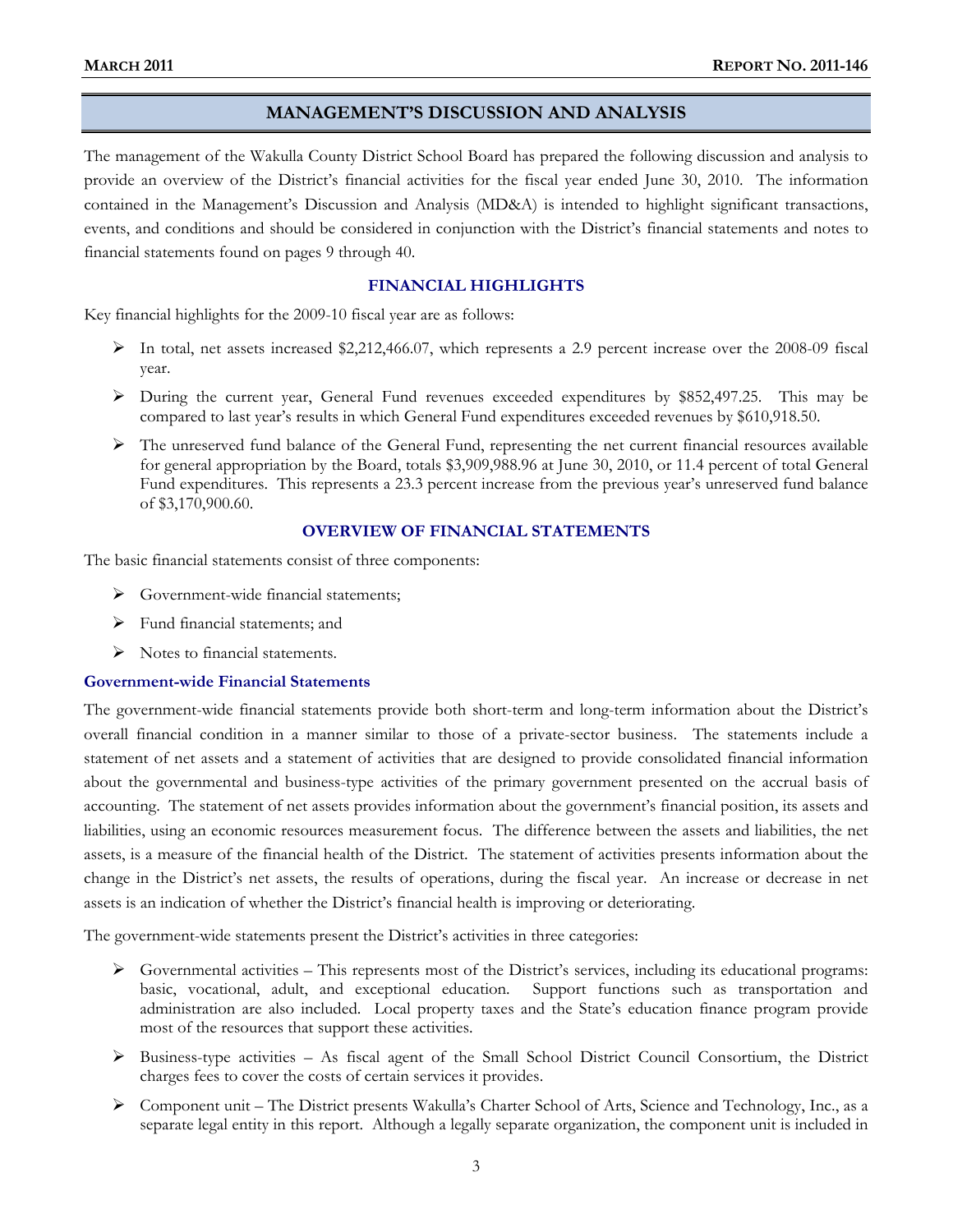this report because it meets the criteria for inclusion provided by generally accepted accounting principles. Financial information for this component unit is reported separately from the financial information presented for the primary government.

#### **Fund Financial Statements**

Fund financial statements are one of the components of the basic financial statements. A fund is a grouping of related accounts that is used to maintain control over resources that have been segregated for specific activities or objectives. The District uses fund accounting to ensure and demonstrate compliance with finance-related legal requirements and prudent fiscal management. Certain funds are established by law while others are created by legal agreements, such as bond covenants. Fund financial statements provide more detailed information about the District's financial activities, focusing on its most significant or "major" funds rather than fund types. This is in contrast to the entitywide perspective contained in the government-wide statements. All of the District's funds may be classified within one of three broad categories discussed below.

**Governmental Funds:** Governmental funds are used to account for essentially the same functions reported as governmental activities in the government-wide financial statements. However, the governmental funds utilize a spendable financial resources measurement focus rather than the economic resources measurement focus found in the government-wide financial statements. The financial resources measurement focus allows the governmental fund statements to provide information on near-term inflows and outflows of spendable resources, as well as balances of spendable resources available at the end of the fiscal year.

The governmental fund statements provide a detailed short-term view that may be used to evaluate the District's near-term financing requirements. This short-term view is useful when compared to the long-term view presented as governmental activities in the government-wide financial statements. To facilitate this comparison, both the governmental funds balance sheet and the governmental funds statement of revenues, expenditures, and changes in fund balances provide a reconciliation of governmental funds to governmental activities.

The governmental funds balance sheet and statement of revenues, expenditures, and changes in fund balances provide detailed information about the District's most significant funds. The District's major funds are the General Fund, Special Revenue – ARRA Economic Stimulus Fund, Debt Service – Other Fund, Capital Projects – Local Capital Improvement Fund, and Capital Projects - Other Fund. Data from the other governmental funds are combined into a single, aggregated presentation.

The District adopts an annual appropriated budget for its governmental funds. A budgetary comparison schedule has been provided for the General and major Special Revenue Funds to demonstrate compliance with the budget.

**Proprietary Funds:** Proprietary funds may be established to account for activities in which a fee is charged for services. Enterprise funds are used to report the same functions as business-type activities in the government-wide financial statements. The District uses an enterprise fund to account for the activities of the Small School District Council Consortium, for which the District is fiscal agent.

**Fiduciary Funds:** Fiduciary funds are used to report assets held in a trustee or fiduciary capacity for the benefit of external parties, such as student activity funds. Fiduciary funds are not reflected in the government-wide statements because the resources are not available to support the District's own programs. In its fiduciary capacity, the District is responsible for ensuring that the assets reported in these funds are used only for their intended purposes. The District uses agency funds to account for resources held for student activities and groups.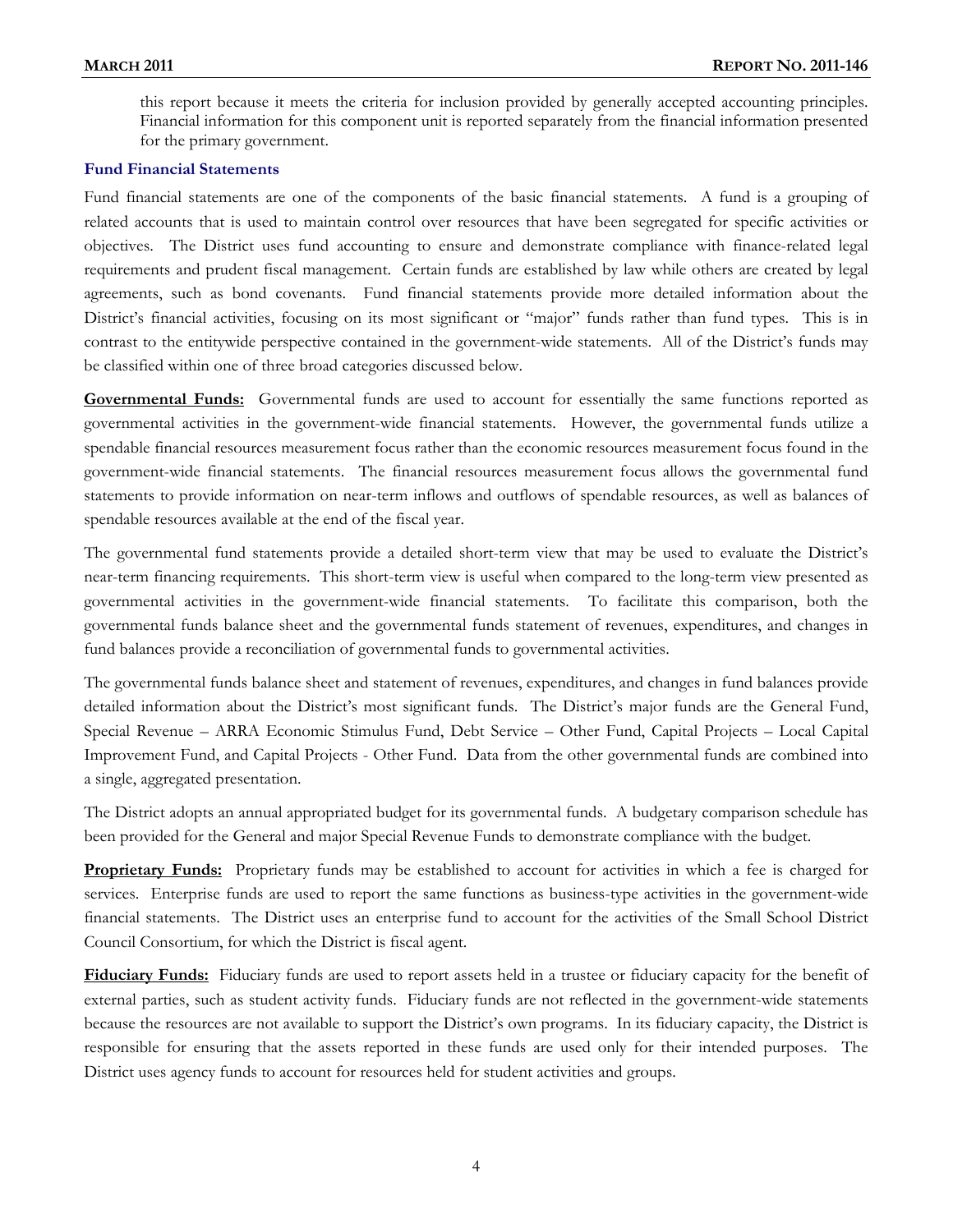#### **Notes to Financial Statements**

The notes provide additional information that is essential for a full understanding of the data provided in the government-wide and fund financial statements.

#### **GOVERNMENT-WIDE FINANCIAL ANALYSIS**

Net assets may serve over time as a useful indicator of a government's financial position. The following is a summary of the District's net assets as of June 30, 2010, compared to net assets as of June 30, 2009:

|                                                          |                                     | Governmental                        | <b>Business-Type</b> |             | Total                               |                                     |  |  |
|----------------------------------------------------------|-------------------------------------|-------------------------------------|----------------------|-------------|-------------------------------------|-------------------------------------|--|--|
|                                                          |                                     | <b>Activities</b>                   | <b>Activities</b>    |             |                                     |                                     |  |  |
|                                                          | $6 - 30 - 10$                       | 6-30-09                             | $6 - 30 - 10$        | 6-30-09     | $6 - 30 - 10$                       | $6 - 30 - 09$                       |  |  |
| <b>Current and Other Assets</b><br><b>Capital Assets</b> | \$<br>8,968,483.43<br>78,569,020.71 | 7,848,606.97<br>S.<br>78,972,736.80 | \$<br>32,655.29      | \$23,761.80 | \$<br>9,001,138.72<br>78,569,020.71 | 7,872,368.77<br>S.<br>78,972,736.80 |  |  |
| <b>Total Assets</b>                                      | 87,537,504.14                       | 86,821,343.77                       | 32,655.29            | 23,761.80   | 87,570,159.43                       | 86,845,105.57                       |  |  |
| Long-Term Liabilities                                    | 8,615,992.93                        | 9,938,290.58                        |                      |             | 8,615,992.93                        | 9,938,290.58                        |  |  |
| <b>Other Liabilities</b>                                 | 986,695.25                          | 1,151,967.31                        | 157.50               |             | 986,852.75                          | 1,151,967.31                        |  |  |
| <b>Total Liabilities</b>                                 | 9,602,688.18                        | 11,090,257.89                       | 157.50               |             | 9,602,845.68                        | 11,090,257.89                       |  |  |
| Net Assets:                                              |                                     |                                     |                      |             |                                     |                                     |  |  |
| Invested in Capital Assets -                             |                                     |                                     |                      |             |                                     |                                     |  |  |
| Net of Related Debt                                      | 74,161,598.79                       | 72,358,953.80                       |                      |             | 74, 161, 598. 79                    | 72,358,953.80                       |  |  |
| Restricted                                               | 3,642,118.65                        | 3,048,947.32                        |                      |             | 3,642,118.65                        | 3,048,947.32                        |  |  |
| Unrestricted                                             | 131,098.52                          | 323,184.76                          | 32,497.79            | 23,761.80   | 163,596.31                          | 346,946.56                          |  |  |
| <b>Total Net Assets</b>                                  | \$77,934,815.96                     | \$75,731,085.88                     | 32,497.79<br>\$      | \$23,761.80 | \$77,967,313.75                     | \$75,754,847.68                     |  |  |

#### **Net Assets, End of Year**

Net Assets increased by 2.9 percent resulting from the approximately \$2.2 million increase in net assets for governmental activities. This can be attributed to several factors, but primarily to a decrease in long-term liabilities and an increase in current assets. On the following page is a comparison of current and prior year governmental activities operating results. The difference in revenue and expenses results in the increase to net assets.

The largest portion of the District's net assets (95.2 percent) reflects its investment in capital assets (e.g., land; buildings; furniture, fixtures, and equipment), less any related debt still outstanding. The District uses these capital assets to provide services to students; consequently, these assets are not available for future spending.

The restricted portion of the District's net assets (4.7 percent) represents resources that are subject to external restrictions on how they may be used. The unrestricted net assets (0.1 percent) may be used to meet the government's ongoing obligations to students, employees, and creditors.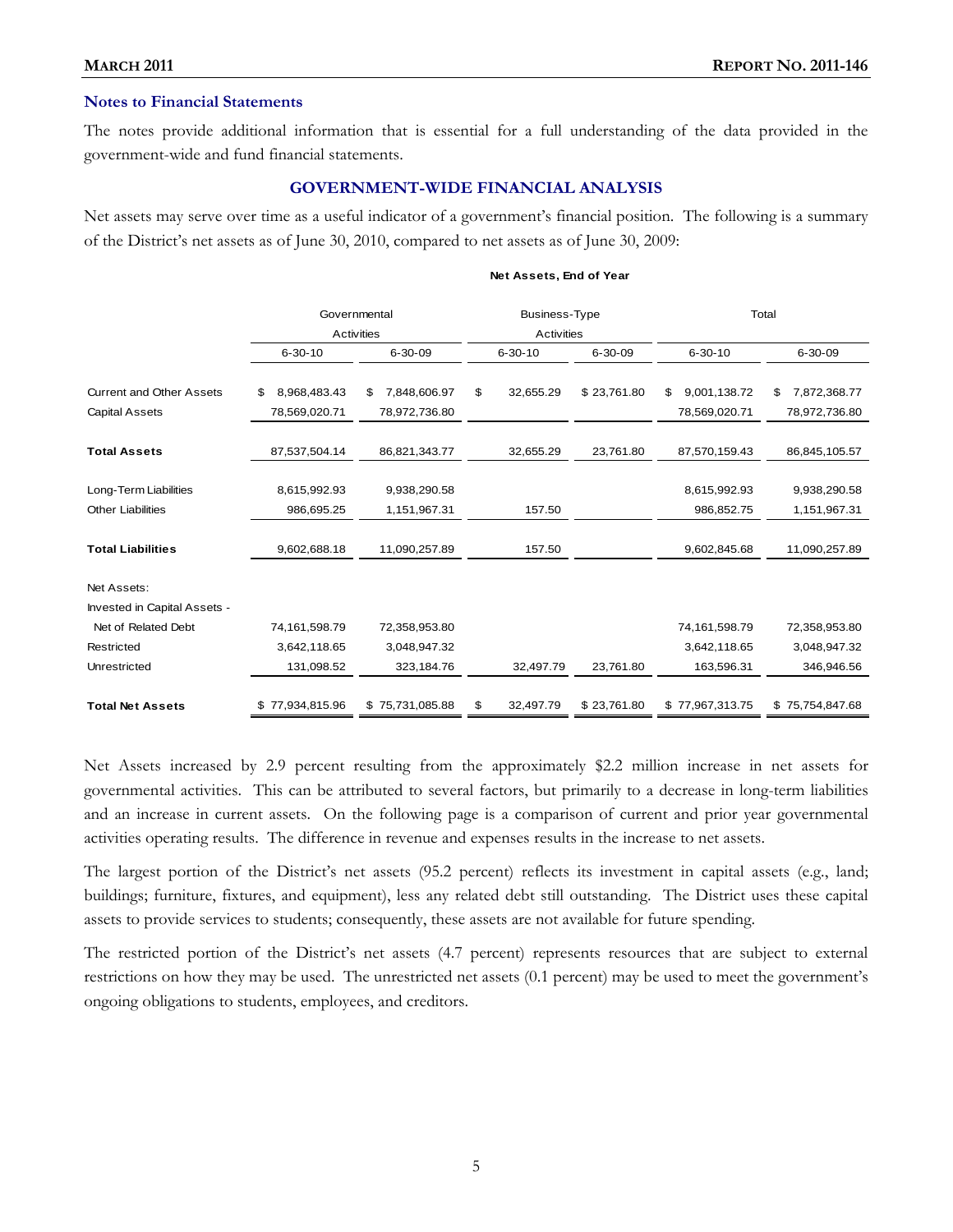The key elements of the changes in the District's net assets for the fiscal years ended June 30, 2010, and June 30, 2009, are as follows:

**Operating Results for the Year**

|                                                 |                   | Governmental<br><b>Activities</b> | <b>Business-Type</b><br>Activities |                   |                  | Total            |
|-------------------------------------------------|-------------------|-----------------------------------|------------------------------------|-------------------|------------------|------------------|
|                                                 | $6 - 30 - 10$     | $6 - 30 - 09$                     | $6 - 30 - 10$                      | $6 - 30 - 09$     | $6 - 30 - 10$    | $6 - 30 - 09$    |
|                                                 |                   |                                   |                                    |                   |                  |                  |
| Program Revenues:                               |                   |                                   |                                    |                   |                  |                  |
| <b>Charges for Services</b>                     | 824,460.06<br>\$. | \$<br>870,877.29                  | \$105,450.00                       | \$108,300.00      | \$<br>929,910.06 | \$<br>979,177.29 |
| Operating Grants and Contributions              | 1,509,273.73      | 3,578,947.37                      |                                    |                   | 1,509,273.73     | 3,578,947.37     |
| Capital Grants and Contributions                | 487,770.35        | 1,746,653.00                      |                                    |                   | 487,770.35       | 1,746,653.00     |
| General Revenues:                               |                   |                                   |                                    |                   |                  |                  |
| Property Taxes, Levied for Operational Purposes | 9,365,758.33      | 8,843,062.91                      |                                    |                   | 9,365,758.33     | 8,843,062.91     |
| Property Taxes, Levied for Debt Service         | 666,889.36        | 621,508.52                        |                                    |                   | 666,889.36       | 621,508.52       |
| Property Taxes, Levied for Capital Projects     | 2,212,948.04      | 2,590,212.10                      |                                    |                   | 2,212,948.04     | 2,590,212.10     |
| Grants and Contributions Not Restricted         |                   |                                   |                                    |                   |                  |                  |
| to Specific Programs                            | 30,398,098.91     | 27,314,059.14                     |                                    |                   | 30,398,098.91    | 27,314,059.14    |
| Unrestricted Investment Earnings                | 77,640.43         | 76,054.31                         |                                    |                   | 77,640.43        | 76,054.31        |
| Miscellaneous                                   | 442,815.31        | 351,615.90                        |                                    |                   | 442,815.31       | 351,615.90       |
| <b>Total Revenues</b>                           | 45,985,654.52     | 45,992,990.54                     | 105,450.00                         | 108,300.00        | 46,091,104.52    | 46,101,290.54    |
| Functions/Program Expenses:                     |                   |                                   |                                    |                   |                  |                  |
| <b>Instruction</b>                              | 22,821,744.67     | 23,011,557.42                     |                                    |                   | 22,821,744.67    | 23,011,557.42    |
| <b>Pupil Personnel Services</b>                 | 2,179,680.97      | 2,223,600.82                      |                                    |                   | 2,179,680.97     | 2,223,600.82     |
| <b>Instructional Media Services</b>             | 547,452.89        | 585,861.53                        |                                    |                   | 547,452.89       | 585,861.53       |
| Instruction and Curriculum Development Services | 1,426,870.77      | 1,357,289.96                      |                                    |                   | 1,426,870.77     | 1,357,289.96     |
| <b>Instructional Staff Training Services</b>    | 190,009.61        | 101,191.10                        |                                    |                   | 190,009.61       | 101,191.10       |
| <b>Instruction Related Technology</b>           | 370,412.65        | 279,257.48                        |                                    |                   | 370,412.65       | 279,257.48       |
| School Board                                    | 533,392.88        | 520,131.70                        |                                    |                   | 533,392.88       | 520,131.70       |
| <b>General Administration</b>                   | 561,365.55        | 615,150.05                        |                                    |                   | 561,365.55       | 615,150.05       |
| School Administration                           | 1,890,185.57      | 1,792,120.93                      |                                    |                   | 1,890,185.57     | 1,792,120.93     |
| Facilities Acquisition and Construction         | 201,735.67        | 879,911.87                        |                                    |                   | 201,735.67       | 879,911.87       |
| <b>Fiscal Services</b>                          | 417,093.81        | 410,360.05                        |                                    |                   | 417,093.81       | 410,360.05       |
| <b>Food Services</b>                            | 2,032,034.04      | 2,036,465.68                      |                                    |                   | 2,032,034.04     | 2,036,465.68     |
| <b>Central Services</b>                         | 618,821.61        | 624,810.62                        | 96,714.01                          | 112,488.05        | 715,535.62       | 737,298.67       |
| <b>Pupil Transportation Services</b>            | 2,628,756.41      | 2,549,246.82                      |                                    |                   | 2,628,756.41     | 2,549,246.82     |
| Operation of Plant                              | 4,228,947.29      | 4,349,336.35                      |                                    |                   | 4,228,947.29     | 4,349,336.35     |
| Maintenance of Plant                            | 1,082,140.74      | 886,730.84                        |                                    |                   | 1,082,140.74     | 886,730.84       |
| Administrative Technology Services              | 31,412.26         | 11,809.03                         |                                    |                   | 31,412.26        | 11,809.03        |
| <b>Community Services</b>                       | 6,355.50          | 6,190.08                          |                                    |                   | 6,355.50         | 6,190.08         |
| Unallocated Interest on Long-Term Debt          | 174,419.28        | 208,915.98                        |                                    |                   | 174,419.28       | 208,915.98       |
| Unallocated Depreciation Expense                | 1,839,092.27      | 1,823,562.23                      |                                    |                   | 1,839,092.27     | 1,823,562.23     |
| <b>Total Functions/Program Expenses</b>         | 43,781,924.44     | 44,273,500.54                     | 96,714.01                          | 112,488.05        | 43,878,638.45    | 44,385,988.59    |
| Increase (Decrease) in Net Assets               | \$2,203,730.08    | \$1,719,490.00                    | 8,735.99<br>\$                     | (4, 188.05)<br>\$ | \$2,212,466.07   | \$1,715,301.95   |

The largest revenue source is the State of Florida. Revenues from State sources for current operations are primarily received through the Florida Education Finance Program (FEFP) funding formula. The FEFP formula utilizes student enrollment data, and is designed to maintain equity in funding across all Florida school districts, taking into consideration the District's funding ability based on the local property tax base. There was a decrease in the base student allocation (BSA) and district cost differential (DCD). Compared to the previous year, the BSA multiplied by the DCD decreased by 7.48 percent per full-time equivalent student, from \$3,667.74 to \$3,393.54.

Capital grants and contributions decreased by \$1,258,882.65, or 72.08 percent, primarily due to a decrease of \$666,473.00 in Public Education Capital Outlay Special Facilities appropriations received for the construction of Riversink Elementary, which was completed in the prior year.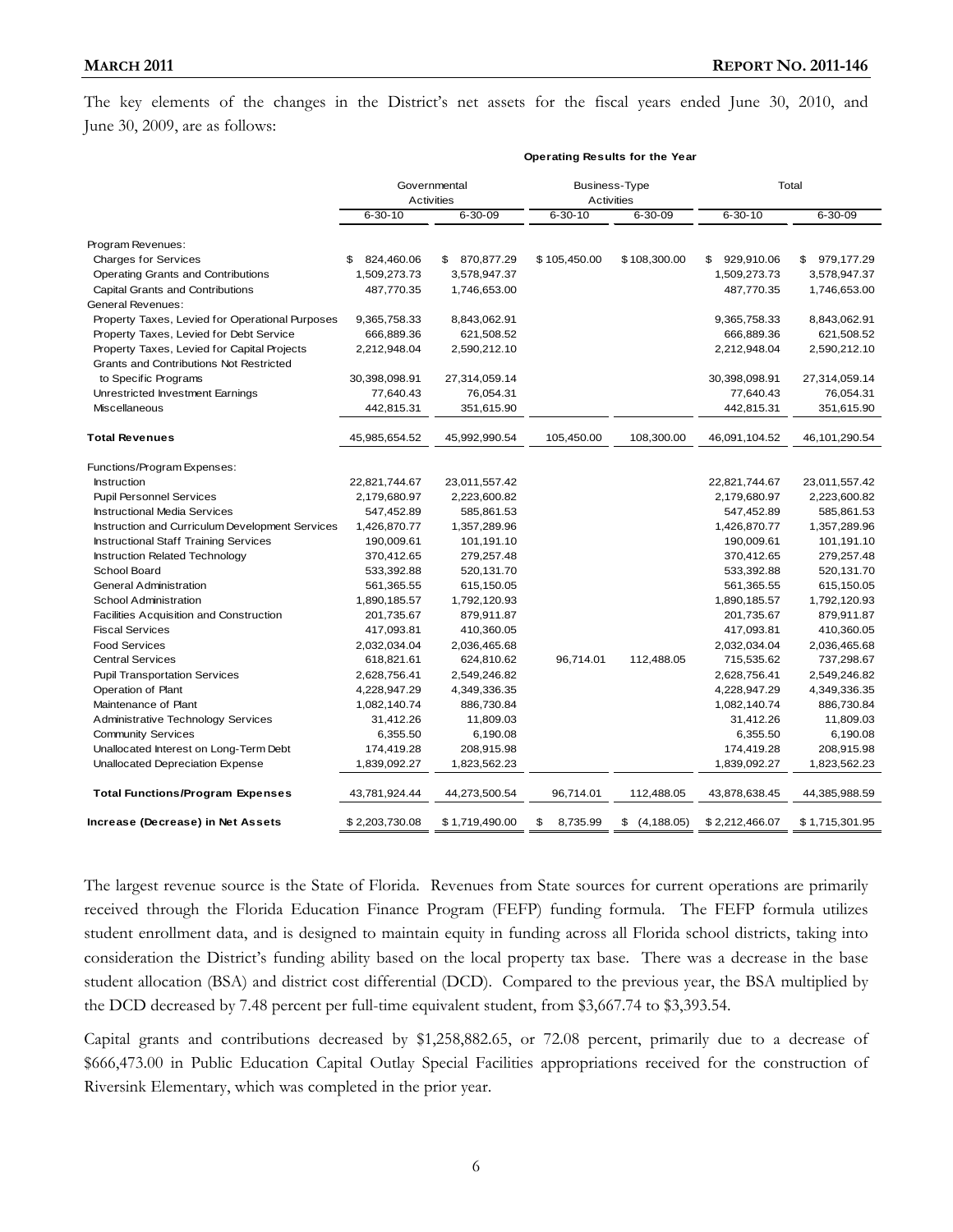Net assets for the business-type activities are for the Small School District Council Consortium and total \$32,497.79 at June 30, 2010, representing an increase of \$8,735.99 from the previous year. The increase in net assets for the business-type activities resulted primarily from reduced costs for the consulting firm utilized by the Consortium.

#### **FINANCIAL ANALYSIS OF THE DISTRICT'S FUNDS**

#### **Major Governmental Funds**

The General Fund is the chief operating fund of the District. For the current fiscal year, 76 percent of revenues and 76.1 percent of the expenditures of the governmental funds were accounted for in the General Fund. The unreserved fund balance of the General Fund is an important indicator of the District's financial condition. Through fiscal prudence, the District attempts to maintain an unreserved fund balance of at least 5 percent of General Fund revenues for any given fiscal period. At the end of the current fiscal year, the unreserved fund balance of \$3,909,988.96 is 11.2 percent of General Fund revenues totaling \$35,049,494.28. The unreserved fund balance increased by \$739,088.36 from the prior year. Expenditures decreased by \$2,586,607.78, or 7 percent from the previous year primarily due to the implementation of the State Fiscal Stabilization Funds provided by the American Recovery and Reinvestment Act (ARRA). Stabilization funds were available to supplement salaries and benefits previously funded through the General Fund.

The Special Revenue – ARRA Economic Stimulus Fund is used to account for certain Federal grant program resources related to the American Recovery and Reinvestment Act. Because revenue is recognized to the extent that eligible expenditures have been incurred for these Federal grant program resources, the fund does not maintain a fund balance.

The Debt Service – Other Fund, established to account for repayments to the Florida Special Facilities Trust Fund, does not have a fund balance because transfers from capital outlay funds accounted for in this fund are due to the Florida Department of Education as of June 30, 2010.

The Capital Projects – Local Capital Improvement Fund and the Capital Projects – Other Fund have total fund balances of \$528,147.20 and \$1,812,352.26, respectively. Fund balances for these funds are restricted for the acquisition, construction, and maintenance of capital assets. The fund balance in the Capital Projects – Local Capital Improvement Fund decreased as the reroofing project planned for portions of Wakulla High commenced and was nearly completed during the fiscal year. In addition, the fund balance of the Capital Projects – Other Fund increased to save available monies to possibly use for a future heating, ventilation, and air conditioning renovation project for the entire school plant at Wakulla Middle. Further, the fund was reimbursed by the State with an additional Public Education Capital Outlay Special Facilities allocation for past expenditures incurred on the construction of Riversink Elementary.

#### **Proprietary Funds**

The only proprietary fund for the District is the Small School District Council Consortium Enterprise Fund, which reported unrestricted net assets of \$32,497.79 at June 30, 2010, representing an increase of 37 percent from the previous year. This increase occurred primarily because of reduced costs for the consulting firm utilized by the Consortium.

#### **GENERAL FUND BUDGETARY HIGHLIGHTS**

During the 2009-10 fiscal year, the District amended its General Fund budget several times, which resulted in a decrease in total budgeted revenues amounting to \$213,607.07, and an increase in final appropriations of \$159,393.46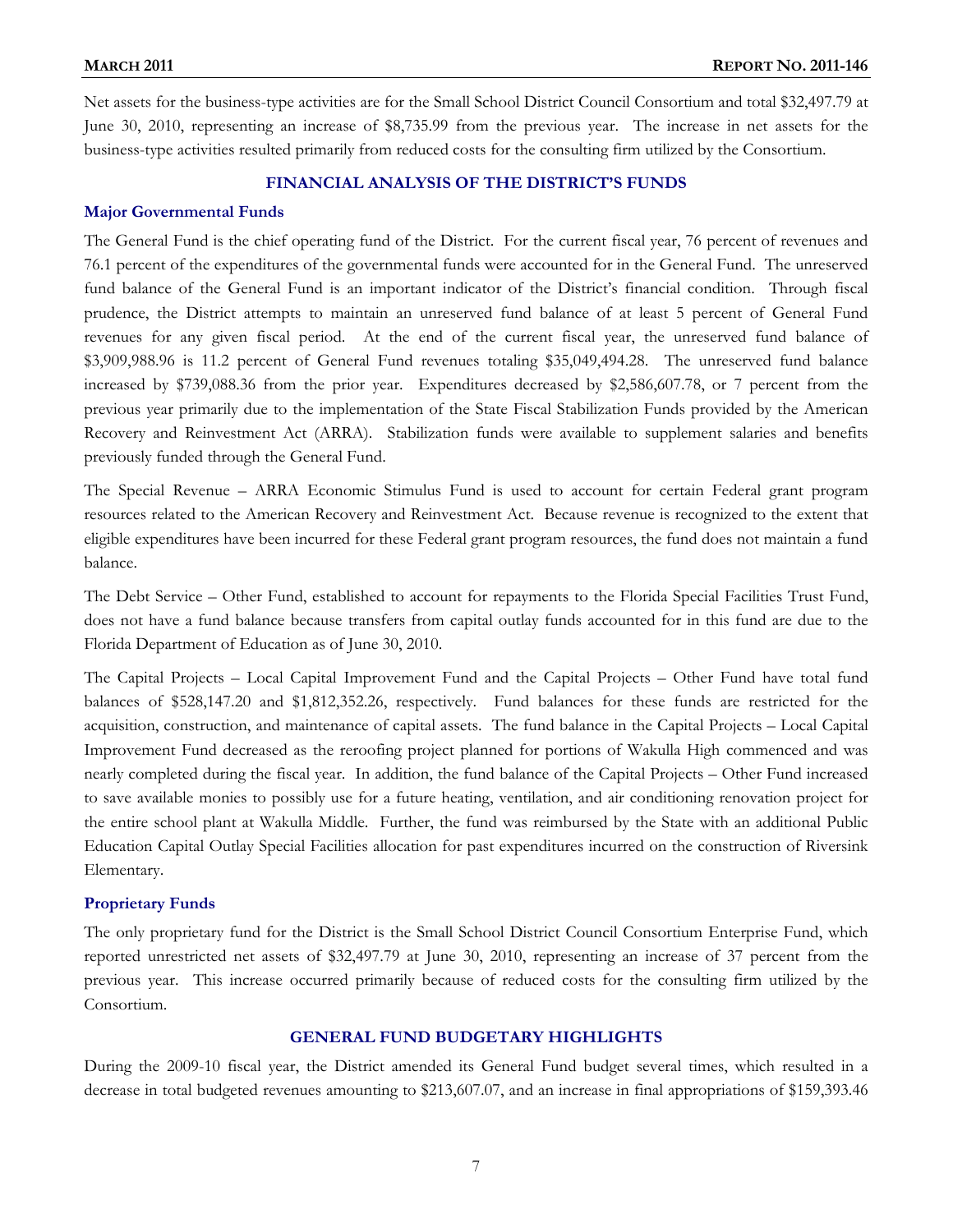from the original budgeted amounts. Budget revisions were due primarily to changes in estimated State funding levels and corresponding adjustments to planned expenditures to ensure maintenance of an adequate fund balance.

Actual revenues are in line with the final budgeted amounts, while actual expenditures are \$3,219,358.61, or 8.61 percent, less than final budget amounts. The decrease in expenditures was mainly because instruction expenditures were less than planned. The actual ending fund balance exceeded the estimated fund balance contained in the final amended budget by \$3,494,119.84.

#### **CAPITAL ASSETS AND LONG-TERM DEBT**

#### **Capital Assets**

The District's investment in capital assets for its governmental activities as of June 30, 2010, amounts to \$78,569,020.71 (net of accumulated depreciation). This investment in capital assets includes land; land improvements; improvements other than buildings; buildings and fixed equipment; furniture, fixtures, and equipment; motor vehicles; construction in progress; audio visual materials; and computer software.

Major capital asset events during the current fiscal year included a reroofing project for portions of Wakulla High that was substantially completed in July 2010.

Additional information on the District's capital assets can be found in Note 4 to the financial statements.

## **Long-Term Debt**

At June 30, 2010, the District has total long-term debt outstanding of \$3,760,000, which is comprised of bonds payable. During the fiscal year, retirement of debt amounted to \$775,000. Additional information on the District's long-term debt can be found in Notes 5 through 7 to the financial statements.

## **REQUESTS FOR INFORMATION**

Questions concerning information provided in the MD&A, and financial statements and notes thereto, or requests for additional financial information should be addressed to the Chief Financial Officer, Wakulla County District School Board, Post Office Box 100, Crawfordville, FL 32326.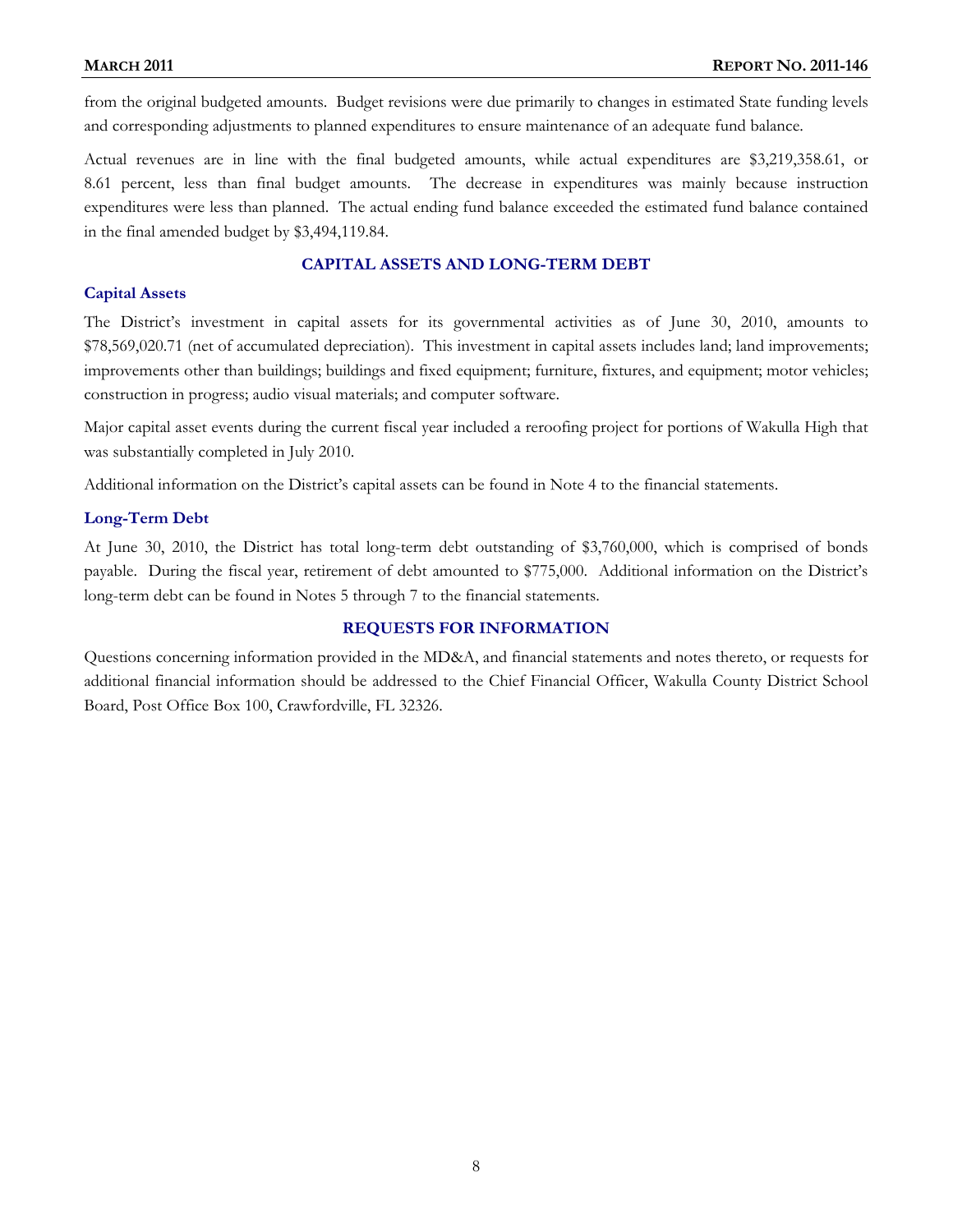# **BASIC FINANCIAL STATEMENTS**

#### *STATEMENT OF NET ASSETS June 30, 2010 WAKULLA COUNTY DISTRICT SCHOOL BOARD*

<span id="page-13-0"></span>

|                                                                    | <b>Primary Government</b>        |    |                                           | Component |                              |                        |
|--------------------------------------------------------------------|----------------------------------|----|-------------------------------------------|-----------|------------------------------|------------------------|
|                                                                    | Governmental<br>Activities       |    | <b>Business-Type</b><br><b>Activities</b> |           | Total                        | Unit                   |
| <b>ASSETS</b>                                                      |                                  |    |                                           |           |                              |                        |
| Cash and Cash Equivalents<br>Investments                           | \$<br>8,120,116.78<br>135,746.62 | \$ | 29,805.29                                 | \$        | 8,149,922.07<br>135,746.62   | \$<br>147,560.00       |
| Due from Other Agencies                                            | 419,530.15                       |    | 2,850.00                                  |           | 422,380.15                   | 11,345.00              |
| Prepaid Items                                                      |                                  |    |                                           |           |                              | 11,423.00              |
| Inventories                                                        | 293,089.88                       |    |                                           |           | 293,089.88                   |                        |
| Capital Assets:                                                    |                                  |    |                                           |           |                              |                        |
| Nondepreciable Capital Assets                                      | 4,419,003.12                     |    |                                           |           | 4,419,003.12                 |                        |
| Depreciable Capital Assets, Net                                    | 74,150,017.59                    |    |                                           |           | 74,150,017.59                | 436,785.00             |
| <b>TOTAL ASSETS</b>                                                | 87,537,504.14<br>\$.             | \$ | 32,655.29                                 | S         | 87,570,159.43                | \$<br>607,113.00       |
| <b>LIABILITIES</b>                                                 |                                  |    |                                           |           |                              |                        |
| Salaries and Benefits Payable                                      | \$<br>4,200.00                   | \$ |                                           | \$        | 4,200.00                     | \$                     |
| Payroll Deductions and Withholdings                                | 8,611.11                         |    |                                           |           | 8,611.11                     |                        |
| Accounts Payable                                                   | 115,482.33                       |    | 157.50                                    |           | 115,639.83                   | 26,113.00              |
| <b>Construction Contracts Payable</b>                              | 122,738.81                       |    |                                           |           | 122,738.81                   |                        |
| Construction Contracts Payable - Retainage                         | 82,916.10                        |    |                                           |           | 82,916.10                    |                        |
| Due to Other Agencies                                              | 576,709.00                       |    |                                           |           | 576,709.00                   |                        |
| Accrued Interest Payable                                           | 31,679.60                        |    |                                           |           | 31,679.60                    |                        |
| Deferred Revenue                                                   | 44,358.30                        |    |                                           |           | 44,358.30                    |                        |
| Long-Term Liabilities:<br>Portion Due Within One Year              |                                  |    |                                           |           |                              |                        |
| Portion Due After One Year                                         | 1,509,227.99<br>7,106,764.94     |    |                                           |           | 1,509,227.99<br>7,106,764.94 | 186,164.00<br>3,493.00 |
|                                                                    |                                  |    |                                           |           |                              |                        |
| <b>Total Liabilities</b>                                           | 9,602,688.18                     |    | 157.50                                    |           | 9,602,845.68                 | 215,770.00             |
| <b>NET ASSETS</b>                                                  |                                  |    |                                           |           |                              |                        |
| Invested in Capital Assets, Net of Related Debt<br>Restricted for: | 74, 161, 598. 79                 |    |                                           |           | 74, 161, 598. 79             | 247,128.00             |
| <b>State Required Carryover Programs</b>                           | 854,723.65                       |    |                                           |           | 854,723.65                   |                        |
| Debt Service                                                       | 29,007.71                        |    |                                           |           | 29,007.71                    |                        |
| Capital Projects                                                   | 2,340,511.63                     |    |                                           |           | 2,340,511.63                 | 45,349.00              |
| <b>Restricted for Food Service</b>                                 | 417,875.66                       |    |                                           |           | 417,875.66                   |                        |
| Unrestricted                                                       | 131,098.52                       |    | 32,497.79                                 |           | 163,596.31                   | 98,866.00              |
| <b>Total Net Assets</b>                                            | 77,934,815.96                    |    | 32,497.79                                 |           | 77,967,313.75                | 391,343.00             |
| TOTAL LIABILITIES AND NET ASSETS                                   | \$<br>87,537,504.14              | \$ | 32,655.29                                 | \$        | 87,570,159.43                | \$<br>607,113.00       |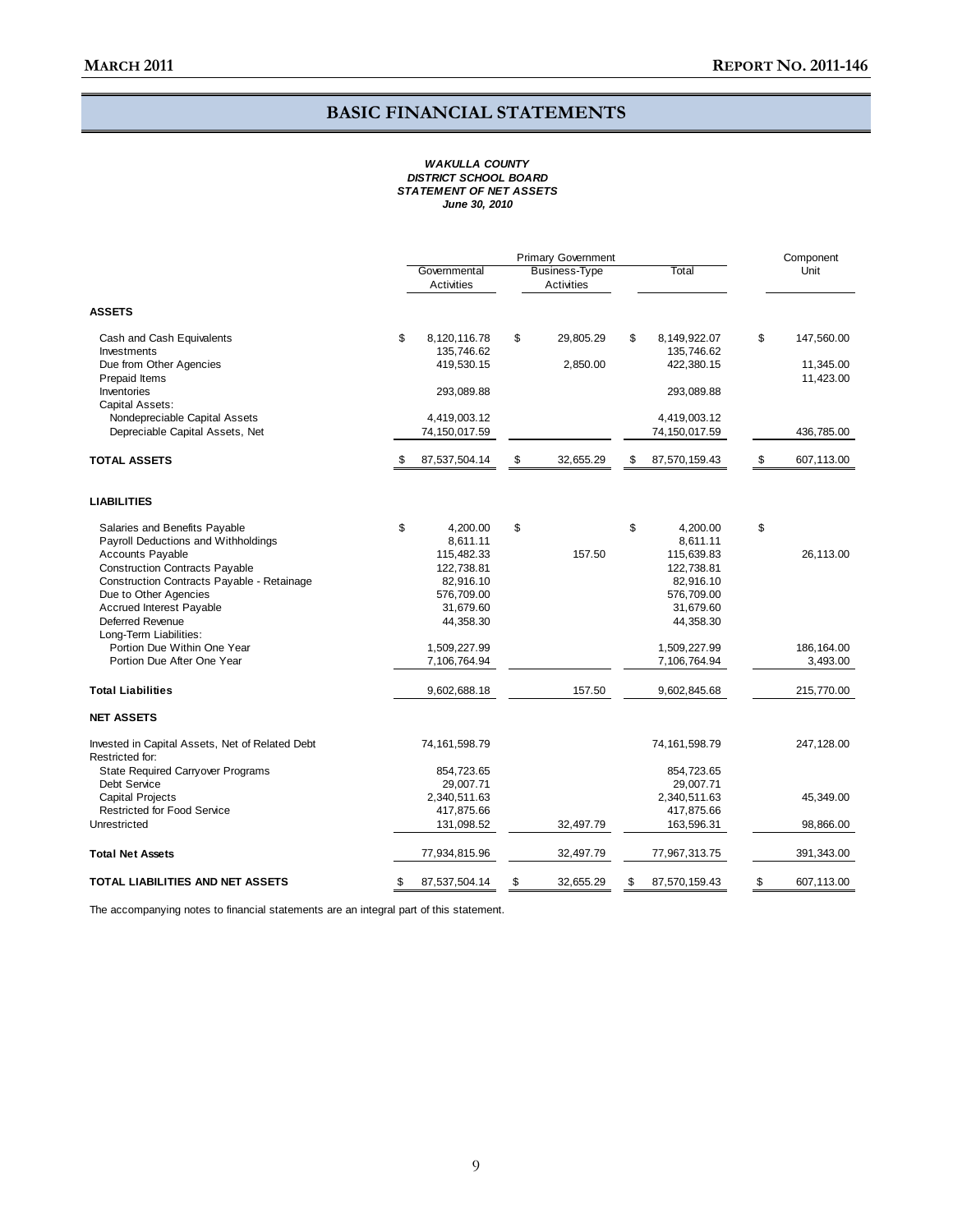#### *WAKULLA COUNTY DISTRICT SCHOOL BOARD STATEMENT OF ACTIVITIES For the Fiscal Year Ended June 30, 2010*

<span id="page-14-0"></span>

|                                                                | Expenses |                                                                                                                                                                                                                                                                                                                                                                                                                                                                |    | Program Revenues |    |               |    |               |  |  |
|----------------------------------------------------------------|----------|----------------------------------------------------------------------------------------------------------------------------------------------------------------------------------------------------------------------------------------------------------------------------------------------------------------------------------------------------------------------------------------------------------------------------------------------------------------|----|------------------|----|---------------|----|---------------|--|--|
|                                                                |          |                                                                                                                                                                                                                                                                                                                                                                                                                                                                |    | Charges          |    | Operating     |    | Capital       |  |  |
|                                                                |          |                                                                                                                                                                                                                                                                                                                                                                                                                                                                |    | for              |    | Grants and    |    | Grants and    |  |  |
|                                                                |          |                                                                                                                                                                                                                                                                                                                                                                                                                                                                |    | Services         |    | Contributions |    | Contributions |  |  |
| <b>Functions/Programs</b>                                      |          |                                                                                                                                                                                                                                                                                                                                                                                                                                                                |    |                  |    |               |    |               |  |  |
| <b>Primary Government</b>                                      |          |                                                                                                                                                                                                                                                                                                                                                                                                                                                                |    |                  |    |               |    |               |  |  |
| <b>Governmental Activities:</b>                                |          |                                                                                                                                                                                                                                                                                                                                                                                                                                                                |    |                  |    |               |    |               |  |  |
| Instruction                                                    | \$       | 22,821,744.67                                                                                                                                                                                                                                                                                                                                                                                                                                                  | \$ | 23,178.20        | \$ |               | \$ |               |  |  |
| <b>Pupil Personnel Services</b>                                |          | 2,179,680.97                                                                                                                                                                                                                                                                                                                                                                                                                                                   |    |                  |    |               |    |               |  |  |
| <b>Instructional Media Services</b>                            |          | 547,452.89                                                                                                                                                                                                                                                                                                                                                                                                                                                     |    |                  |    |               |    |               |  |  |
| Instruction and Curriculum Development Services                |          | 1,426,870.77                                                                                                                                                                                                                                                                                                                                                                                                                                                   |    |                  |    |               |    |               |  |  |
| <b>Instructional Staff Training Services</b>                   |          | 190,009.61                                                                                                                                                                                                                                                                                                                                                                                                                                                     |    |                  |    |               |    |               |  |  |
| Instruction Related Technology                                 |          | 370,412.65                                                                                                                                                                                                                                                                                                                                                                                                                                                     |    |                  |    |               |    |               |  |  |
| School Board                                                   |          | 533,392.88                                                                                                                                                                                                                                                                                                                                                                                                                                                     |    |                  |    |               |    |               |  |  |
| <b>General Administration</b>                                  |          | 561,365.55                                                                                                                                                                                                                                                                                                                                                                                                                                                     |    |                  |    |               |    |               |  |  |
| School Administration                                          |          | 1,890,185.57                                                                                                                                                                                                                                                                                                                                                                                                                                                   |    |                  |    |               |    |               |  |  |
| Facilities Acquisition and Construction                        |          | 201,735.67                                                                                                                                                                                                                                                                                                                                                                                                                                                     |    |                  |    |               |    | 355, 197.84   |  |  |
| <b>Fiscal Services</b>                                         |          | 417,093.81                                                                                                                                                                                                                                                                                                                                                                                                                                                     |    |                  |    |               |    |               |  |  |
| <b>Food Services</b>                                           |          | 2,032,034.04                                                                                                                                                                                                                                                                                                                                                                                                                                                   |    | 801,281.86       |    | 1,358,075.73  |    |               |  |  |
| <b>Central Services</b>                                        |          | 618,821.61                                                                                                                                                                                                                                                                                                                                                                                                                                                     |    |                  |    |               |    |               |  |  |
| <b>Pupil Transportation Services</b>                           |          | 2,628,756.41                                                                                                                                                                                                                                                                                                                                                                                                                                                   |    |                  |    |               |    |               |  |  |
| Operation of Plant                                             |          | 4,228,947.29                                                                                                                                                                                                                                                                                                                                                                                                                                                   |    |                  |    |               |    |               |  |  |
| Maintenance of Plant                                           |          | 1,082,140.74                                                                                                                                                                                                                                                                                                                                                                                                                                                   |    |                  |    | 151,198.00    |    |               |  |  |
| Administrative Technology Services                             |          | 31,412.26                                                                                                                                                                                                                                                                                                                                                                                                                                                      |    |                  |    |               |    |               |  |  |
| <b>Community Services</b>                                      |          | 6,355.50                                                                                                                                                                                                                                                                                                                                                                                                                                                       |    |                  |    |               |    |               |  |  |
| Unallocated Interest on Long-Term Debt                         |          | 174,419.28                                                                                                                                                                                                                                                                                                                                                                                                                                                     |    |                  |    |               |    | 132,572.51    |  |  |
| Unallocated Depreciation Expense*                              |          | 1,839,092.27                                                                                                                                                                                                                                                                                                                                                                                                                                                   |    |                  |    |               |    |               |  |  |
| <b>Total Governmental Activities</b>                           |          | 43,781,924.44                                                                                                                                                                                                                                                                                                                                                                                                                                                  |    | 824,460.06       |    | 1,509,273.73  |    | 487,770.35    |  |  |
| <b>Business-Type Activities:</b>                               |          |                                                                                                                                                                                                                                                                                                                                                                                                                                                                |    |                  |    |               |    |               |  |  |
| Small School District Council Consortium                       |          | 96,714.01                                                                                                                                                                                                                                                                                                                                                                                                                                                      |    | 105,450.00       |    |               |    |               |  |  |
|                                                                |          |                                                                                                                                                                                                                                                                                                                                                                                                                                                                |    |                  |    |               |    |               |  |  |
| <b>Total Business-Type Activities</b>                          |          | 96,714.01                                                                                                                                                                                                                                                                                                                                                                                                                                                      |    | 105,450.00       |    |               |    |               |  |  |
| <b>Total Primary Government</b>                                |          | 43,878,638.45                                                                                                                                                                                                                                                                                                                                                                                                                                                  | \$ | 929,910.06       | \$ | 1,509,273.73  | \$ | 487,770.35    |  |  |
| <b>Component Unit</b>                                          |          |                                                                                                                                                                                                                                                                                                                                                                                                                                                                |    |                  |    |               |    |               |  |  |
| Wakulla's Charter School of Arts, Science and Technology, Inc. | \$       | 1,170,875.00                                                                                                                                                                                                                                                                                                                                                                                                                                                   | \$ | 12,965.00        | \$ | 260,206.00    | \$ | 70,003.00     |  |  |
|                                                                |          | <b>General Revenues:</b><br>Taxes:<br>Property Taxes, Levied for Operational Purposes<br>Property Taxes, Levied for Debt Service<br>Property Taxes, Levied for Capital Projects<br>Grants and Contributions Not Restricted to Specific Programs<br>Unrestricted Investment Earnings<br>Miscellaneous<br>Special Item:<br>Loss on disposal of assets<br><b>Total General Revenues and Special Item</b><br><b>Change in Net Assets</b><br>Net Assets - Beginning |    |                  |    |               |    |               |  |  |
|                                                                |          | <b>Net Assets - Ending</b>                                                                                                                                                                                                                                                                                                                                                                                                                                     |    |                  |    |               |    |               |  |  |
|                                                                |          |                                                                                                                                                                                                                                                                                                                                                                                                                                                                |    |                  |    |               |    |               |  |  |

This amount excludes the depreciation that is included in the direct expenses of the various functions.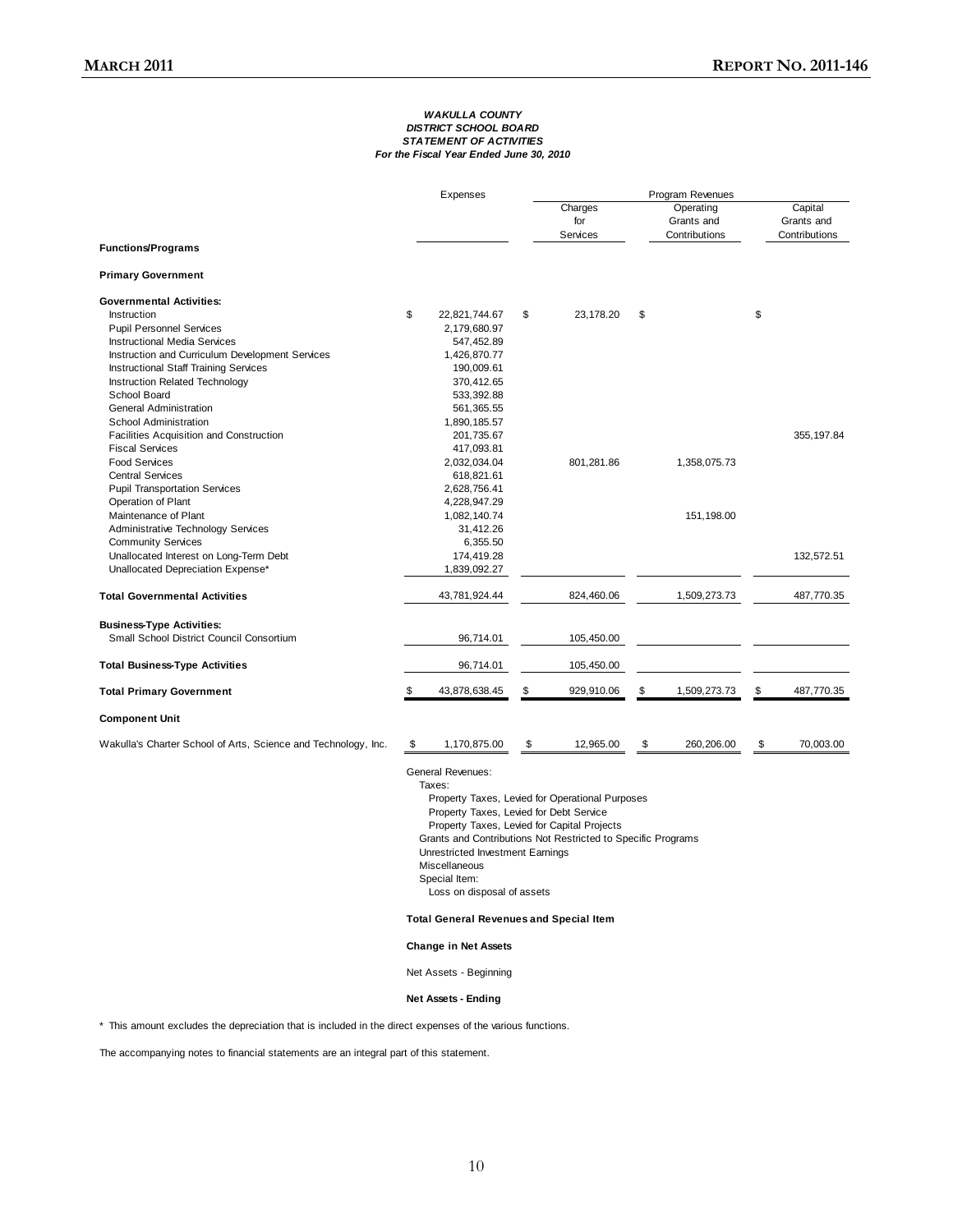|                               | Net (Expense) Revenue and Changes in Net Assets<br><b>Primary Government</b> |               |    |                            |    |                      |
|-------------------------------|------------------------------------------------------------------------------|---------------|----|----------------------------|----|----------------------|
| Governmental                  |                                                                              | Business-Type |    | Total                      |    | Component<br>Unit    |
| Activities                    |                                                                              | Activities    |    |                            |    |                      |
|                               |                                                                              |               |    |                            |    |                      |
| \$<br>(22, 798, 566.47)       | \$                                                                           |               | \$ | (22, 798, 566.47)          | \$ |                      |
| (2, 179, 680.97)              |                                                                              |               |    | (2, 179, 680.97)           |    |                      |
| (547, 452.89)                 |                                                                              |               |    | (547, 452.89)              |    |                      |
| (1,426,870.77)                |                                                                              |               |    | (1,426,870.77)             |    |                      |
| (190,009.61)                  |                                                                              |               |    | (190,009.61)               |    |                      |
| (370, 412.65)                 |                                                                              |               |    | (370, 412.65)              |    |                      |
| (533, 392.88)                 |                                                                              |               |    | (533, 392.88)              |    |                      |
| (561, 365.55)                 |                                                                              |               |    | (561, 365.55)              |    |                      |
| (1,890,185.57)                |                                                                              |               |    | (1,890,185.57)             |    |                      |
| 153,462.17                    |                                                                              |               |    | 153,462.17                 |    |                      |
| (417,093.81)                  |                                                                              |               |    | (417,093.81)               |    |                      |
| 127,323.55                    |                                                                              |               |    | 127,323.55                 |    |                      |
| (618, 821.61)                 |                                                                              |               |    | (618, 821.61)              |    |                      |
| (2,628,756.41)                |                                                                              |               |    | (2,628,756.41)             |    |                      |
| (4,228,947.29)                |                                                                              |               |    | (4,228,947.29)             |    |                      |
| (930, 942.74)                 |                                                                              |               |    | (930, 942.74)              |    |                      |
| (31, 412.26)<br>(6, 355.50)   |                                                                              |               |    | (31, 412.26)<br>(6,355.50) |    |                      |
| (41, 846.77)                  |                                                                              |               |    | (41, 846.77)               |    |                      |
| (1,839,092.27)                |                                                                              |               |    | (1,839,092.27)             |    |                      |
|                               |                                                                              |               |    |                            |    |                      |
| (40,960,420.30)               |                                                                              |               |    | (40, 960, 420.30)          |    |                      |
|                               |                                                                              | 8,735.99      |    | 8,735.99                   |    |                      |
|                               |                                                                              | 8,735.99      |    | 8,735.99                   |    |                      |
| (40, 960, 420.30)             |                                                                              | 8,735.99      |    | (40, 951, 684.31)          |    |                      |
|                               |                                                                              |               |    |                            |    |                      |
|                               |                                                                              |               |    |                            |    | (827, 701.00)        |
|                               |                                                                              |               |    |                            |    |                      |
| 9,365,758.33                  |                                                                              |               |    | 9,365,758.33               |    |                      |
| 666,889.36                    |                                                                              |               |    | 666,889.36                 |    |                      |
| 2,212,948.04<br>30,398,098.91 |                                                                              |               |    | 2,212,948.04               |    |                      |
| 77,640.43                     |                                                                              |               |    | 30,398,098.91<br>77,640.43 |    | 832,787.00<br>492.00 |
| 442,815.31                    |                                                                              |               |    | 442,815.31                 |    |                      |
|                               |                                                                              |               |    |                            |    |                      |
|                               |                                                                              |               |    |                            |    | (1,866.00)           |
| 43, 164, 150.38               |                                                                              |               |    | 43, 164, 150. 38           |    | 831,413.00           |
| 2,203,730.08                  |                                                                              | 8,735.99      |    | 2,212,466.07               |    | 3,712.00             |
| 75,731,085.88                 |                                                                              | 23,761.80     |    | 75,754,847.68              |    | 387,631.00           |
| \$<br>77,934,815.96           | \$                                                                           | 32,497.79     | \$ | 77,967,313.75              | \$ | 391,343.00           |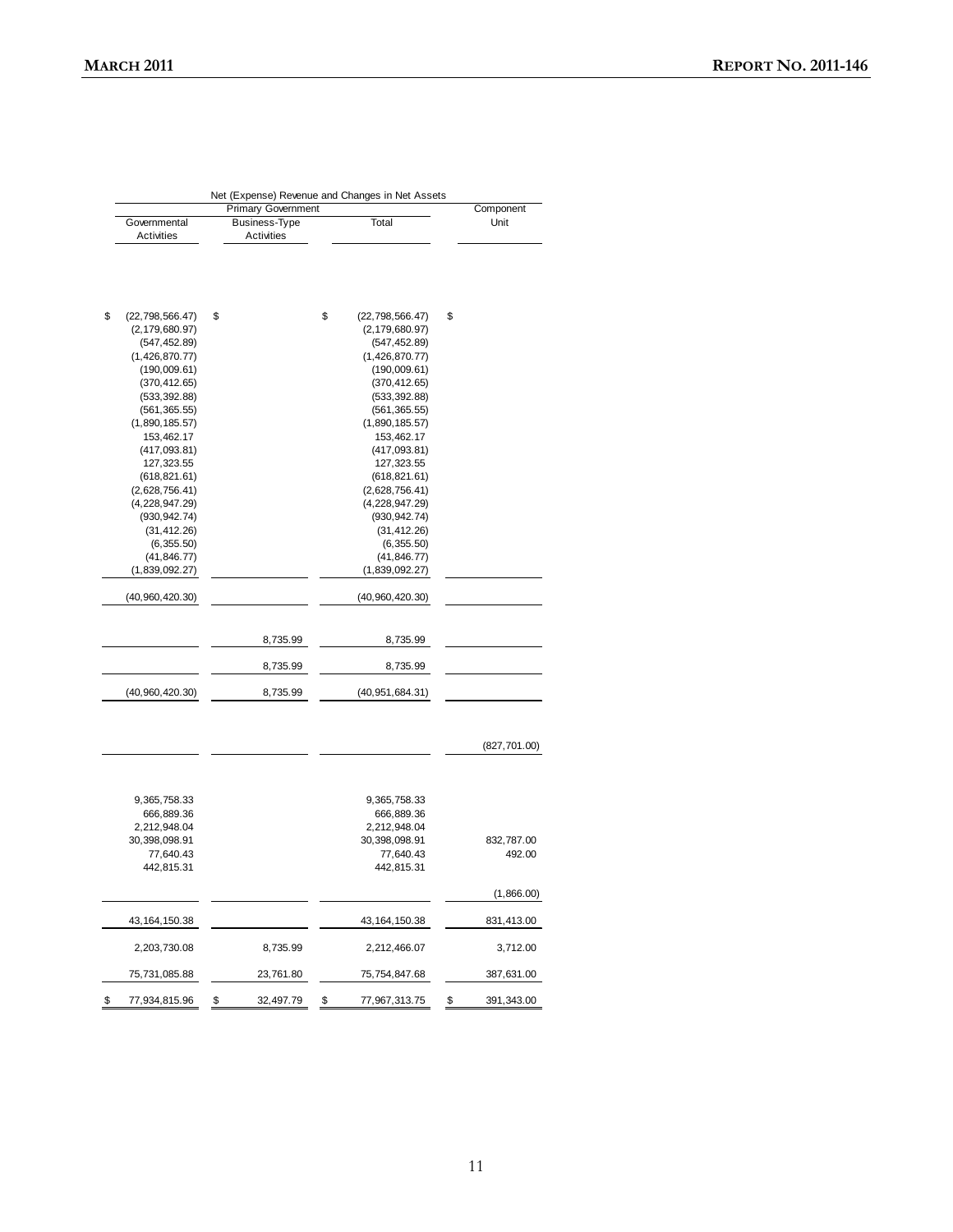#### *WAKULLA COUNTY DISTRICT SCHOOL BOARD BALANCE SHEET - GOVERNMENTAL FUNDS June 30, 2010*

<span id="page-16-0"></span>

|                                                                                                                                                                                                                                                                    | General<br>Fund                                        | Special<br>Revenue -<br><b>ARRA Economic</b><br>Stimulus Fund |                         | Debt<br>Service -<br>Other<br>Fund |
|--------------------------------------------------------------------------------------------------------------------------------------------------------------------------------------------------------------------------------------------------------------------|--------------------------------------------------------|---------------------------------------------------------------|-------------------------|------------------------------------|
| <b>ASSETS</b>                                                                                                                                                                                                                                                      |                                                        |                                                               |                         |                                    |
| Cash and Cash Equivalents<br>Investments                                                                                                                                                                                                                           | \$<br>4,730,963.26<br>56,753.50                        | \$<br>92.91                                                   | \$                      |                                    |
| Due from Other Funds<br>Due from Other Agencies<br>Inventories                                                                                                                                                                                                     | 10,074.80<br>334,489.22<br>158,247.89                  | 23,740.70                                                     |                         | 576,494.42                         |
| <b>TOTAL ASSETS</b>                                                                                                                                                                                                                                                | \$<br>5,290,528.67                                     | \$<br>23,833.61                                               | $\sqrt[6]{\frac{1}{2}}$ | 576,494.42                         |
| <b>LIABILITIES AND FUND BALANCES</b>                                                                                                                                                                                                                               |                                                        |                                                               |                         |                                    |
| Liabilities:<br>Salaries and Benefits Payable<br>Payroll Deductions and Withholdings<br>Accounts Payable<br><b>Construction Contracts Payable</b><br>Construction Contracts Payable - Retainage<br>Due to Other Funds<br>Due to Other Agencies<br>Deferred Revenue | \$<br>4,200.00<br>8,016.69<br>83,918.80                | \$<br>283.35<br>7,596.00<br>15,951.40<br>2.86                 | \$                      | 576,494.42                         |
| <b>Total Liabilities</b>                                                                                                                                                                                                                                           | 96,135.49                                              | 23,833.61                                                     |                         | 576,494.42                         |
| Fund Balances:<br>Reserved for State Required Carryover Programs<br>Reserved for Encumbrances<br>Reserved for Inventories<br>Reserved for Debt Service<br>Unreserved, Reported in:<br>General Fund<br>Special Revenue Funds<br><b>Capital Projects Funds</b>       | 854,723.65<br>271,432.68<br>158,247.89<br>3,909,988.96 |                                                               |                         |                                    |
| <b>Total Fund Balances</b>                                                                                                                                                                                                                                         | 5, 194, 393. 18                                        |                                                               |                         |                                    |
| TOTAL LIABILITIES AND FUND BALANCES                                                                                                                                                                                                                                | \$<br>5,290,528.67                                     | \$<br>23,833.61                                               | \$                      | 576,494.42                         |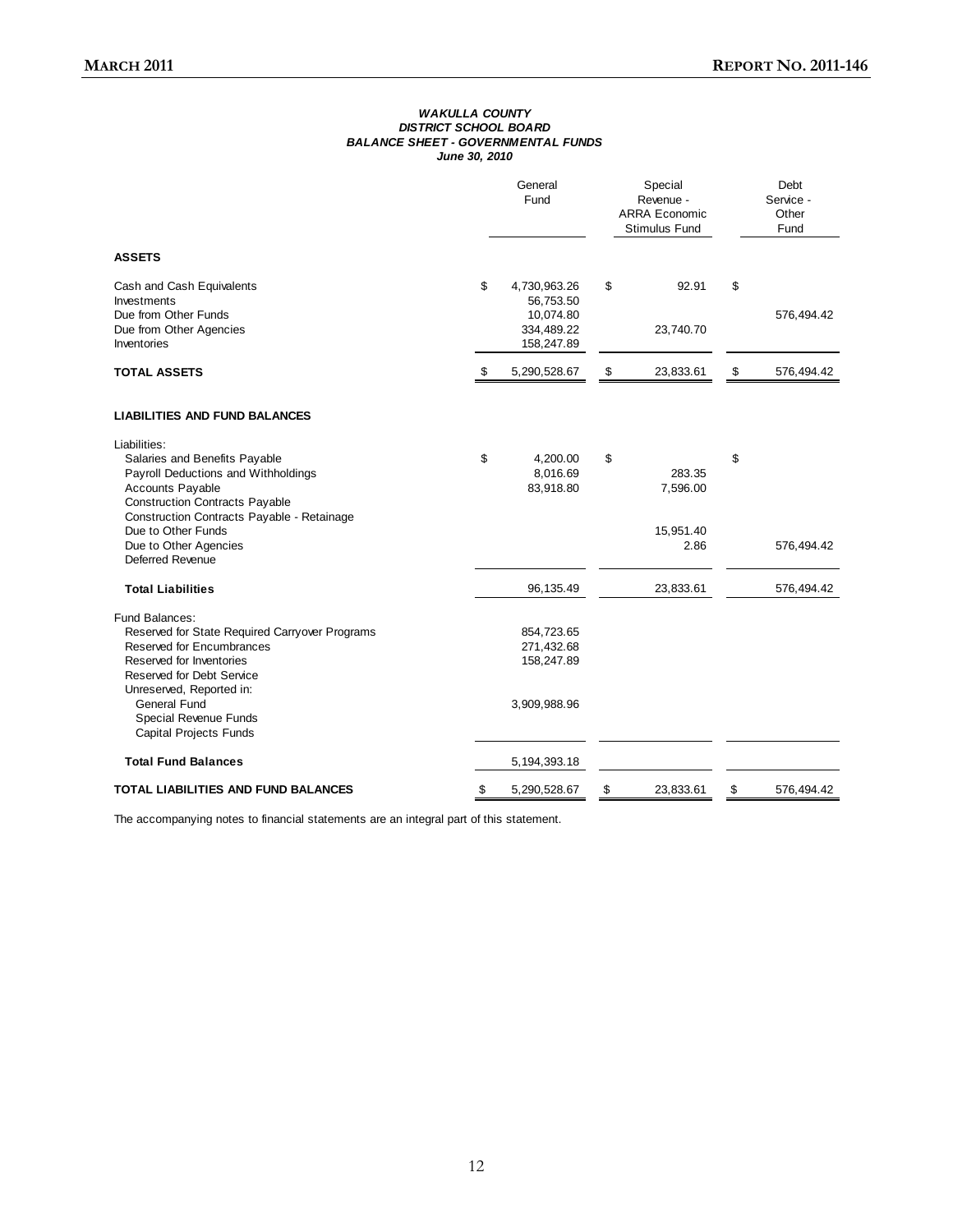| Capital<br>Projects -<br><b>Local Capital</b><br>Improvement Fund | Capital<br>Projects -<br>Other<br>Fund | Other<br>Governmental<br>Funds            |    | Total<br>Governmental<br>Funds                      |
|-------------------------------------------------------------------|----------------------------------------|-------------------------------------------|----|-----------------------------------------------------|
| \$<br>1,198,847.30                                                | \$<br>1,754,611.73<br>53,651.82        | \$<br>435,601.58<br>25,341.30<br>5,876.60 | \$ | 8,120,116.78<br>135,746.62<br>592,445.82            |
| 38,776.83                                                         | 4,088.71                               | 18,434.69<br>134,841.99                   |    | 419,530.15<br>293,089.88                            |
| \$<br>1,237,624.13                                                | \$<br>1,812,352.26                     | \$<br>620,096.16                          | \$ | 9,560,929.25                                        |
|                                                                   |                                        |                                           |    |                                                     |
| \$<br>122,738.81                                                  | \$                                     | \$<br>311.07<br>23,967.53                 | \$ | 4,200.00<br>8,611.11<br>115,482.33<br>122,738.81    |
| 82,916.10<br>503,822.02                                           |                                        | 72,672.40<br>211.72<br>44,358.30          |    | 82,916.10<br>592,445.82<br>576,709.00<br>44,358.30  |
| 709,476.93                                                        |                                        | 141,521.02                                |    | 1,547,461.47                                        |
| 6,248.39                                                          |                                        | 100.00<br>60,687.31                       |    | 854,723.65<br>277,781.07<br>158,247.89<br>60,687.31 |
| 521,898.81                                                        | 1,812,352.26                           | 417,775.66<br>12.17                       |    | 3,909,988.96<br>417,775.66<br>2,334,263.24          |
| 528, 147.20                                                       | 1,812,352.26                           | 478,575.14                                |    | 8,013,467.78                                        |
| \$<br>1,237,624.13                                                | \$<br>1,812,352.26                     | \$<br>620,096.16                          | \$ | 9,560,929.25                                        |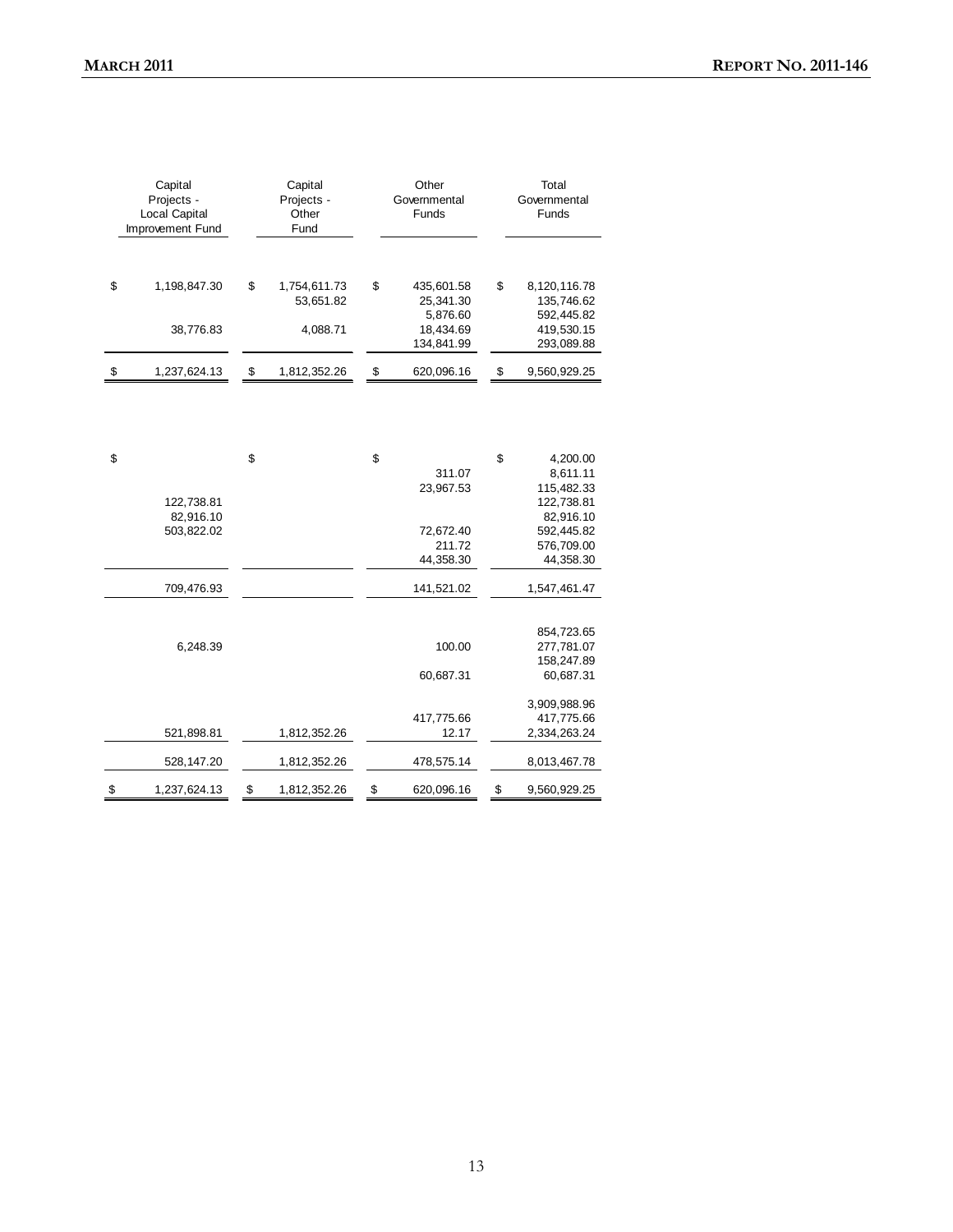#### *JUNE 30, 2010 DISTRICT SCHOOL BOARD WAKULLA COUNTY RECONCILIATION OF THE GOVERNMENTAL FUNDS BALANCE SHEET TO THE STATEMENT OF NET ASSETS*

<span id="page-18-0"></span>

| <b>Total Fund Balances - Governmental Funds</b>                                                                                                                                                 | \$<br>8,013,467.78                                            |                |
|-------------------------------------------------------------------------------------------------------------------------------------------------------------------------------------------------|---------------------------------------------------------------|----------------|
| Amounts reported for governmental activities in the statement of net assets are different because:                                                                                              |                                                               |                |
| Capital assets, net of accumulated depreciation, used in governmental activities are not<br>financial resources and, therefore, are not reported as assets in the governmental funds.           |                                                               | 78,569,020.71  |
| Interest on long-term debt is accrued as a liability in the government-wide statements, but is<br>not recognized in the governmental funds until due.                                           | (31,679.60)                                                   |                |
| Long-term liabilities are not due and payable in the current period and, therefore, are not<br>reported as liabilities in the governmental funds. Long-term liabilities at year-end consist of: |                                                               |                |
| <b>Bonds Payable</b><br>Special Public Education Capital Outlay Advance Payable<br>Other Postemployment Benefits Payable<br>Compensated Absences Payable                                        | \$ 3,760,000.00<br>647.421.92<br>2,590,932.01<br>1,617,639.00 | (8,615,992.93) |
| <b>Total Net Assets - Governmental Activities</b>                                                                                                                                               |                                                               | 77,934,815.96  |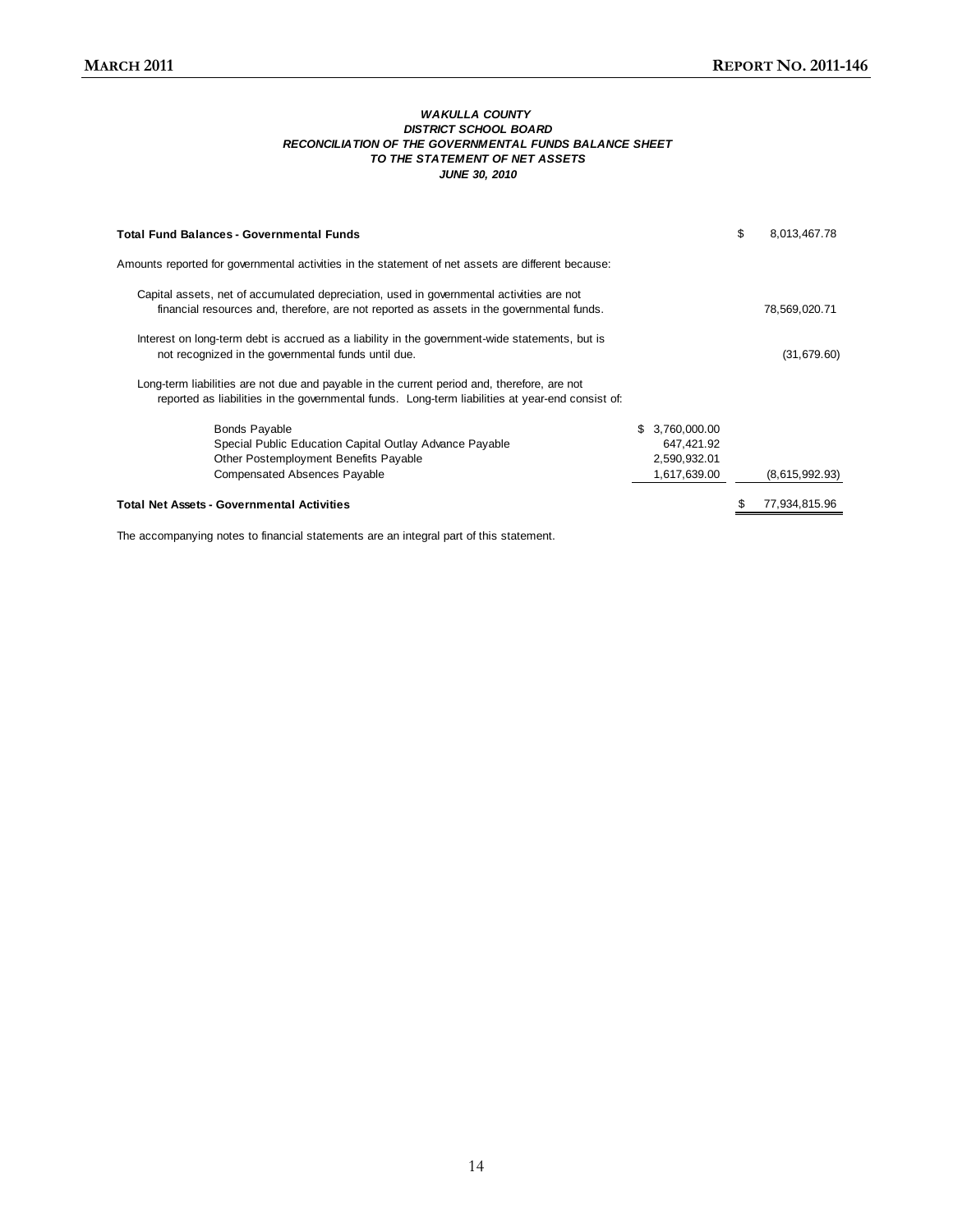# **THIS PAGE INTENTIONALLY LEFT BLANK.**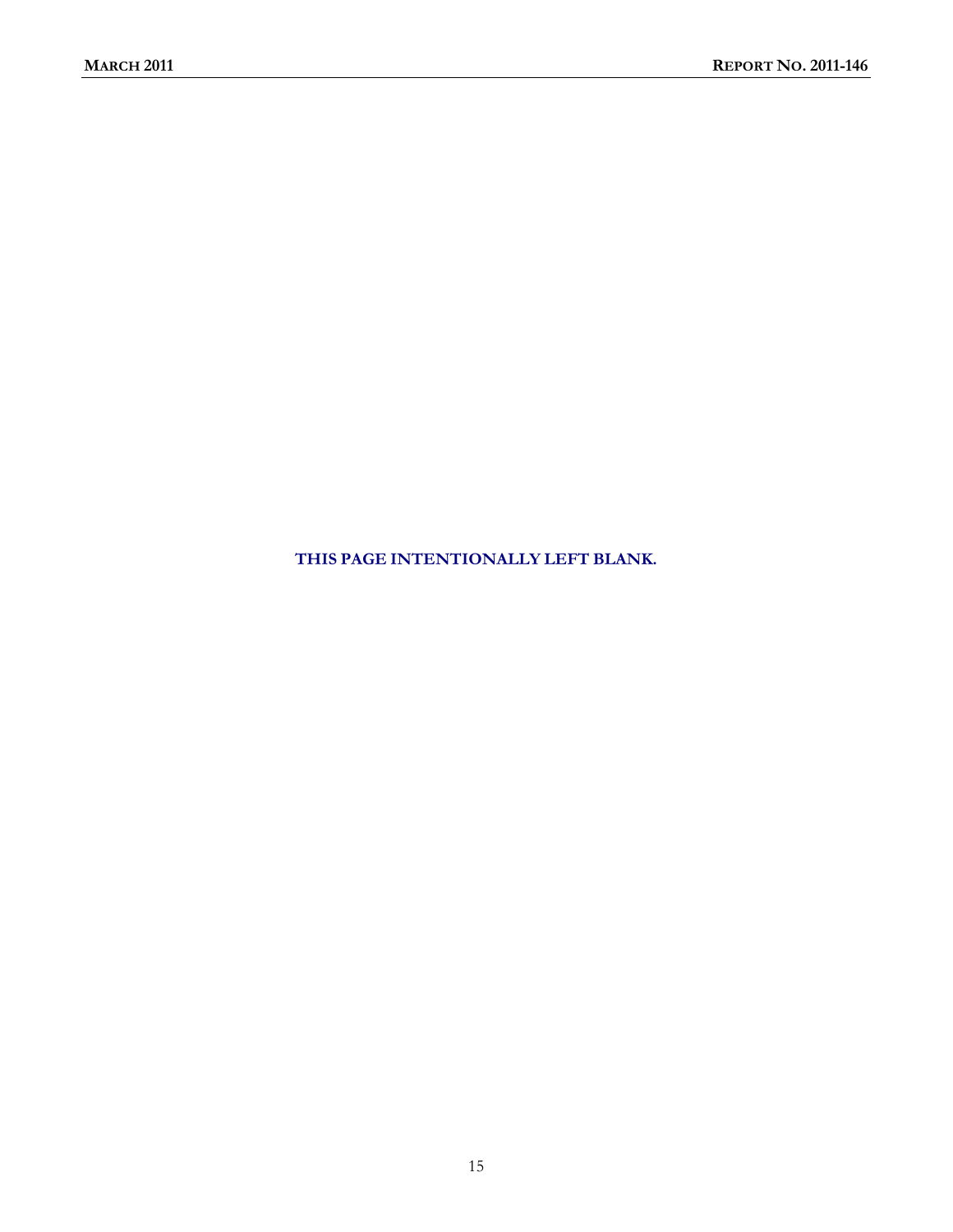#### *WAKULLA COUNTY DISTRICT SCHOOL BOARD STATEMENT OF REVENUES, EXPENDITURES, AND CHANGES IN FUND BALANCES - GOVERNMENTAL FUNDS For the Fiscal Year Ended June 30, 2010*

<span id="page-20-0"></span>

|                                                                 | General<br>Fund       | Special<br>Revenue -<br><b>ARRA Economic</b><br>Stimulus Fund | Debt<br>Service -<br>Other<br>Fund |
|-----------------------------------------------------------------|-----------------------|---------------------------------------------------------------|------------------------------------|
| <b>Revenues</b>                                                 |                       |                                                               |                                    |
| Intergovernmental:                                              |                       |                                                               |                                    |
| <b>Federal Direct</b>                                           | \$<br>78,333.82       | \$                                                            | \$                                 |
| Federal Through State and Local                                 | 622,767.94            | 2,695,619.87                                                  |                                    |
| State                                                           | 24,545,095.65         |                                                               |                                    |
| Local:                                                          |                       |                                                               |                                    |
| <b>Property Taxes</b>                                           | 9,365,758.33          |                                                               |                                    |
| Charges for Services - Food Service                             |                       |                                                               |                                    |
| Miscellaneous                                                   | 437,538.54            |                                                               |                                    |
| <b>Total Revenues</b>                                           | 35,049,494.28         | 2,695,619.87                                                  |                                    |
| <b>Expenditures</b>                                             |                       |                                                               |                                    |
| Current - Education:                                            |                       |                                                               |                                    |
| Instruction                                                     | 18,386,008.42         | 2,343,772.81                                                  |                                    |
| <b>Pupil Personnel Services</b>                                 | 1,805,192.17          | 34,420.42                                                     |                                    |
| <b>Instructional Media Services</b>                             | 470,853.33            | 61,800.48                                                     |                                    |
| Instruction and Curriculum Development Services                 | 1,176,989.15          | 4,101.48                                                      |                                    |
| <b>Instructional Staff Training Services</b>                    | 49,747.61             | 79,797.82                                                     |                                    |
| Instruction Related Technology                                  | 358,258.20            |                                                               |                                    |
| School Board                                                    | 529,125.55            |                                                               |                                    |
| General Administration                                          | 454,473.16            | 24, 184. 17                                                   |                                    |
| School Administration                                           | 1,798,011.30          |                                                               |                                    |
| Facilities Acquisition and Construction                         | 171,615.14            |                                                               |                                    |
| <b>Fiscal Services</b>                                          | 417,150.36            |                                                               |                                    |
| <b>Food Services</b>                                            | 23,098.61             | 670.00                                                        |                                    |
| <b>Central Services</b>                                         | 603,473.29            | 5,647.38                                                      |                                    |
| <b>Pupil Transportation Services</b>                            | 2,513,520.46          | 2,736.00                                                      |                                    |
| Operation of Plant                                              | 4,222,941.12          |                                                               |                                    |
| Maintenance of Plant                                            | 1,025,921.97          | 9,350.00                                                      |                                    |
| <b>Administrative Technology Services</b>                       | 31,253.30             |                                                               |                                    |
| <b>Community Services</b>                                       | 6,175.51              |                                                               |                                    |
| <b>Fixed Capital Outlay:</b>                                    |                       |                                                               |                                    |
| Facilities Acquisition and Construction                         |                       |                                                               |                                    |
| <b>Other Capital Outlay</b>                                     | 153,188.38            | 129,139.31                                                    |                                    |
| Debt Service:                                                   |                       |                                                               |                                    |
| Principal<br>Interest and Fiscal Charges                        |                       |                                                               | 1,562,772.98                       |
| <b>Total Expenditures</b>                                       | 34, 196, 997.03       | 2,695,619.87                                                  | 1,562,772.98                       |
| Excess (Deficiency) of Revenues Over Expenditures               | 852,497.25            |                                                               | (1,562,772.98)                     |
| <b>Other Financing Sources (Uses)</b>                           |                       |                                                               |                                    |
|                                                                 |                       |                                                               |                                    |
| Transfers In                                                    | 151,386.66            |                                                               | 1,562,772.98                       |
| Proceeds from Refunding of Bonds                                |                       |                                                               |                                    |
| Premium on Refunding of Bonds                                   |                       |                                                               |                                    |
| <b>Insurance Loss Recoveries</b>                                | 40,851.16             |                                                               |                                    |
| Payments to Refunding Bond Escrow Agent<br><b>Transfers Out</b> |                       |                                                               |                                    |
| <b>Total Other Financing Sources (Uses)</b>                     | 192,237.82            |                                                               | 1,562,772.98                       |
|                                                                 |                       |                                                               |                                    |
| <b>Net Change in Fund Balances</b>                              | 1,044,735.07          |                                                               |                                    |
| Fund Balances, Beginning                                        | 4,126,677.05          |                                                               |                                    |
| Increase to Inventory Reserve                                   | 22,981.06             |                                                               |                                    |
| <b>Fund Balances, Ending</b>                                    | \$<br>5, 194, 393. 18 | \$<br>0.00                                                    | \$<br>0.00                         |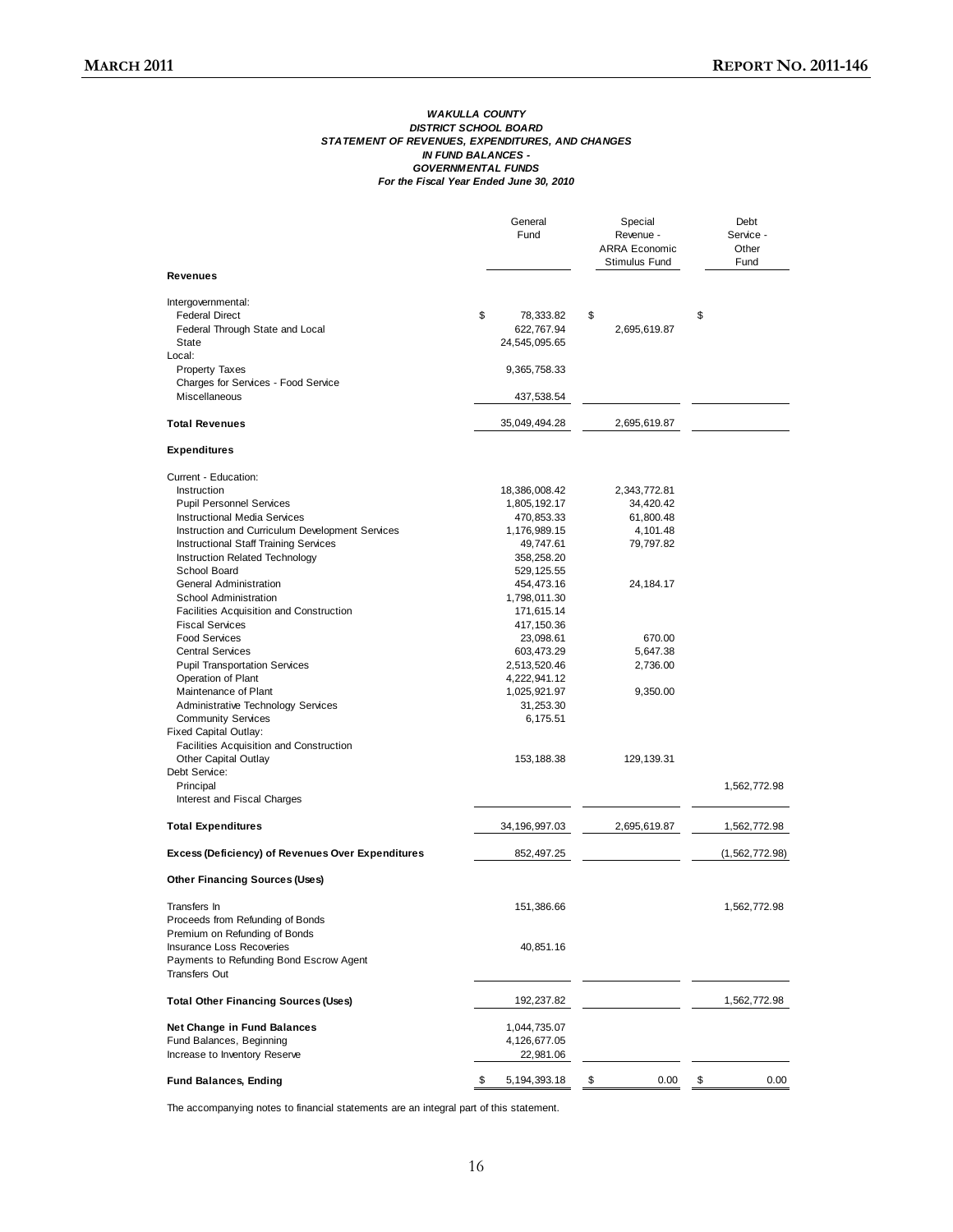| Capital<br>Projects -<br>Local Capital<br>Improvement Fund | Capital<br>Projects -<br>Other<br>Fund | Other<br>Governmental<br>Funds                                                                                       | Total<br>Governmental<br>Funds                                                                                                                                                                |
|------------------------------------------------------------|----------------------------------------|----------------------------------------------------------------------------------------------------------------------|-----------------------------------------------------------------------------------------------------------------------------------------------------------------------------------------------|
| \$                                                         | \$<br>335,568.49                       | \$<br>3,521,722.03<br>801,310.59                                                                                     | \$<br>78,333.82<br>6,840,109.84<br>25,681,974.73                                                                                                                                              |
| 2,212,948.04                                               |                                        | 666,889.36<br>801,281.86                                                                                             | 12,245,595.73<br>801,281.86                                                                                                                                                                   |
| 4,024.50                                                   | 52,963.05                              | 4,055.06                                                                                                             | 498,581.15                                                                                                                                                                                    |
| 2,216,972.54                                               | 388,531.54                             | 5,795,258.90                                                                                                         | 46,145,877.13                                                                                                                                                                                 |
|                                                            | 29,253.00                              | 1,524,049.28<br>273,176.39<br>120.00<br>190,040.06<br>58,025.06<br>6,106.69<br>70,568.82<br>1,978,590.55<br>4,752.51 | 22,253,830.51<br>2,112,788.98<br>532,773.81<br>1,371,130.69<br>187,570.49<br>364,364.89<br>529,125.55<br>549,226.15<br>1,798,011.30<br>200,868.14<br>417,150.36<br>2,002,359.16<br>613,873.18 |
|                                                            |                                        | 14,932.28<br>22,550.00                                                                                               | 2,531,188.74<br>4,222,941.12<br>1,057,821.97<br>31,253.30<br>6,175.51                                                                                                                         |
| 910,829.69<br>278,853.00                                   |                                        | 85,584.47                                                                                                            | 910,829.69<br>646,765.16                                                                                                                                                                      |
|                                                            | 243,863.50                             | 595,000.00<br>188,548.95                                                                                             | 2,401,636.48<br>188,548.95                                                                                                                                                                    |
| 1,189,682.69                                               | 273,116.50                             | 5,012,045.06                                                                                                         | 44,930,234.13                                                                                                                                                                                 |
| 1,027,289.85                                               | 115,415.04                             | 783,213.84                                                                                                           | 1,215,643.00                                                                                                                                                                                  |
|                                                            | 487,727.00                             | 170,000.00<br>17,072.30                                                                                              | 2,201,886.64<br>170,000.00<br>17,072.30<br>40,851.16                                                                                                                                          |
| (1,490,100.58)                                             | (69, 744.00)                           | (185, 528.67)<br>(642, 042.06)                                                                                       | (185, 528.67)<br>(2,201,886.64)                                                                                                                                                               |
| (1,490,100.58)                                             | 417,983.00                             | (640,498.43)                                                                                                         | 42,394.79                                                                                                                                                                                     |
| (462, 810.73)<br>990,957.93                                | 533,398.04<br>1,278,954.22             | 142,715.41<br>335,859.73                                                                                             | 1,258,037.79<br>6,732,448.93<br>22,981.06                                                                                                                                                     |
| 528,147.20<br>\$                                           | 1,812,352.26<br>\$                     | 478,575.14<br>\$                                                                                                     | 8,013,467.78<br>\$                                                                                                                                                                            |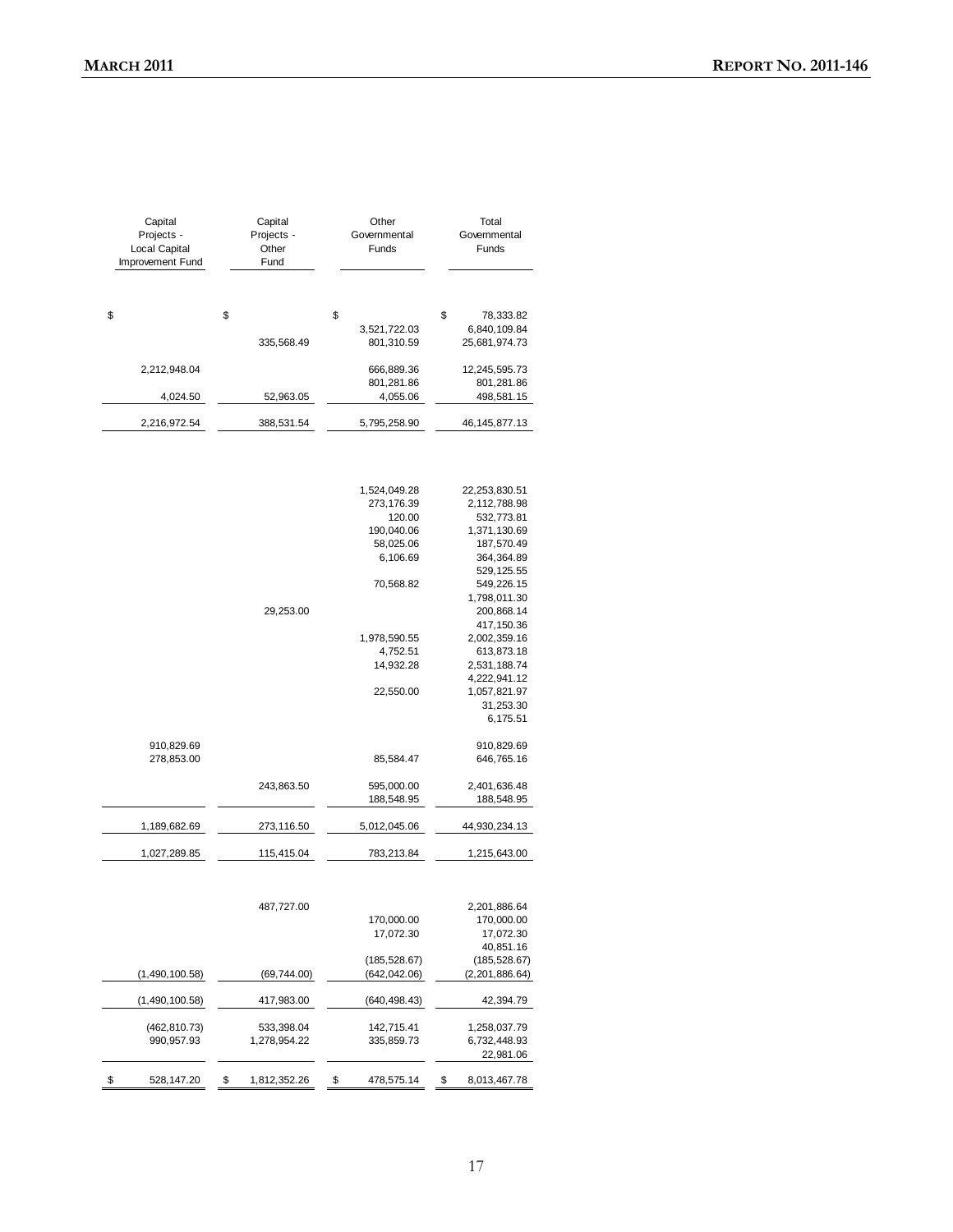#### *For the Fiscal Year Ended June 30, 2010 REVENUES, EXPENDITURES, AND CHANGES IN FUND BALANCES DISTRICT SCHOOL BOARD WAKULLA COUNTY RECONCILIATION OF THE GOVERNMENTAL FUNDS STATEMENT OF TO THE STATEMENT OF ACTIVITIES*

<span id="page-22-0"></span>

| Net Change in Fund Balances - Governmental Funds                                                                                                                                                                                                                                                                                                                                                                           |    |                                            | \$<br>1,258,037.79 |
|----------------------------------------------------------------------------------------------------------------------------------------------------------------------------------------------------------------------------------------------------------------------------------------------------------------------------------------------------------------------------------------------------------------------------|----|--------------------------------------------|--------------------|
| Amounts reported for governmental activities in the statement of activities are different because:                                                                                                                                                                                                                                                                                                                         |    |                                            |                    |
| Capital outlays are reported in the governmental funds as expenditures. However, in the<br>statement of activities, the cost of those assets is allocated over their estimated useful lives<br>as depreciation expense. This is the amount of depreciation expense in excess of capital<br>outlays in the current period.                                                                                                  |    |                                            |                    |
| Capital Outlay - Facilities Acquisition & Construction - Capitalized<br>Capital Outlay - Other Capital Outlay - Capitalized<br><b>Depreciation Expense</b>                                                                                                                                                                                                                                                                 | \$ | 910,829.69<br>646,765.16<br>(1,963,968.94) | (406, 374.09)      |
| Donated capital assets increase net assets in the statement of activities, but do not provide<br>current financial resources and, therefore, are not reported in the governmental funds.                                                                                                                                                                                                                                   |    |                                            | 2,658.00           |
| Long-term debt proceeds provide current financial resources to the governmental funds, but issuing<br>debt increases long-term liabilities in the statement of net assets. Repayment of long-term<br>debt is an expenditure in the governmental funds, but the repayment reduces long-term<br>liabilities in the statement of net assets. This is the amount by which repayments exceed<br>proceeds in the current period. |    |                                            |                    |
| <b>Bond Proceeds</b><br><b>Bonds Payable Payments</b>                                                                                                                                                                                                                                                                                                                                                                      | S  | (170,000.00)<br>775,000.00                 | 605,000.00         |
| Repayment of long-term liabilities is an expenditure in the governmental funds, but the repayment<br>reduces long-term liabilities in the statement of net assets. This is the amount by which the<br>repayments and the estimated Special Public Education Capital Outlay Advance Payable reported<br>in the prior year exceeded the required repayment.                                                                  |    |                                            |                    |
| PECO Advance Repayment<br>Reduction in PECO Advance Payable Estimate                                                                                                                                                                                                                                                                                                                                                       |    | 1,562,772.98<br>38,588.10                  | 1,601,361.08       |
| Accrued interest expense reported in the statement of activities does not require the use of current<br>financial resources and, therefore, is not reported as an expenditure in the governmental funds.<br>This is the reduction in accrued interest during the current period.                                                                                                                                           |    |                                            | 4.129.67           |
| In the statement of activities, the cost of compensated absences is measured by the amounts<br>earned during the year, while in the governmental funds expenditures are recognized based on<br>the amounts actually paid for compensated absences. This is the net amount of compensated<br>absences earned in excess of the amount paid in the current period.                                                            |    |                                            | (76, 104.43)       |
| Other postemployment benefits costs are recorded in the statement of activities under the<br>full accrual basis of accounting, but are not recorded in the governmental funds until paid. This<br>is the net increase in the other postemployment benefits liability for the current fiscal year.                                                                                                                          |    |                                            | (807, 959.00)      |
| The purchases method of inventory accounting is used in the governmental funds for the transportation<br>inventories, while the government-wide statement inventories are accounted for on the consumption<br>method.                                                                                                                                                                                                      |    |                                            | 22,981.06          |
| <b>Change in Net Assets - Governmental Activities</b>                                                                                                                                                                                                                                                                                                                                                                      |    |                                            | \$<br>2,203,730.08 |
|                                                                                                                                                                                                                                                                                                                                                                                                                            |    |                                            |                    |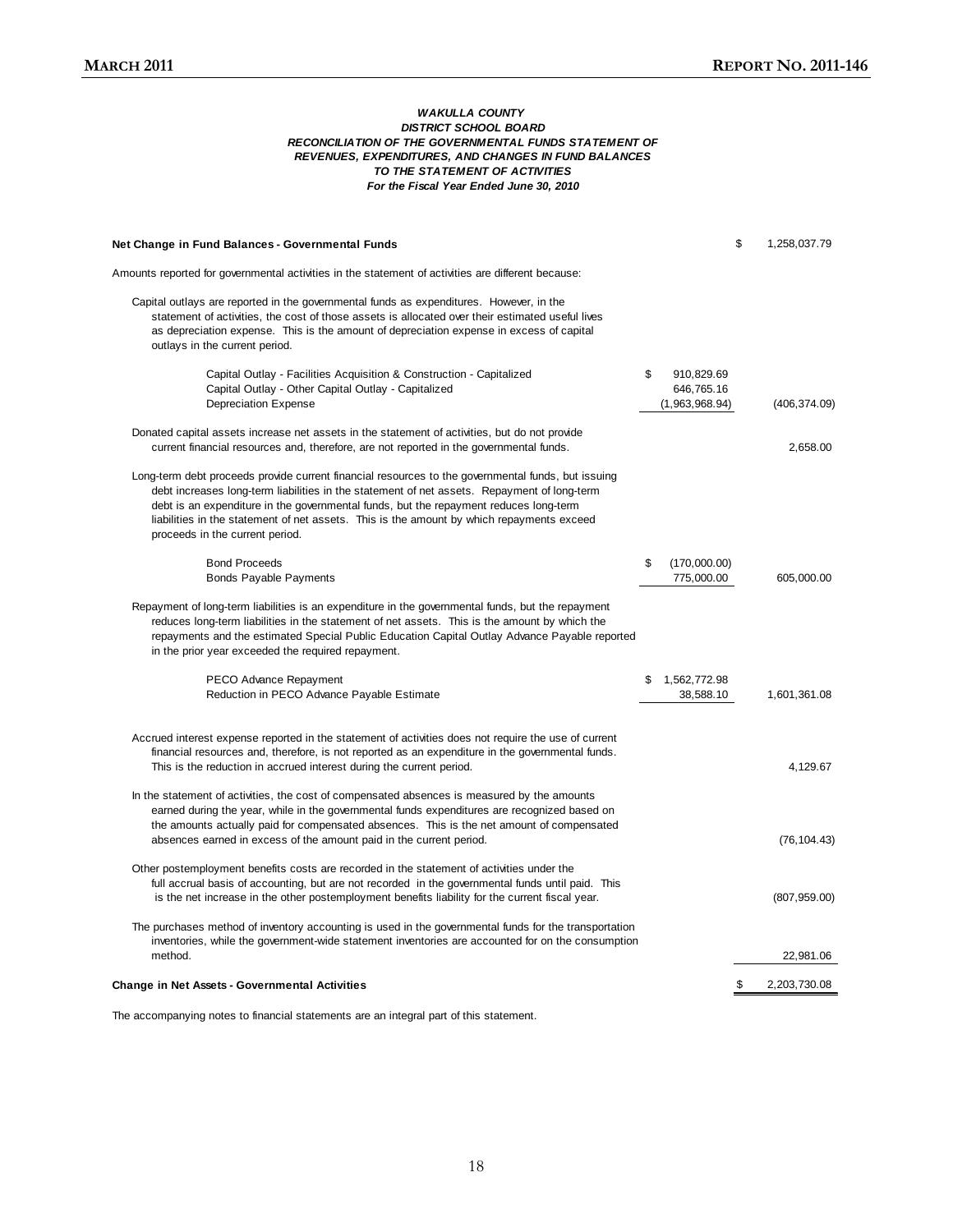## *WAKULLA COUNTY STATEMENT OF NET ASSETS - PROPRIETARY FUND June 30, 2010 DISTRICT SCHOOL BOARD*

<span id="page-23-0"></span>

| <b>ASSETS</b>                                                                  |    |                       |  |
|--------------------------------------------------------------------------------|----|-----------------------|--|
| <b>Current Assets:</b><br>Cash and Cash Equivalents<br>Due From Other Agencies | \$ | 29,805.29<br>2,850.00 |  |
| <b>TOTAL ASSETS</b>                                                            | \$ | 32,655.29             |  |
| <b>LIABILITIES</b>                                                             |    |                       |  |
| <b>Current Liabilities:</b><br>Accounts Payable                                | \$ | 157.50                |  |
| <b>NET ASSETS</b>                                                              |    |                       |  |
| Unrestricted                                                                   |    | 32,497.79             |  |
| <b>TOTAL LIABILITIES AND NET ASSETS</b>                                        | \$ | 32,655.29             |  |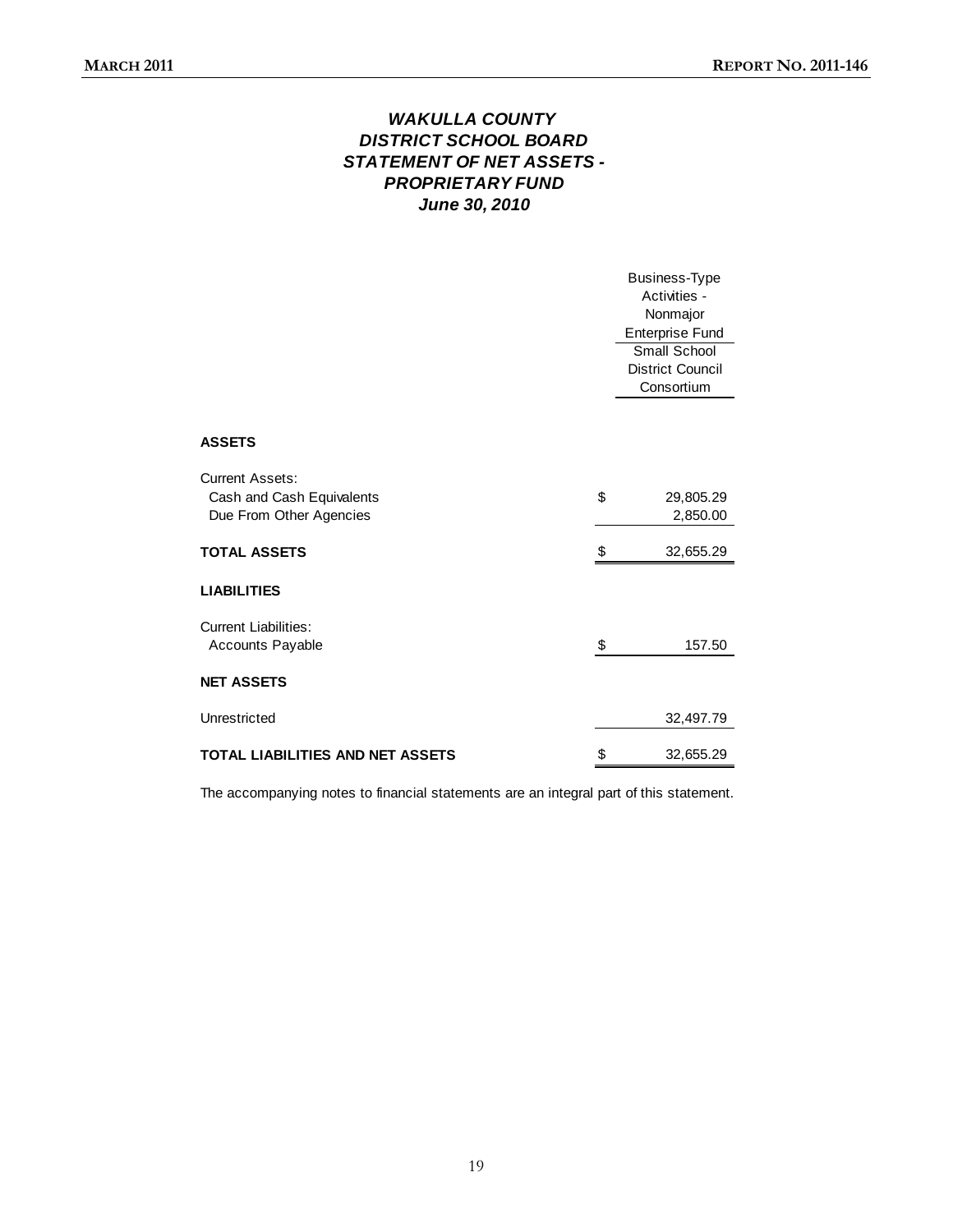# <span id="page-24-0"></span>*WAKULLA COUNTY STATEMENT OF REVENUES, EXPENSES, AND CHANGES IN FUND NET ASSETS - PROPRIETARY FUND For the Fiscal Year Ended June 30, 2010 DISTRICT SCHOOL BOARD*

|                                  | <b>Business-Type</b>    |  |
|----------------------------------|-------------------------|--|
|                                  | Activities -            |  |
|                                  | Nonmajor                |  |
|                                  | <b>Enterprise Funds</b> |  |
|                                  | Small School            |  |
|                                  | <b>District Council</b> |  |
|                                  | Consortium              |  |
|                                  |                         |  |
| <b>OPERATING REVENUES</b>        |                         |  |
| <b>Charges for Services</b>      | \$<br>105,450.00        |  |
|                                  |                         |  |
| <b>OPERATING EXPENSES</b>        |                         |  |
| <b>Purchased Services</b>        | 96,714.01               |  |
|                                  |                         |  |
| <b>Operating Income</b>          | 8,735.99                |  |
| Total Net Assets - Beginning     |                         |  |
|                                  | 23,761.80               |  |
| <b>Total Net Assets - Ending</b> | 32,497.79               |  |
|                                  |                         |  |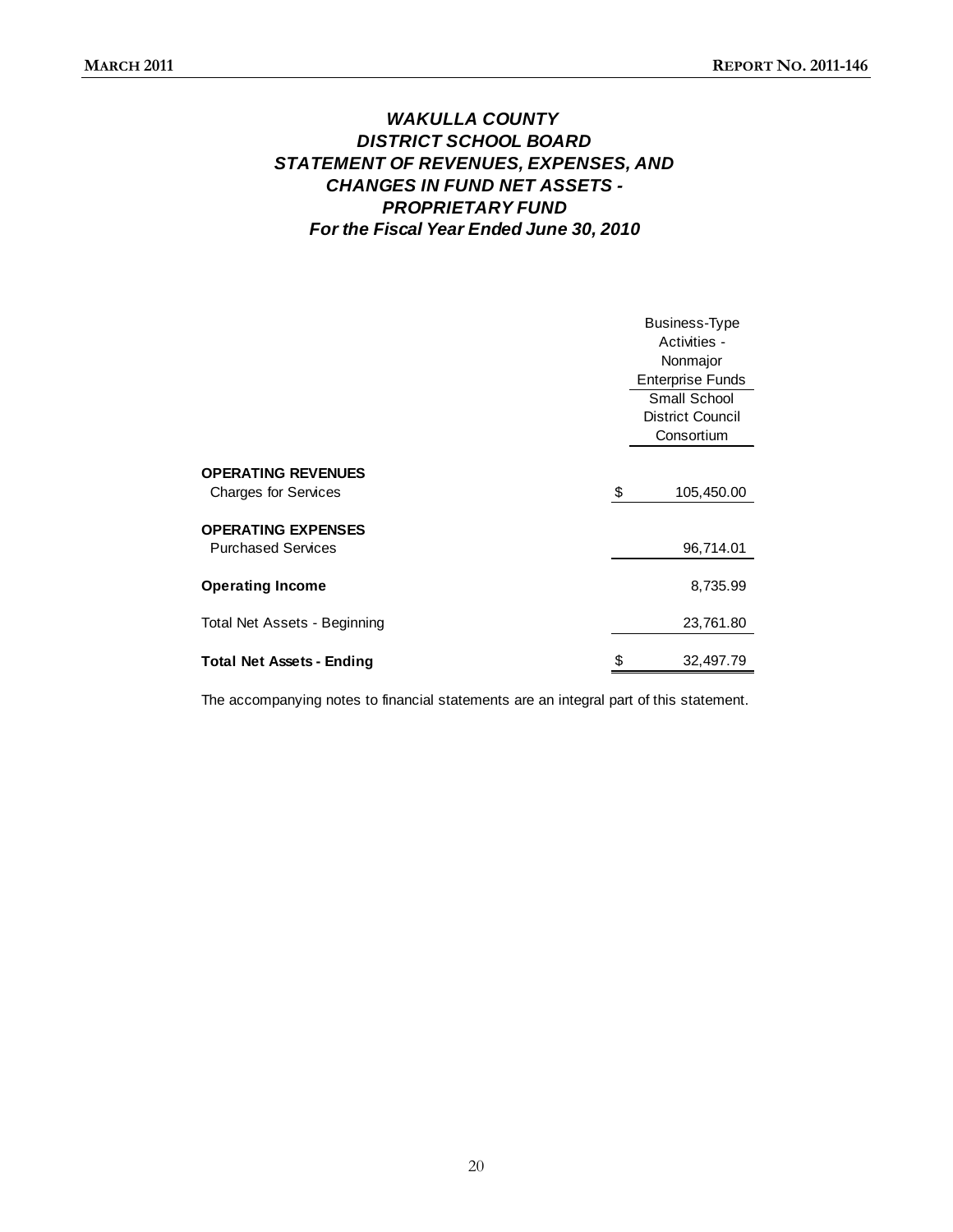# *WAKULLA COUNTY STATEMENT OF CASH FLOWS - PROPRIETARY FUND For the Fiscal Year Ended June 30, 2010 DISTRICT SCHOOL BOARD*

<span id="page-25-0"></span>

|                                                                                                                                 | <b>Business-Type</b><br>Activities -<br>Nonmajor<br><b>Enterprise Funds</b><br>Small School<br><b>District Council</b><br>Consortium |
|---------------------------------------------------------------------------------------------------------------------------------|--------------------------------------------------------------------------------------------------------------------------------------|
| <b>CASH FLOWS FROM OPERATING ACTIVITIES</b><br>Cash Received from Services<br>Cash Payments to Suppliers for Goods and Services | \$<br>102,600.00<br>(96, 556.51)                                                                                                     |
| <b>Net Cash Provided by Operating Activities</b>                                                                                | 6,043.49                                                                                                                             |
| Cash and Cash Equivalents, Beginning                                                                                            | 23,761.80                                                                                                                            |
| <b>Cash and Cash Equivalents, Ending</b>                                                                                        | \$<br>29,805.29                                                                                                                      |

#### **Reconciliation of Operating Income to Net Cash Provided by Operating Activities:**

| Operating Income                                               | S   | 8,735.99   |
|----------------------------------------------------------------|-----|------------|
| Adjustments to Reconcile Operating Income to Net Cash Provided |     |            |
| by Operating Activities:                                       |     |            |
| Increase in Due From Other Agencies                            |     | (2,850.00) |
| Increase in Accounts Payable                                   |     | 157.50     |
| <b>Total Adjustments</b>                                       |     | (2,692.50) |
| <b>Net Cash Provided by Operating Activities</b>               | \$. | 6,043.49   |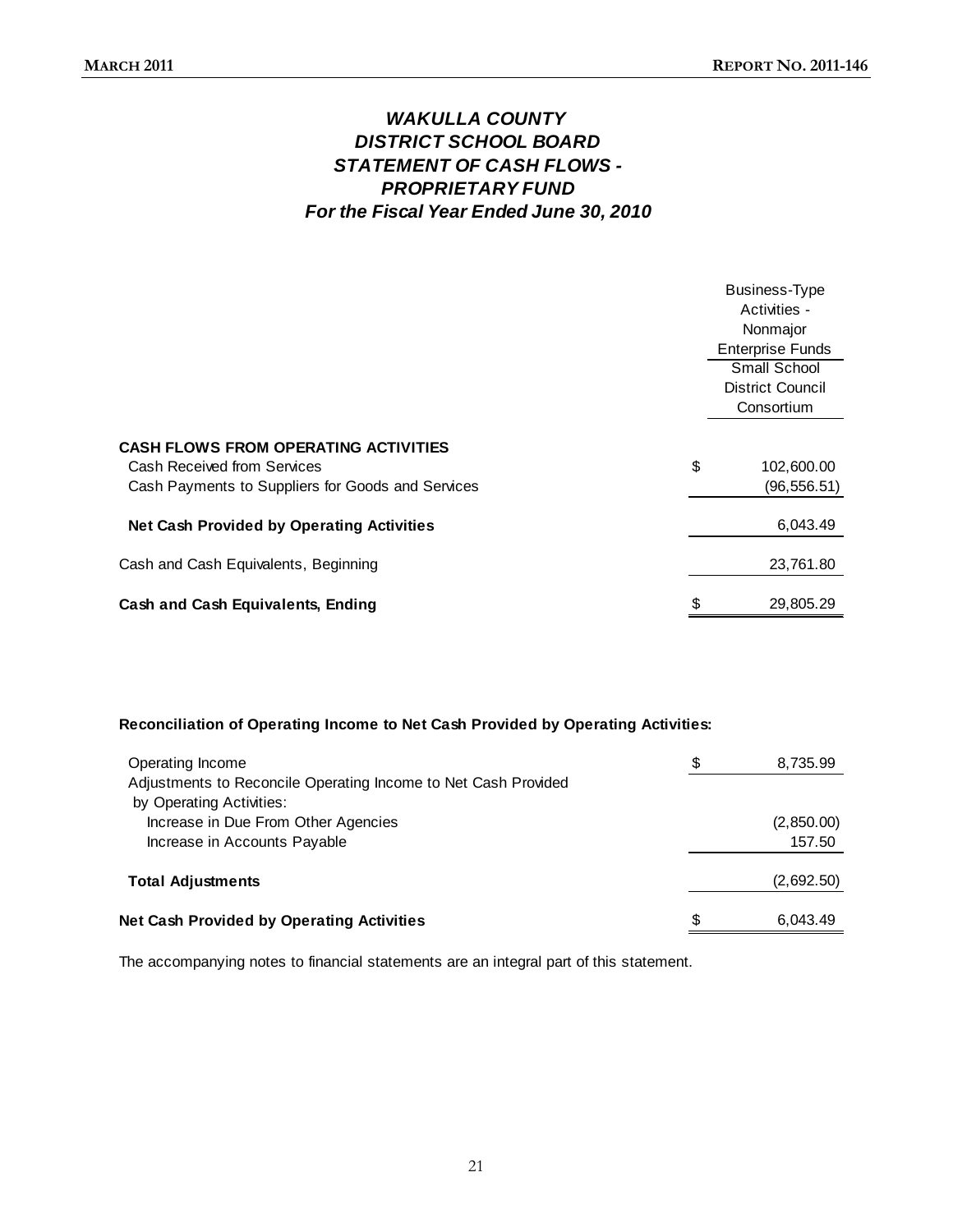# <span id="page-26-0"></span>*June 30, 2010 DISTRICT SCHOOL BOARD WAKULLA COUNTY STATEMENT OF ASSETS AND LIABILITIES - FIDUCIARY FUNDS*

|                           |    | Agency<br><b>Funds</b> |  |
|---------------------------|----|------------------------|--|
| <b>ASSETS</b>             |    |                        |  |
| Cash and Cash Equivalents | \$ | 383,798.00             |  |
| <b>LIABILITIES</b>        |    |                        |  |
| Internal Accounts Payable | S. | 383,798.00             |  |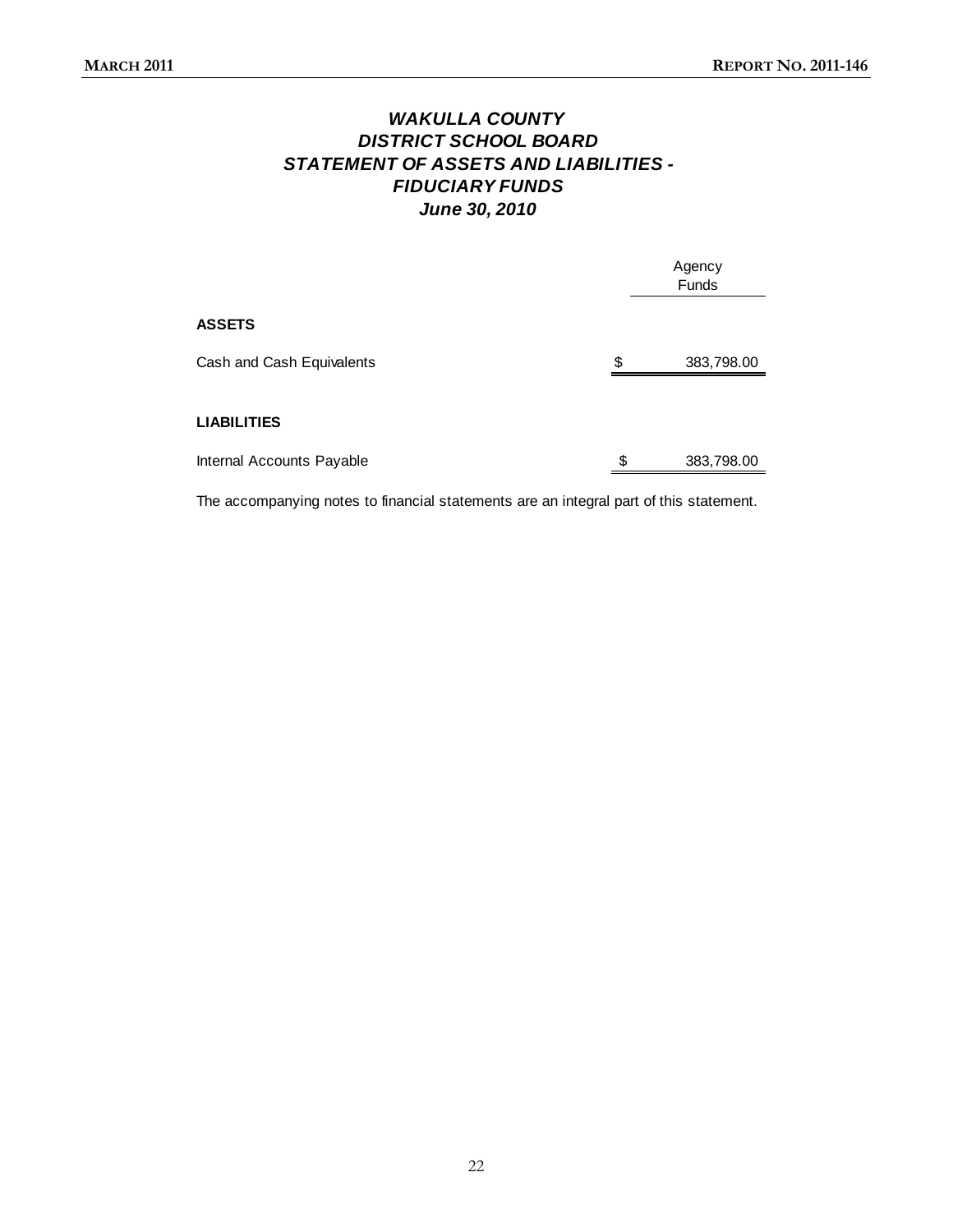## <span id="page-27-0"></span>**1. SUMMARY OF SIGNIFICANT ACCOUNTING POLICIES**

## **Reporting Entity**

The District School Board has direct responsibility for operation, control, and supervision of District schools and is considered a primary government for financial reporting. The Wakulla County School District (District) is considered part of the Florida system of public education. The governing body of the District is the Wakulla County District School Board (Board), which is composed of five elected members. The elected Superintendent of Schools is the executive officer of the Board. Geographic boundaries of the District correspond with those of Wakulla County.

Criteria for determining if other entities are potential component units that should be reported within the District's basic financial statements are identified and described in the Governmental Accounting Standards Board's (GASB) *Codification of Governmental Accounting and Financial Reporting Standards*, Sections 2100 and 2600. The application of these criteria provides for identification of any entities for which the Board is financially accountable and other organizations for which the nature and significance of their relationship with the Board are such that exclusion would cause the District's basic financial statements to be misleading or incomplete.

Based on these criteria, the following component unit is included within the District's reporting entity:

Discretely Presented Component Unit. The component unit columns in the basic financial statements, include the financial data of the Wakulla's Charter School of Arts, Science and Technology, Inc. (Charter School). The Charter School is a separate, not-for-profit corporation organized pursuant to Chapter 617, Florida Statutes, the Florida Not For Profit Corporation Act. The Charter School operates under a charter approved by its sponsor, the Board, and is considered a component unit because it depends on the District to levy taxes for its support. An audit of the Charter School for the fiscal year ended June 30, 2010, was conducted by an independent accounting firm and is on file at the District Office.

#### **Basis of Presentation**

Government-wide Financial Statements - Government-wide financial statements, i.e., the statement of net assets and the statement of activities, present information about the District as a whole. These statements include the nonfiduciary financial activity of the primary government and its component unit. The statements distinguish between governmental activities of the District and those that are considered business-type activities.

Government-wide financial statements are prepared using the economic resources measurement focus. The statement of activities presents a comparison between direct expenses and program revenues for each function or program of the District's governmental activities and for each segment of the business-type activities. Direct expenses are those that are specifically associated with a service, program, or department and are thereby clearly identifiable to a particular function. Depreciation expense associated with the District's transportation department is allocated to the pupil transportation services function, while remaining depreciation expense is not readily associated with a particular function and is reported as unallocated.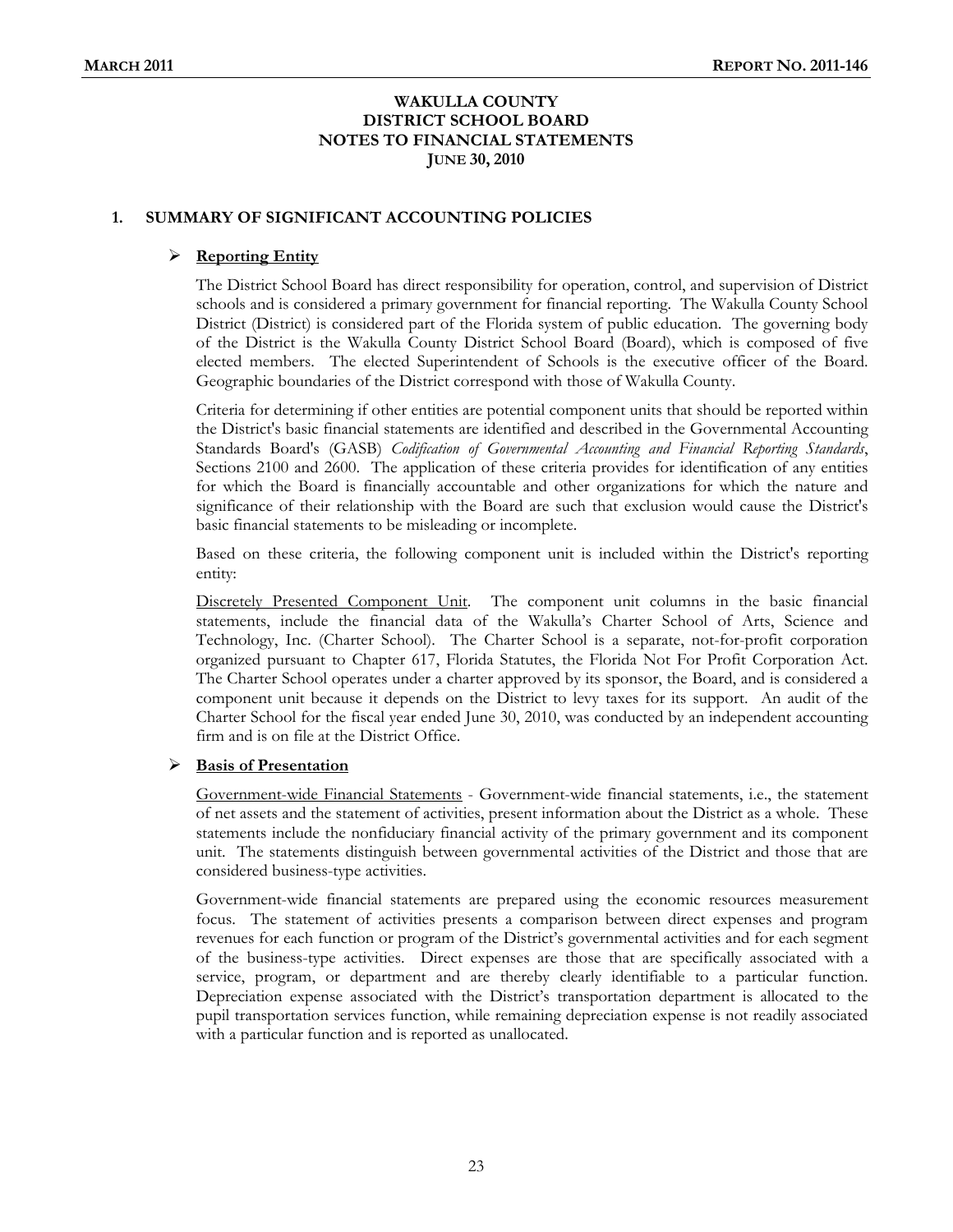Program revenues include charges paid by the recipient of the goods or services offered by the program, and grants and contributions that are restricted to meeting the operational or capital requirements of a particular program. Revenues that are not classified as program revenues are presented as general revenues. The comparison of direct expenses with program revenues identifies the extent to which each governmental function or business segment is self-financing or draws from the general revenues of the District.

The effects of interfund activity have been eliminated from the government-wide financial statements, except for net residual amounts between governmental and business-type activities.

Fund Financial Statements - Fund financial statements report detailed information about the District in the governmental, proprietary, and fiduciary funds. The focus of governmental fund financial statements is on major funds rather than reporting funds by type. Each major fund is reported in a separate column. Nonmajor funds are aggregated and reported in a single column. Because the focus of governmental fund financial statements differs from the focus of government-wide financial statements, a reconciliation is presented with each of the governmental fund financial statements.

The District reports the following major governmental funds:

- General Fund to account for all financial resources not required to be accounted for in another fund, and for certain revenues from the State that are legally restricted to be expended for specific current operating purposes.
- Special Revenue ARRA Economic Stimulus Fund to account for certain Federal grant program resources related to the American Recovery and Reinvestment Act (ARRA).
- Debt Service Other Fund to account for the accumulation of financial resources for the payment of, debt principal, interest, and related costs for the PECO Special Facilities Advance Payable.
- Capital Projects Local Capital Improvement Fund to account for the financial resources generated by the local capital improvement tax levy to be used for educational capital outlay needs, including new construction, and renovation and remodeling projects.
- Capital Projects Other Fund to account for the financial resources generated by various State sources and local sources, such as Special Public Education Capital Outlay Advance moneys to be used for educational capital outlay needs, including new construction, renovation and remodeling projects.

Additionally, the District reports the following proprietary and fiduciary fund types:

- Enterprise Fund to account for the financing of the Small School District Council Consortium, for which the District is the fiscal agent.
- Agency Funds to account for resources of the school internal funds, which are used to administer moneys collected at several schools in connection with school, student athletic, class, and club activities.

#### **Basis of Accounting**

Basis of accounting refers to when revenues and expenditures, or expenses, are recognized in the accounts and reported in the financial statements. Basis of accounting relates to the timing of the measurements made, regardless of the measurement focus applied.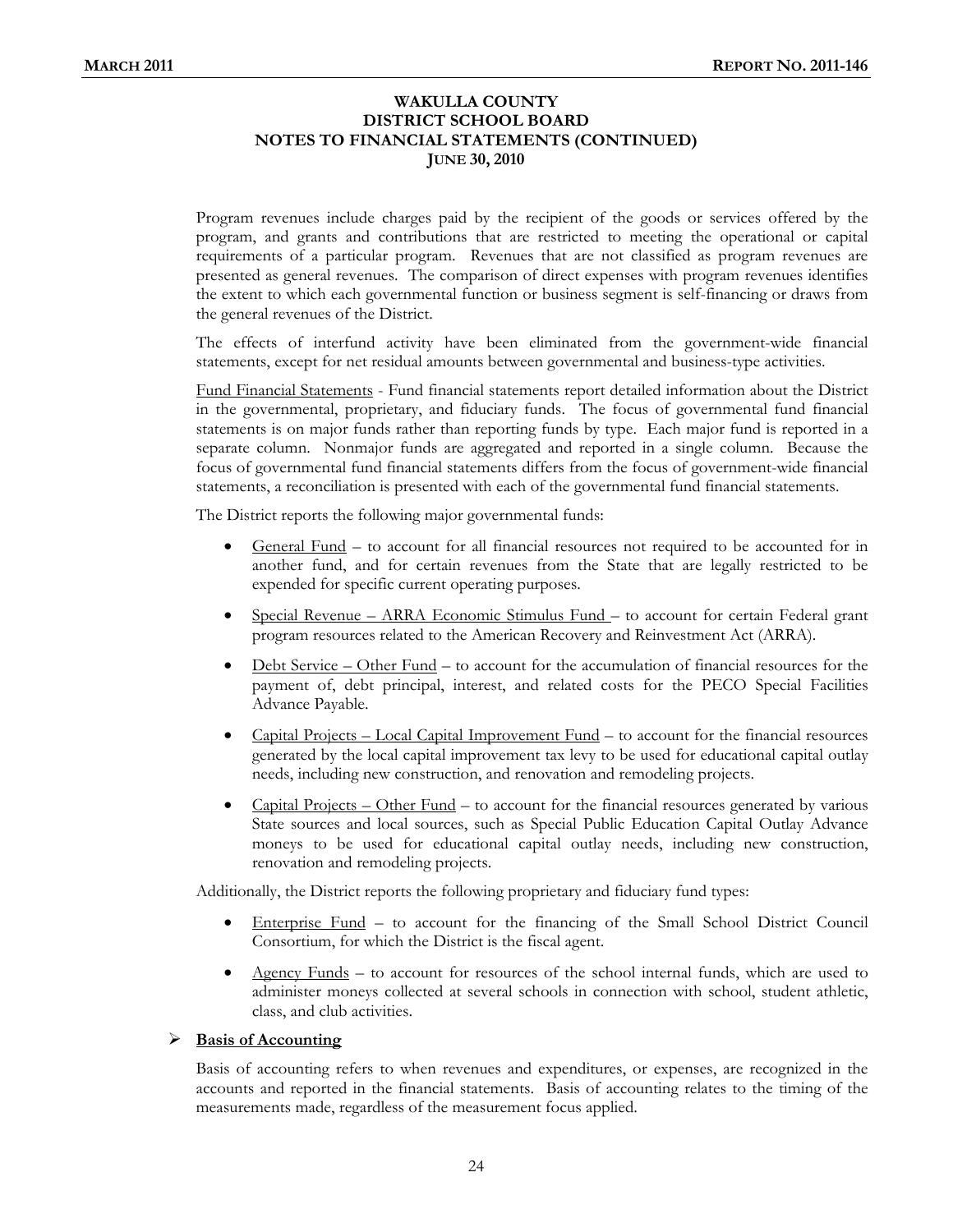Government-wide financial statements are prepared using the accrual basis of accounting, as are the proprietary fund and fiduciary fund financial statements. Revenues are recognized when earned and expenses are recognized when a liability is incurred, regardless of the timing of the related cash flows. Property taxes are recognized in the year for which they are levied. Revenues from grants, entitlements, and donations are recognized in the fiscal year in which all eligibility requirements imposed by the provider have been satisfied.

Governmental fund financial statements are prepared using the modified accrual basis of accounting. Revenues, except for certain grant revenues, are recognized when they become measurable and available. Revenues are considered to be available when they are collectible within the current period or soon enough thereafter to pay liabilities of the current period. The District considers revenues to be available if they are collected within 60 days of the end of the current fiscal year. When grant terms provide that the expenditure of resources is the prime factor for determining eligibility for Federal, State, and other grant resources, revenue is recognized at the time the expenditure is made. Under the modified accrual basis of accounting, expenditures are generally recognized when the related fund liability is incurred, except for principal and interest on long-term debt, claims and judgments, other postemployment benefits, and compensated absences, which are recognized when due. Allocations of cost, such as depreciation, are not recognized in governmental funds.

The proprietary fund is accounted for as proprietary activities under standards issued by the Financial Accounting Standards Board through November 1989, and applicable standards issued by the Governmental Accounting Standards Board. Proprietary funds distinguish operating revenues and expenses from nonoperating items. Operating revenues and expenses generally result from providing services and producing and delivering goods in connection with the proprietary funds' principal ongoing operations. The principal operating revenues of the District's enterprise fund are charges for services relating to the Small School District Council Consortium. Operating expenses of the Consortium consist of purchased services. All revenues and expenses not meeting this definition are reported as nonoperating revenues and expenses.

When both restricted and unrestricted resources are available for use, it is the District's policy to use restricted resources first, then unrestricted resources as they are needed.

Wakulla's Charter School of Arts, Science and Technology, Inc., shown as a discretely presented component unit, is accounted for as a governmental organization and follows the same accounting model as the District's governmental activities.

#### **Deposits and Investments**

The District's cash and cash equivalents are considered to be cash on hand, demand deposits, and short-term, highly liquid investments with original maturities of three months or less. Investments classified as cash equivalents include amounts placed with the State Board of Administration (SBA) in Florida PRIME, formerly known as the Local Government Surplus Funds Trust Fund Investment Pool.

Cash deposits are held by banks qualified as public depositories under Florida law. All deposits are insured by Federal depository insurance, up to specified limits, or collateralized with securities held in Florida's multiple financial institution collateral pool as required by Chapter 280, Florida Statutes.

Investments consist of amounts placed in SBA debt service accounts for investment of debt service moneys and amounts placed with SBA for participation in the Florida PRIME and Fund B Surplus Funds Trust Fund (Fund B) investment pools created by Sections 218.405 and 218.417, Florida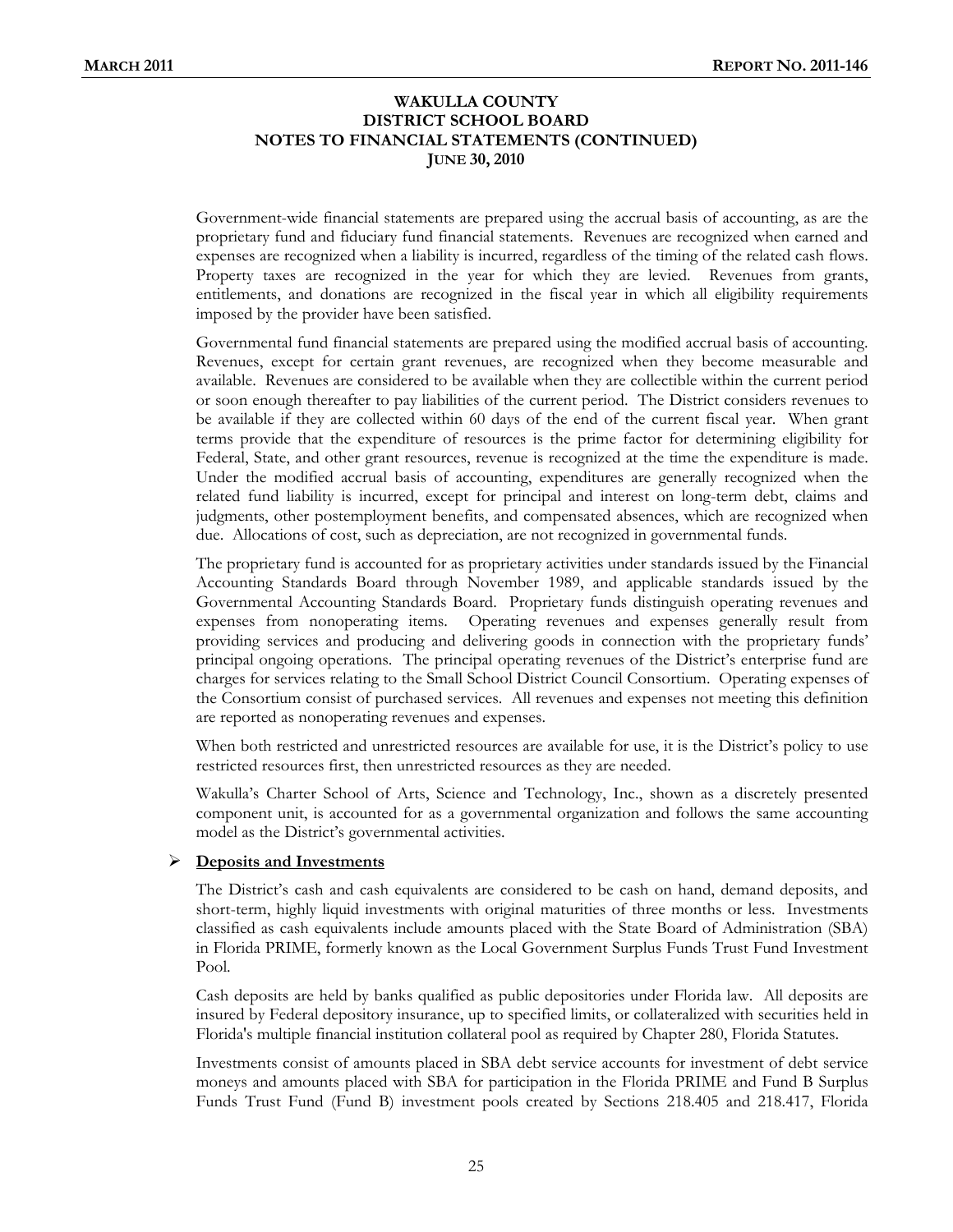Statutes. The investment pools operate under investment guidelines established by Section 215.47, Florida Statutes.

The District's investments in Florida PRIME, which SBA indicates is a Securities and Exchange Commission Rule 2a7-like external investment pool, as of June 30, 2010, are similar to money market funds in which shares are owned in the fund rather than the underlying investments. These investments are reported at fair value, which is amortized cost.

The District's investments in Fund B are accounted for as a fluctuating net asset value pool, with a fair value factor of 0.67353149 at June 30, 2010. Fund B is not subject to participant withdrawal requests. Distributions from Fund B, as determined by SBA, are effected by transferring eligible cash or securities to Florida PRIME, consistent with the pro rata allocation of pool shareholders of record at the creation date of Fund B. One hundred percent of such distributions from Fund B are available as liquid balance within Florida PRIME.

Types and amounts of investments held at fiscal year-end are described in a subsequent note on investments.

#### **Inventories**

Inventories consist of expendable supplies held for consumption in the course of District operations. Inventories are stated at cost on the first-in, first-out basis, except that United States Department of Agriculture donated foods are stated at their fair value as determined at the time of donation to the District's food service program by the Florida Department of Agriculture and Consumer Services, Bureau of Food Distribution. The costs of inventories is recorded as expenditures when used rather than purchased. The cost of transportation inventories are recorded as an expenditure at the time the individual items are purchased, and the reported transportation inventory is equally offset by a fund balance reserve, which indicates that it does not constitute "available spendable resources."

#### **Capital Assets**

Expenditures for capital assets acquired or constructed for general District purposes are reported in the governmental fund that financed the acquisition or construction. The capital assets so acquired are reported at cost in the government-wide statement of net assets but are not reported in the governmental fund financial statements. Capital assets are defined by the District as those costing more than \$750. However, for renovations to buildings, the threshold for capitalization is \$50,000. Such assets are recorded at historical cost or estimated historical cost if purchased or constructed. Donated assets are recorded at fair value at the date of donation.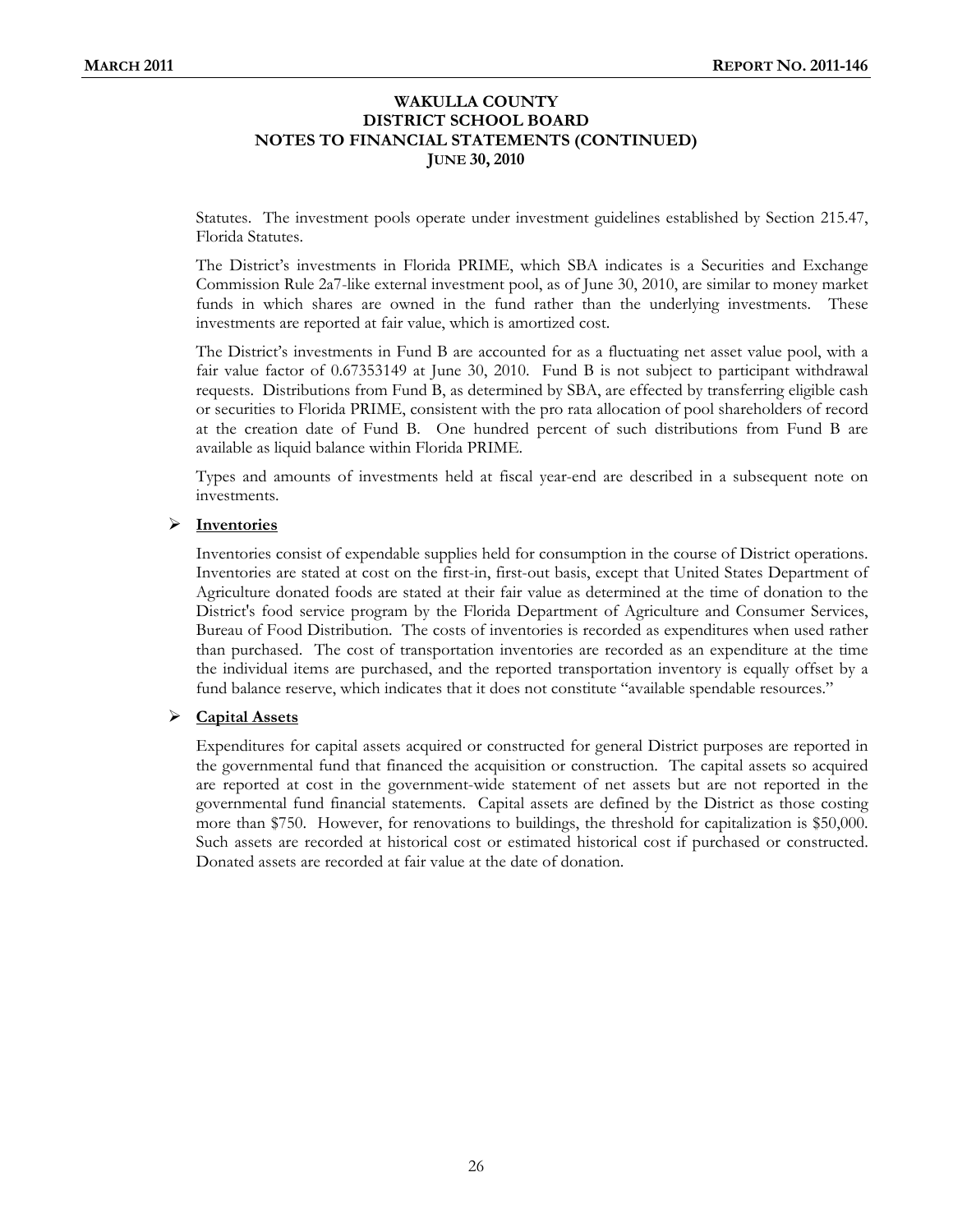Capital assets are depreciated using the weighted average composite method over the following estimated useful lives:

| Description                          | <b>Estimated Lives</b> |
|--------------------------------------|------------------------|
| Improvements Other than Buildings    | $8 - 35$ years         |
| <b>Buildings and Fixed Equipment</b> | 10 - 50 years          |
| Furniture, Fixtures, and Equipment   | $3 - 10$ years         |
| Motor Vehicles                       | $5 - 10$ years         |
| <b>Audio Visual Materials</b>        | 3 years                |
| <b>Computer Software</b>             | 5 years                |

Current year information relative to changes in capital assets is described in a subsequent note.

#### **Long-Term Liabilities**

Long-term obligations that will be financed from resources to be received in the future by governmental funds are reported as liabilities in the government-wide statement of net assets.

In the governmental fund financial statements, bonds and other long-term obligations are not recognized as liabilities until due.

In the government-wide financial statements, compensated absences (i.e., paid absences for employee vacation leave and sick leave) are accrued as liabilities to the extent that it is probable that the benefits will result in termination payments. A liability for these amounts is reported in the governmental fund financial statements only if it has matured, such as for occurrences of employee resignations and retirements.

Changes in long-term liabilities for the current year are reported in a subsequent note.

#### **State Revenue Sources**

Significant revenues from State sources for current operations include the Florida Education Finance Program administered by the Florida Department of Education (Department) under the provisions of Section 1011.62, Florida Statutes. In accordance with this law, the District determines and reports the number of full-time equivalent (FTE) students and related data to the Department. The Department performs certain edit checks on the reported number of FTE and related data, and calculates the allocation of funds to the District. The District is permitted to amend its original reporting for a period of five months following the date of the original reporting. Such amendments may impact funding allocations for subsequent years. The Department may also adjust subsequent fiscal period allocations based upon an audit of the District's compliance in determining and reporting FTE and related data. Normally, such adjustments are treated as reductions or additions of revenue in the year when the adjustments are made.

The State provides financial assistance to administer certain educational programs. State Board of Education rules require that revenue earmarked for certain programs be expended only for the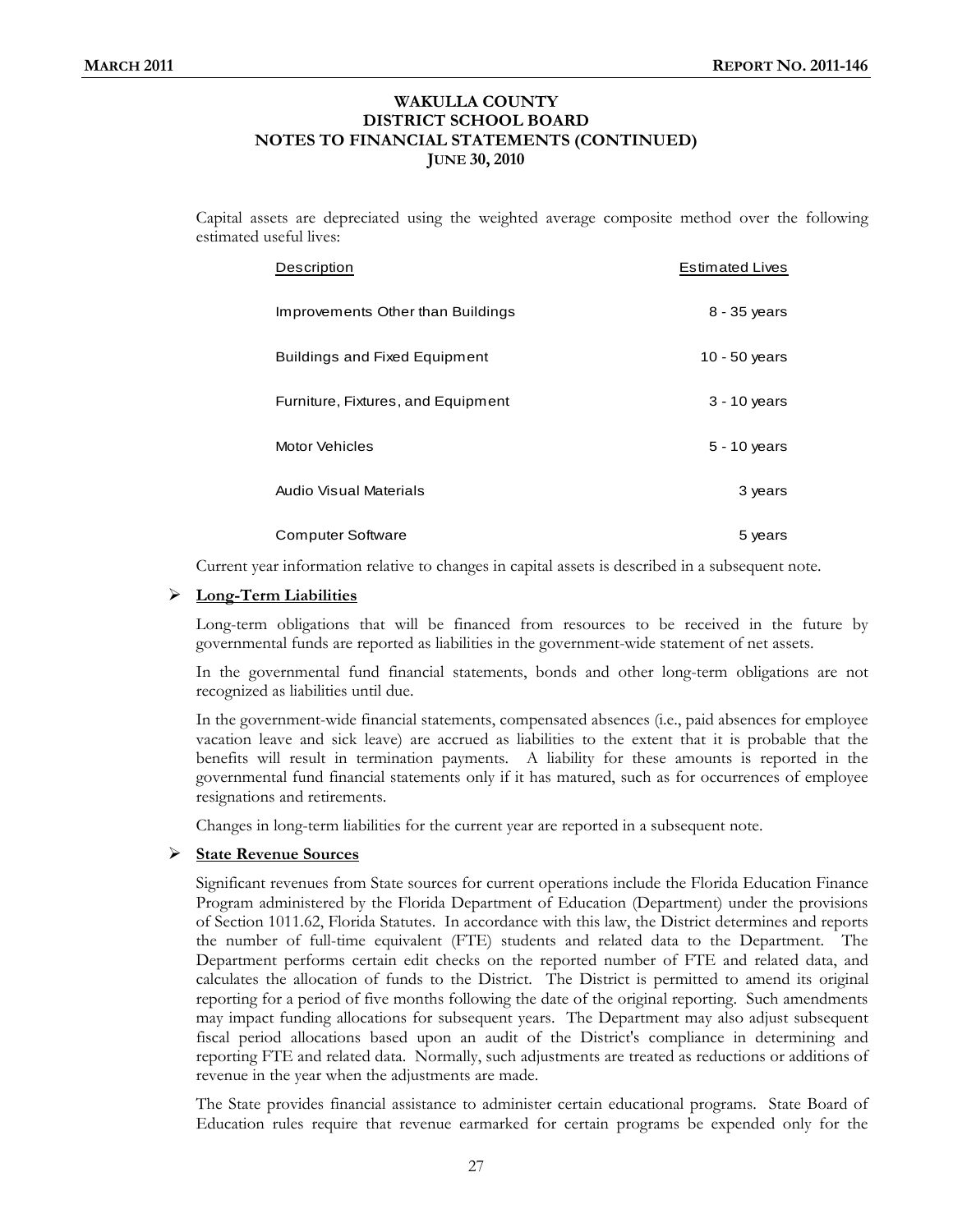program for which the money is provided, and require that the money not expended as of the close of the fiscal year be carried forward into the following year to be expended for the same educational programs. The Department generally requires that these educational program revenues be accounted for in the General Fund. A portion of the fund balance of the General Fund is reserved in the governmental fund financial statements for the unencumbered balance of categorical and earmarked educational program resources.

The State allocates gross receipts taxes, generally known as Public Education Capital Outlay money, to the District on an annual basis. The District is authorized to expend these funds only upon applying for and receiving an encumbrance authorization from the Department.

Pursuant to Section 1013.64, Florida Statutes, the District received a special allocation in the 2007-08 fiscal year for specific construction needs through the Public Education Capital Outlay and Debt Service Trust Fund - Special Facility Construction Account. As a condition for receiving these funds, other construction funding must be pledged for the project, including the capital outlay millage levied pursuant to Section 1011.71(2), Florida Statutes, for the following three fiscal years. During the three-year period, reductions to the special allocations are made to the extent of collections from the required pledged sources.

A schedule of revenue from State sources for the current year is presented in a subsequent note.

#### **District Property Taxes**

The School Board is authorized by State law to levy property taxes for district school operations, capital improvements, and debt service.

Property taxes consist of ad valorem taxes on real and personal property within the District. Property values are determined by the Wakulla County Property Appraiser, and property taxes are collected by the Wakulla County Tax Collector.

The Board adopted the 2009 tax levy on September 14, 2009. Tax bills are mailed in October and taxes are payable between November 1 of the year assessed and March 31 of the following year at discounts of up to 4 percent for early payment.

Taxes become a lien on the property on January 1, and are delinquent on April 1, of the year following the year of assessment. State law provides for enforcement of collection of personal property taxes by seizure of the property to satisfy unpaid taxes, and for enforcement of collection of real property taxes by the sale of interest bearing tax certificates to satisfy unpaid taxes. The procedures result in the collection of essentially all taxes prior to June 30 of the year following the year of assessment.

Property tax revenues are recognized in the government-wide financial statements when the Board adopts the tax levy. Property tax revenues are recognized in the governmental fund financial statements when taxes are received by the District, except that revenue is accrued for taxes collected by the Wakulla County Tax Collector at fiscal year-end but not yet remitted to the District.

Millages and taxes levied for the current year are presented in a subsequent note.

#### **Federal Revenue Sources**

The District receives Federal awards for the enhancement of various educational programs. Federal awards are generally received based on applications submitted to, and approved by, various granting agencies. For Federal awards in which a claim to these grant proceeds is based on incurring eligible expenditures, revenue is recognized to the extent that eligible expenditures have been incurred.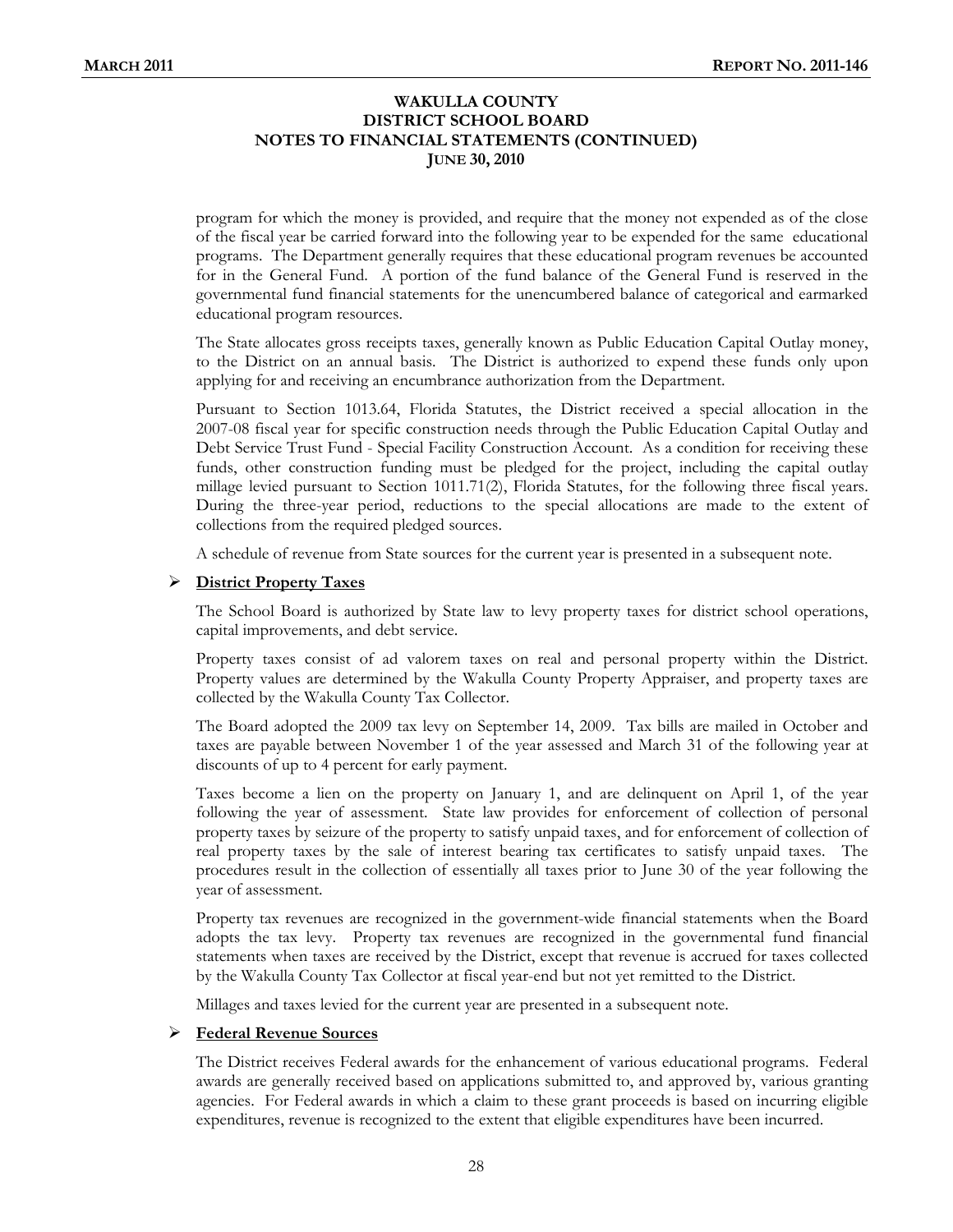#### **2. BUDGETARY COMPLIANCE AND ACCOUNTABILITY**

The Board follows procedures established by State statutes and State Board of Education rules in establishing budget balances for governmental funds, as described below:

- $\triangleright$  Budgets are prepared, public hearings are held, and original budgets are adopted annually for all governmental fund types in accordance with procedures and time intervals prescribed by law and State Board of Education rules.
- Appropriations are controlled at the object level (e.g., salaries, purchased services, and capital outlay) within each activity (e.g., instruction, pupil personnel services, and school administration) and may be amended by resolution at any School Board meeting prior to the due date for the annual financial report.
- $\triangleright$  Budgetary information is integrated into the accounting system and, to facilitate budget control, budget balances are encumbered when purchase orders are issued. Appropriations lapse at fiscal year-end and encumbrances outstanding are honored from the subsequent year's appropriations.

## **3. INVESTMENTS**

Section 218.415(17), Florida Statutes, authorizes the District to invest in the State Board of Administration (SBA) Local Government Surplus Funds Trust Fund Investment Pool, which effective July 1, 2009, is known as Florida PRIME; any intergovernmental investment pool authorized pursuant to the Florida Interlocal Cooperation Act as provided in Section 163.01, Florida Statutes; Securities and Exchange Commission registered money market funds which the highest credit quality rating from a nationally recognized rating agency; interest-bearing time deposits or savings accounts in qualified public depositories, as defined in Section 280.02, Florida Statutes; and direct obligations of the United States Treasury. The District's investment policy does not further limit the District's investment choices and the policy does not limit investment maturities as a means of managing its exposure to fair value losses from increasing interest rates.

Investments, reported as cash equivalents, with a fair value of \$8,041,687.73 at June 30, 2010, are in Florida PRIME with a weighted average days to maturity (WAM) of 46 days. A portfolio's WAM reflects the average maturity in days based on final maturity or reset date, in the case of floating rate instruments. WAM measures the sensitivity of the portfolio to interest rate changes. The District's investment in Florida PRIME is rated AAAm by Standards & Poor's.

Investments with a fair value of \$111,460.19 at June 30, 2010, are in the SBA Fund B Surplus Funds Trust Fund (Fund B) with a weighted average life (WAL) of 8.05 years. A portfolio's WAL is the dollar weighted average length of time until securities held reach maturity. WAL, which also measures the sensitivity of the portfolio to interest rate changes, is based on legal final maturity dates for Fund B as of June 30, 2010. However, because Fund B consists of restructured or defaulted securities there is considerable uncertainty regarding the WAL. The District's investment in Fund B is unrated.

In addition, the District reports investments totaling \$24,286.43 at June 30, 2010, in the other governmental funds to provide for debt service payments on bond debt issued by the State Board of Education for the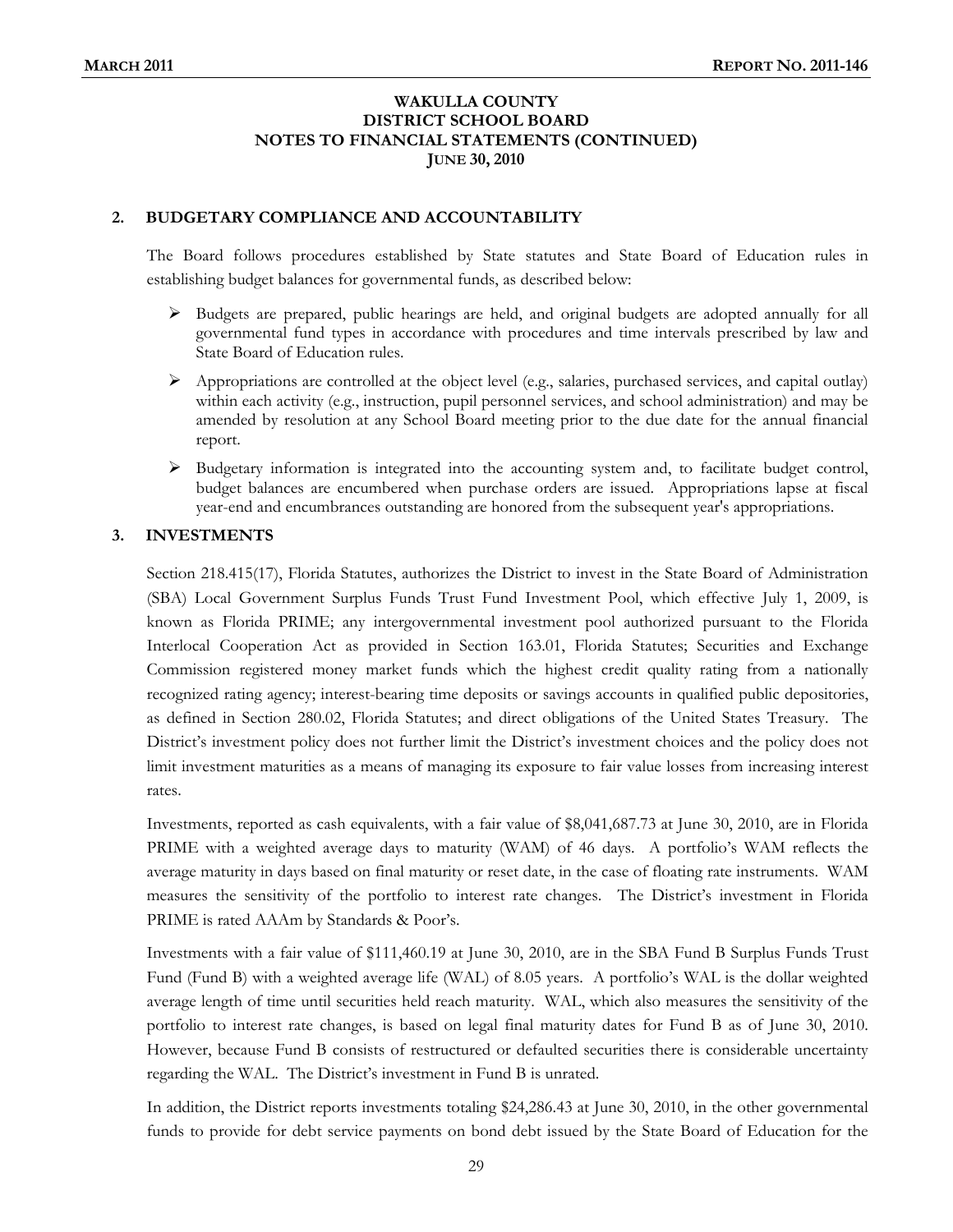benefit of the District. These investments consist of United States Treasury securities, with maturity dates of six months or less, and are reported at fair value. The District relies on policies developed by SBA for managing credit risk for this account.

## **4. CHANGES IN CAPITAL ASSETS**

Changes in capital assets are presented in the table below.

|                                                   | Beginning           |                    |                  | Ending              |
|---------------------------------------------------|---------------------|--------------------|------------------|---------------------|
|                                                   | Balance             | <b>Additions</b>   | <b>Deletions</b> | Balance             |
| <b>GOVERNMENTAL ACTIVITIES</b>                    |                     |                    |                  |                     |
| Capital Assets Not Being Depreciated:             |                     |                    |                  |                     |
| Land                                              | \$<br>3,501,421.43  | \$                 | \$               | \$<br>3,501,421.43  |
| Land Improvements - Nondepreciable                | 6,752.00            |                    |                  | 6,752.00            |
| Construction in Progress                          |                     | 910,829.69         |                  | 910,829.69          |
| <b>Total Capital Assets Not Being Depreciated</b> | 3,508,173.43        | 910,829.69         |                  | 4,419,003.12        |
| Capital Assets Being Depreciated:                 |                     |                    |                  |                     |
| Improvements Other Than Buildings                 | 3,344,126.70        | 4,160.00           |                  | 3,348,286.70        |
| <b>Buildings and Fixed Equipment</b>              | 91,082,520.19       |                    |                  | 91,082,520.19       |
| Furniture, Fixtures, and Equipment                | 4,194,879.24        | 362,690.71         | 265,290.34       | 4,292,279.61        |
| Motor Vehicles                                    | 3,920,655.88        | 278,853.00         |                  | 4,199,508.88        |
| <b>Audio Visual Materials</b>                     | 1,990.68            |                    | 1,990.68         |                     |
| Computer Softw are                                | 314,811.19          | 3,719.45           | 1,378.35         | 317,152.29          |
| <b>Total Capital Assets Being Depreciated</b>     | 102,858,983.88      | 649,423.16         | 268,659.37       | 103,239,747.67      |
| Less Accumulated Depreciation for:                |                     |                    |                  |                     |
| Improvements Other Than Buildings                 | 2,146,304.74        | 69,113.96          |                  | 2,215,418.70        |
| <b>Buildings and Fixed Equipment</b>              | 18,681,693.65       | 1,546,875.95       |                  | 20,228,569.60       |
| Furniture, Fixtures, and Equipment                | 3,315,380.19        | 203,594.90         | 265,290.34       | 3,253,684.75        |
| Motor Vehicles                                    | 3,028,057.90        | 124,876.67         |                  | 3,152,934.57        |
| Audio Visual Materials                            | 1,990.68            |                    | 1,990.68         |                     |
| Computer Softw are                                | 220,993.35          | 19,507.46          | 1,378.35         | 239,122.46          |
| <b>Total Accumulated Depreciation</b>             | 27,394,420.51       | 1,963,968.94       | 268,659.37       | 29,089,730.08       |
| Total Capital Assets Being Depreciated, Net       | 75,464,563.37       | (1,314,545.78)     |                  | 74,150,017.59       |
| Governmental Activities Capital Assets, Net       | 78,972,736.80<br>\$ | (403,716.09)<br>\$ | 0.00<br>\$       | 78,569,020.71<br>\$ |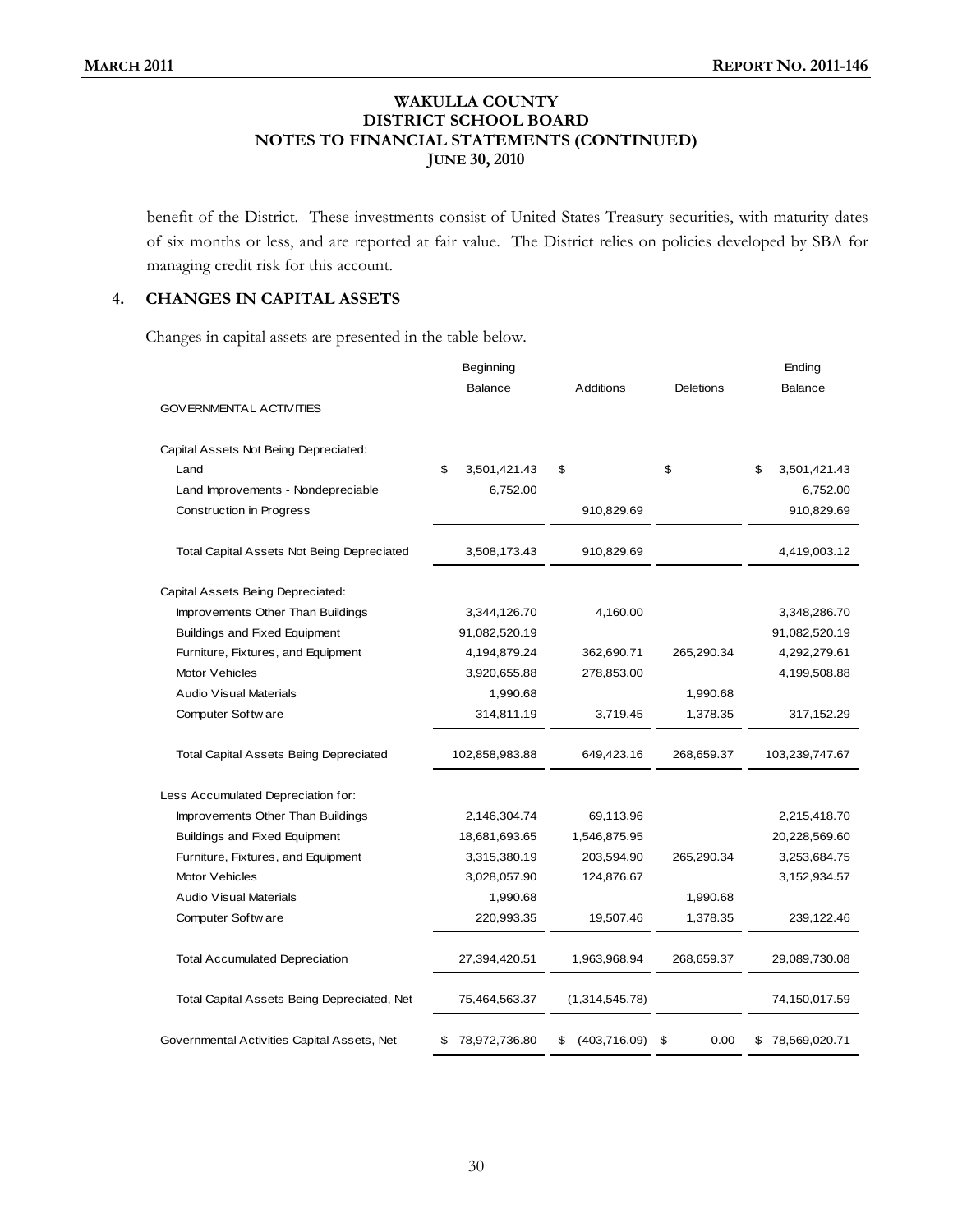Depreciation expense was charged to functions as follows:

| Function                                                    |     | Amount       |
|-------------------------------------------------------------|-----|--------------|
|                                                             |     |              |
| <b>GOVERNMENTAL ACTIVITIES</b>                              |     |              |
| <b>Pupil Transportation Services</b>                        | \$. | 124.876.67   |
| Unallocated                                                 |     | 1,839,092.27 |
|                                                             |     |              |
| <b>Total Depreciation Expense - Governmental Activities</b> | S   | 1,963,968.94 |

## **5. SPECIAL PUBLIC EDUCATION CAPITAL OUTLAY ADVANCE PAYABLE**

The liability at June 30, 2010, of \$647,421.92 represents the amount of the Public Education Capital Outlay Special Facilities allocation expected to be replaced by other District capital outlay sources that are committed under Section 1013.64, Florida Statutes, for funding specific construction needs. The liability is expected to be retired by the close of the 2010-11 fiscal year.

#### **6. BONDS PAYABLE**

Bonds payable at June 30, 2010, are as follows:

| Bond Type                          | Amount<br>Outstanding | Interest<br>Rates<br>(Percent) | Annual<br>Maturity<br>To |
|------------------------------------|-----------------------|--------------------------------|--------------------------|
|                                    |                       |                                |                          |
| State School Bonds:                |                       |                                |                          |
| Series 2005B, Refunding            | \$<br>725,000         | 5.0                            | 2018                     |
| Series 2009A, Refunding            | 155,000               | $3.0 - 5.0$                    | 2019                     |
| District General Obligation Bonds: |                       |                                |                          |
| Series 1999, Refunding             | 2,880,000             | 4.09                           | 2015                     |
|                                    |                       |                                |                          |
| <b>Total Bonds Payable</b>         | 3,760,000<br>SS.      |                                |                          |

The various bonds were issued to finance capital outlay projects of the District. The following is a description of the bonded debt issues:

#### **State School Bonds**

These bonds are issued by the State Board of Education on behalf of the District. The bonds mature serially, and are secured by a pledge of the District's portion of the State-assessed motor vehicle license tax. The State's full faith and credit is also pledged as security for these bonds. Principal and interest payments, investment of Debt Service Fund resources, and compliance with reserve requirements are administered by the State Board of Education and the State Board of Administration.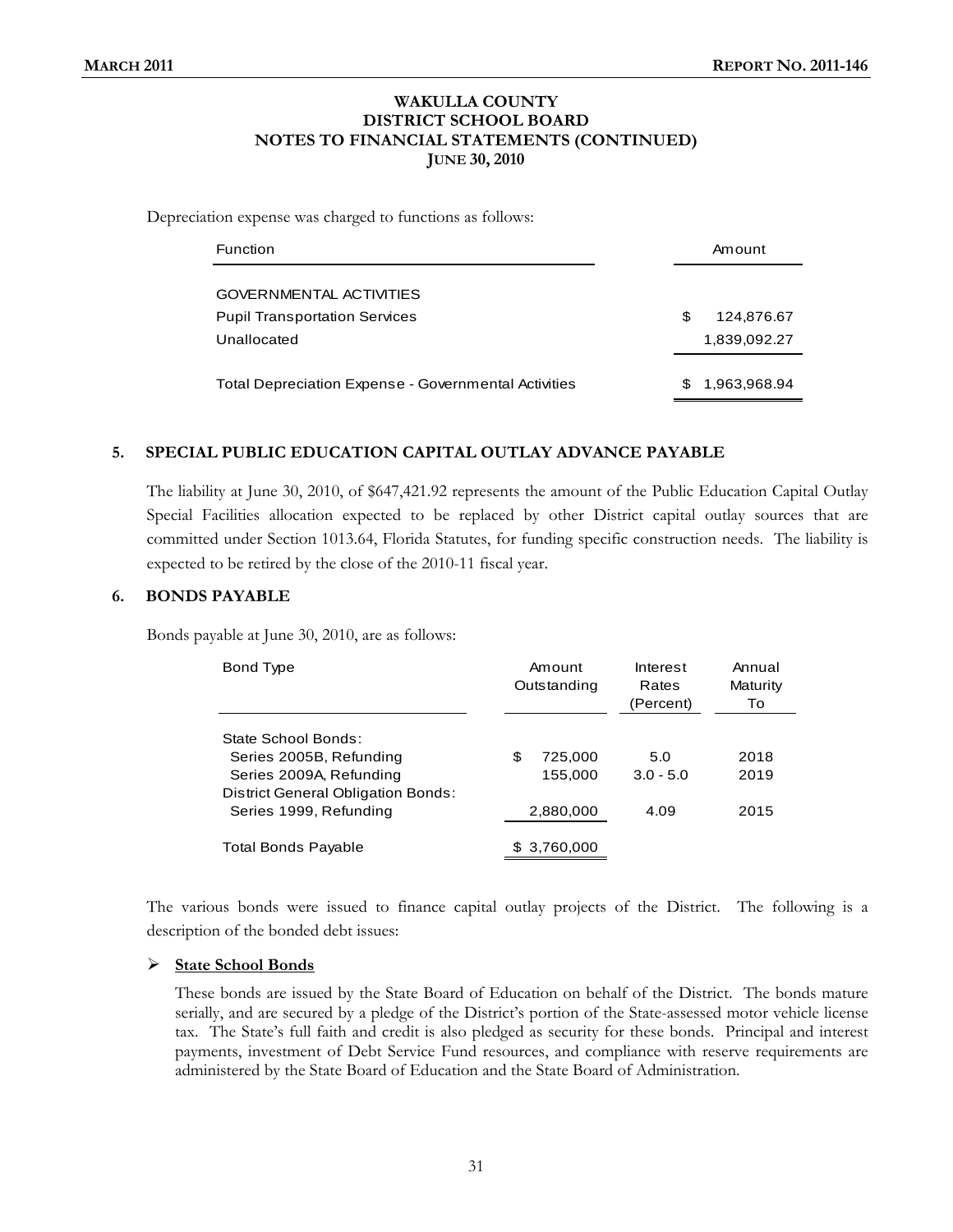#### **District General Obligation Bonds**

General Obligation Refunding Bonds, Series 1999, are authorized by a resolution adopted by the Board on April 9, 1999, and secured by a pledge of property taxes levied, pursuant to Chapters 1010 and 1011, Florida Statutes.

Annual requirements to amortize all bonded debt outstanding as of June 30, 2010, are as follows:

| <b>Fiscal Year</b><br>Ending<br>June 30 | Total            | Principal       | Interest        |
|-----------------------------------------|------------------|-----------------|-----------------|
|                                         |                  |                 |                 |
| State School Bonds:                     |                  |                 |                 |
| 2011                                    | \$<br>133,400.00 | \$<br>90,000.00 | \$<br>43,400.00 |
| 2012                                    | 129,200.00       | 90,000.00       | 39,200.00       |
| 2013                                    | 129,850.00       | 95,000.00       | 34,850.00       |
| 2014                                    | 130,250.00       | 100,000.00      | 30,250.00       |
| 2015                                    | 140,250.00       | 115,000.00      | 25,250.00       |
| 2016-2019                               | 431,500.00       | 390,000.00      | 41,500.00       |
|                                         |                  |                 |                 |
| Total State School Bonds                | 1,094,450.00     | 880,000.00      | 214,450.00      |
|                                         |                  |                 |                 |
| <b>General Obligation Bonds:</b>        |                  |                 |                 |
| 2011                                    | 649,428.00       | 530,000.00      | 119,428.00      |
| 2012                                    | 647,716.92       | 550,000.00      | 97,716.92       |
| 2013                                    | 649,642.50       | 575,000.00      | 74,642.50       |
| 2014                                    | 650,798.37       | 600,000.00      | 50,798.37       |
| 2015                                    | 650,917.53       | 625,000.00      | 25,917.53       |
|                                         |                  |                 |                 |
| <b>Total General Obligation Bonds</b>   | 3,248,503.32     | 2,880,000.00    | 368,503.32      |
|                                         |                  |                 |                 |
| Total                                   | \$4,342,953.32   | \$3,760,000.00  | \$582,953.32    |

#### **7. CHANGES IN LONG-TERM LIABILITIES**

The following is a summary of changes in long-term liabilities:

| Description                           | Beginning<br>Balance | Additions          | Deductions        | Ending<br>Balance   | Due In<br>One Year |
|---------------------------------------|----------------------|--------------------|-------------------|---------------------|--------------------|
| <b>GOVERNMENTAL ACTIVITIES</b>        |                      |                    |                   |                     |                    |
| Bonds Payable                         | \$.<br>4.365.000.00  | \$<br>170.000.00   | 775.000.00<br>\$. | \$ 3.760,000,00     | \$.<br>620,000,00  |
| Special PECO Advance Payable          | 2.248.783.00         |                    | 1.601.361.08      | 647.421.92          | 647.421.92         |
| Compensated Absences Payable          | 2.514.827.58         | 256.717.24         | 180.612.81        | 2.590.932.01        | 241.806.07         |
| Other Postemployment Benefits Payable | 809.680.00           | 1.235.477.00       | 427.518.00        | 1.617.639.00        |                    |
| <b>Total Governmental Activities</b>  | 9.938.290.58         | .662.194.24<br>\$. | 2.984.491.89      | 8.615.992.93<br>\$. | .509.227.99<br>Я.  |

For the governmental activities, compensated absences and other postemployment benefits are generally liquidated with resources of the General Fund.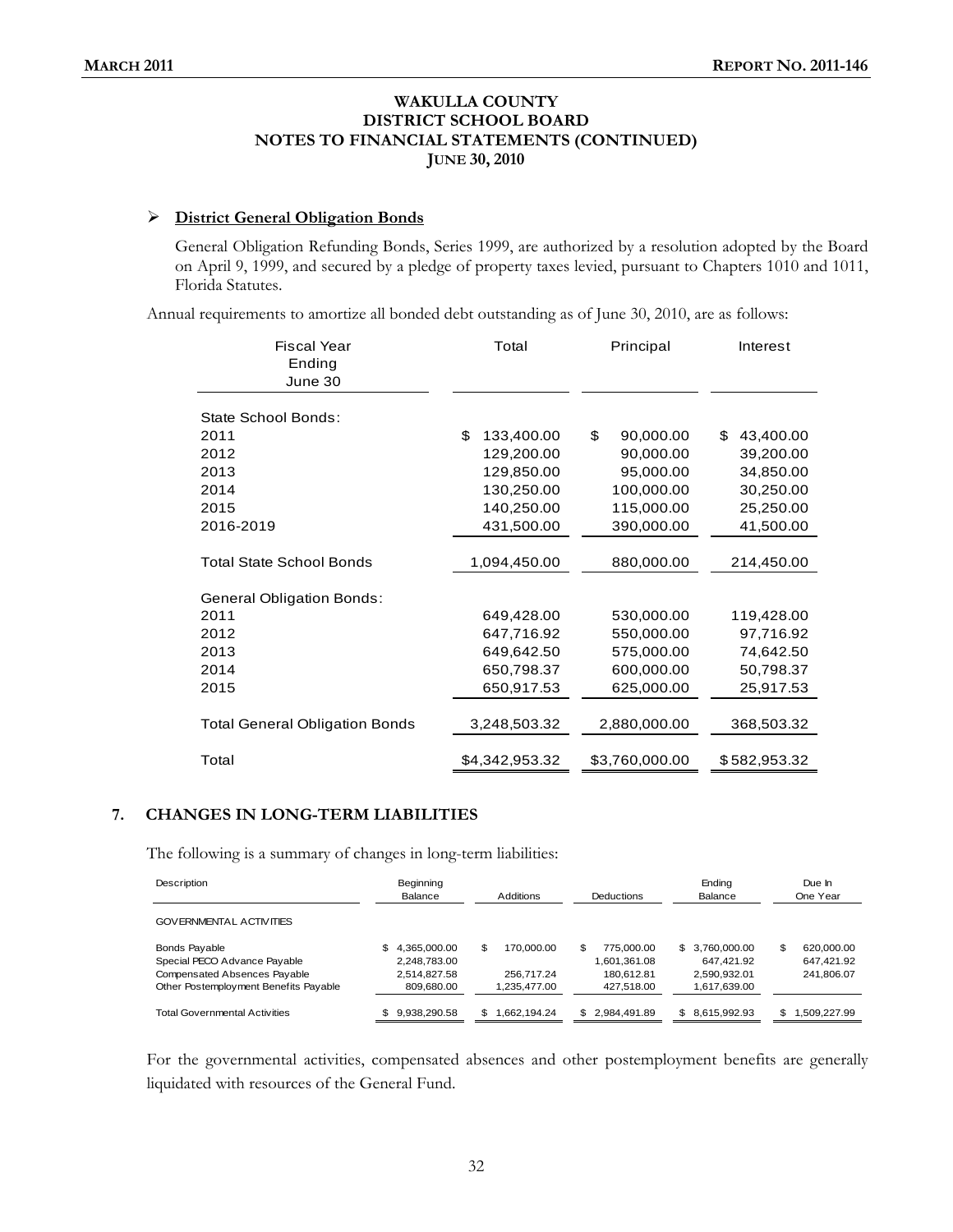#### **8. INTERFUND RECEIVABLES, PAYABLES, AND TRANSFERS**

The following is a summary of interfund receivables and payables reported in the fund financial statements:

| <b>Funds</b>                                                | Interfund               |                 |  |  |  |
|-------------------------------------------------------------|-------------------------|-----------------|--|--|--|
|                                                             | Receivables<br>Payables |                 |  |  |  |
| Major:<br>General                                           | \$<br>10.074.80         | \$              |  |  |  |
| Special Revenue:<br>ARRA Fconomic Stimulus<br>Debt Service: |                         | 15,951.40       |  |  |  |
| Other<br>Capital Projects:                                  | 576.494.42              |                 |  |  |  |
| Local Capital Improvement                                   |                         | 503,822.02      |  |  |  |
| Nonmajor Governmental                                       | 5,876.60                | 72,672.40       |  |  |  |
| Total                                                       | \$592,445.82            | 592,445.82<br>S |  |  |  |

The principal purpose of these balances was related to amounts due to the Debt Service – Other Fund for repayment of the Public Education Capital Outlay (PECO) Special Facilities allocation and to reimburse the General Fund and Special Revenue – Other Fund for temporary advances made to the Special Revenue - ARRA Economic Stimulus Fund. All amounts are expected to be repaid within one year.

The following is a summary of interfund transfers reported in the fund financial statements:

| <b>Funds</b>              |                  | Interfund            |
|---------------------------|------------------|----------------------|
|                           | Transfers In     | <b>Transfers Out</b> |
| Major:                    |                  |                      |
| General                   | \$<br>151,386.66 | \$                   |
| Debt Service:             |                  |                      |
| Other                     | 1,562,772.98     |                      |
| Capital Projects:         |                  |                      |
| Local Capital Improvement |                  | 1,490,100.58         |
| Other                     | 487,727.00       | 69,744.00            |
| Nonmajor Governmental     |                  | 642,042.06           |
|                           |                  |                      |
| Total                     | \$2,201,886.64   | \$2,201,886.64       |

The principal purposes of the interfund transfers were related to the repayment of the PECO Special Facilities allocation and the transfer of PECO maintenance funds and Charter School Capital Outlay funds to the General Fund.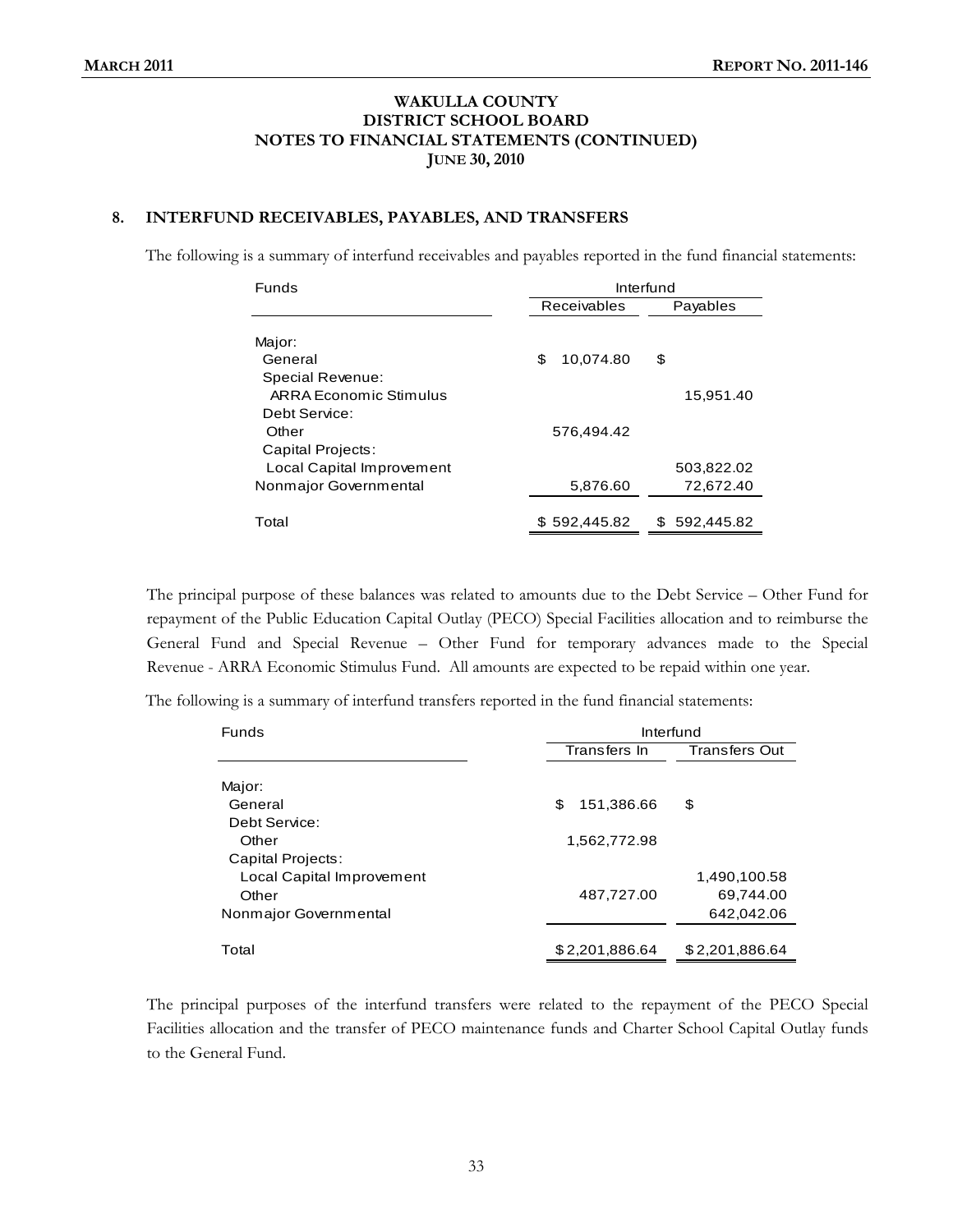#### **9. RESERVE FOR ENCUMBRANCES**

Appropriations in governmental funds are encumbered upon issuance of purchase orders for goods and services. Even though appropriations lapse at the end of the fiscal year, unfilled purchase orders of the current year are carried forward and the next year's appropriations are likewise encumbered.

The Florida Department of Education requires that fund balances be reserved at fiscal year-end to report an amount likely to be expended from the 2010-11 fiscal year budget as a result of purchase orders outstanding at June 30, 2010.

Because revenues of grants accounted for in the Special Revenue – ARRA Economic Stimulus Fund, are not recognized until expenditures are incurred, these grant funds generally do not accumulate fund balances. Accordingly, no reserve for encumbrances is reported for grant funds. However, purchase orders outstanding for grants accounted for in the Special Revenue – ARRA Economic Stimulus Fund total \$5,435 at June 30, 2010.

## **10. SCHEDULE OF STATE REVENUE SOURCES**

The following is a schedule of the District's State revenue for the 2009-10 fiscal year:

| Source                                                      | Amount          |
|-------------------------------------------------------------|-----------------|
|                                                             |                 |
| Florida Education Finance Program:                          | \$18,355,872.00 |
| Categorical Educational Program - Class Size Reduction      | 5.427.932.00    |
| Gross Receipts Tax (Public Education Capital Outlay)        | 569.181.00      |
| Workforce Development Program                               | 256.554.00      |
| School Recognition                                          | 215,350.00      |
| Motor Vehicle License Tax (Capital Outlay and Debt Service) | 205.318.75      |
| Voluntary Pre-Kindergarten Program                          | 118,096.42      |
| <b>State Forest Funds</b>                                   | 53,831.12       |
| Miscellaneous                                               | 479,839.44      |
|                                                             |                 |
| Total                                                       | \$25,681,974.73 |

Accounting policies relating to certain State revenue sources are described in Note 1.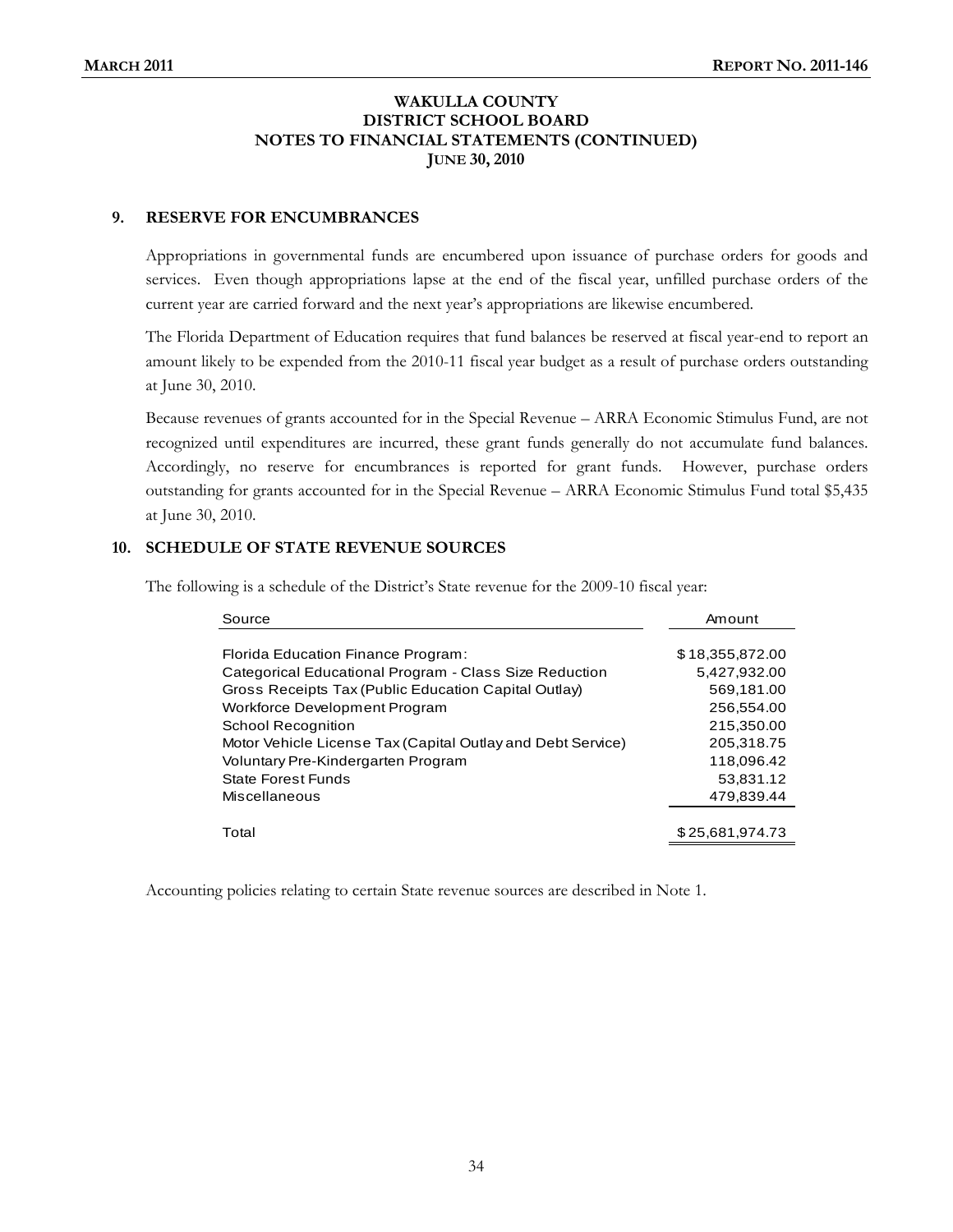#### **11. PROPERTY TAXES**

The following is a summary of millages and taxes levied on the 2009 tax roll for the 2009-10 fiscal year:

|                                   | Millages | Taxes Levied       |
|-----------------------------------|----------|--------------------|
| <b>GENERAL FUND</b>               |          |                    |
|                                   |          |                    |
| Nonvoted School Tax:              |          |                    |
| <b>Required Local Effort</b>      | 5.390    | 7,974,175.53<br>\$ |
| Basic Discretionary Local Effort  | 0.748    | 1,106,620.28       |
| <b>Critical Operating Needs</b>   | 0.250    | 369,859.72         |
| <b>DEBT SERVICE FUNDS</b>         |          |                    |
| Voted Tax:                        |          |                    |
| Special Tax School District No. 1 | 0.455    | 673,144.69         |
| CAPITAL PROJECTS FUNDS            |          |                    |
| Nonvoted Tax:                     |          |                    |
| Local Capital Improvements        | 1.500    | 2,219,158.31       |
| Total                             | 8.343    | \$12.342.958.53    |

## **12. FLORIDA RETIREMENT SYSTEM**

All regular employees of the District are covered by the State-administered Florida Retirement System (FRS). Provisions relating to FRS are established by Chapters 121 and 122, Florida Statutes; Chapter 112 Part IV, Florida Statutes; Chapter 238, Florida Statutes; and Florida Retirement System Rules, Chapter 60S, Florida Administrative Code, wherein eligibility, contributions, and benefits are defined and described in detail. Essentially all regular employees of participating employers are eligible and must enroll as members of FRS. FRS is a single retirement system administered by the Florida Department of Management Services, Division of Retirement, and consists of two cost-sharing, multiple-employer retirement plans and other nonintegrated programs. These include a defined benefit pension plan (Plan), a Deferred Retirement Option Program (DROP), and a defined contribution plan, referred to as the Public Employee Optional Retirement Program (PEORP).

Employees in the Plan vest at six years of service. All vested members are eligible for normal retirement benefits at age 62 or at any age after 30 years of service, which may include up to 4 years of credit for military service. The Plan also includes an early retirement provision; however, there is a benefit reduction for each year a member retires before his or her normal retirement date. The Plan provides retirement, disability, death benefits, and annual cost-of-living adjustments.

DROP, subject to provisions of Section 121.091, Florida Statutes, permits employees eligible for normal retirement under the Plan to defer receipt of monthly benefit payments while continuing employment with an FRS employer. An employee may participate in DROP for a period not to exceed 60 months after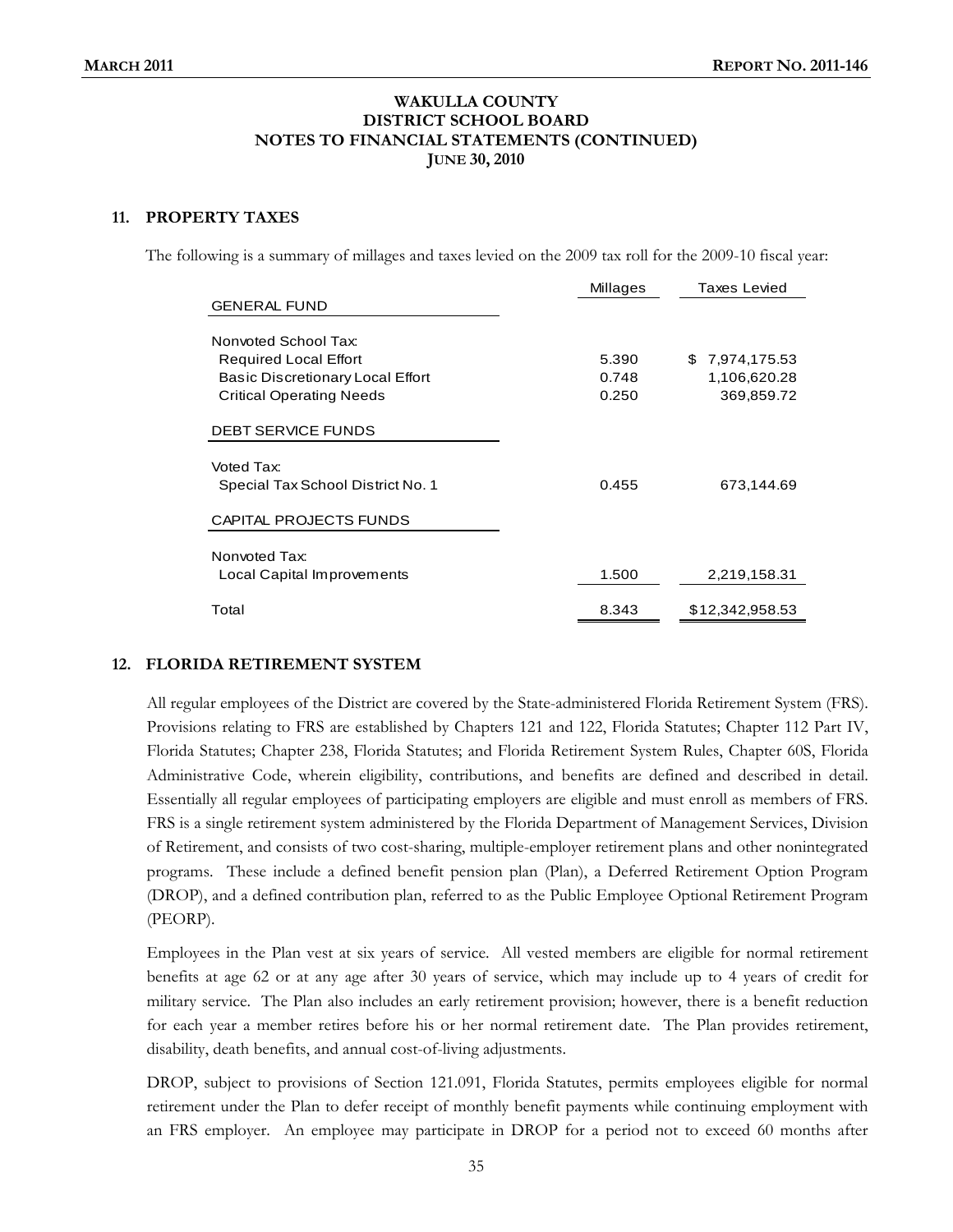electing to participate, except that certain instructional personnel may participate for up to 96 months. During the period of DROP participation, deferred monthly benefits are held in the FRS Trust Fund and accrue interest.

As provided in Section 121.4501, Florida Statutes, eligible FRS members may elect to participate in PEORP in lieu of the Plan. District employees participating in DROP are not eligible to participate in PEORP. Employer contributions are defined by law; however, the ultimate benefit depends in part on the performance of investment funds. PEORP is funded by employer contributions that are based on salary and membership class (Regular, Elected County Officers, etc.). Contributions are directed to individual member accounts, and the individual members allocate contributions and account balances among various approved investment choices. Employees in PEORP vest after one year of service.

#### **FRS Retirement Contribution Rates**

The Florida Legislature establishes, and may amend, contribution rates for each membership class of FRS. During the 2009-10 fiscal year, contribution rates were as follows:

| Class                                                                                                    |             | <b>Percent of Gross Salary</b> |
|----------------------------------------------------------------------------------------------------------|-------------|--------------------------------|
|                                                                                                          | Employee    | Employer<br>(A)                |
| Florida Retirement System, Regular                                                                       | 0.00        | 9.85                           |
| Florida Retirement System, Elected County Officers<br>Deferred Retirement Option Program - Applicable to | 0.00        | 16.53                          |
| Members from All of the Above Classes<br>Florida Retirement System, Reemployed Retiree                   | 0.00<br>(B) | 10.91<br>(B)                   |

Notes: (A) Employer rates include 1.11 percent for the postemployment health insurance subsidy. Also, employer rates, other than for DROP participants, include 0.05 percent for administrative costs of PEORP.

(B) Contribution rates are dependent upon retirement class in which reemployed.

The District's liability for participation is limited to the payment of the required contribution at the rates and frequencies established by law on future payrolls of the District. The District's contributions to the Plan for the fiscal years ended June 30, 2008, June 30, 2009, and June 30, 2010, totaled \$2,429,561.24, \$2,347,361.46, and \$2,297,080.26, respectively, which were equal to the required contributions for each fiscal year. There were 76 PEORP participants during the 2009-10 fiscal year. Required contributions made to PEORP totaled \$221,074.57.

The financial statements and other supplementary information of FRS are included in the comprehensive annual financial report of the State of Florida, which may be obtained from the Florida Department of Financial Services. Also, an annual report on FRS, which includes its financial statements, required supplementary information, actuarial report, and other relevant information, is available from the Florida Department of Management Services, Division of Retirement.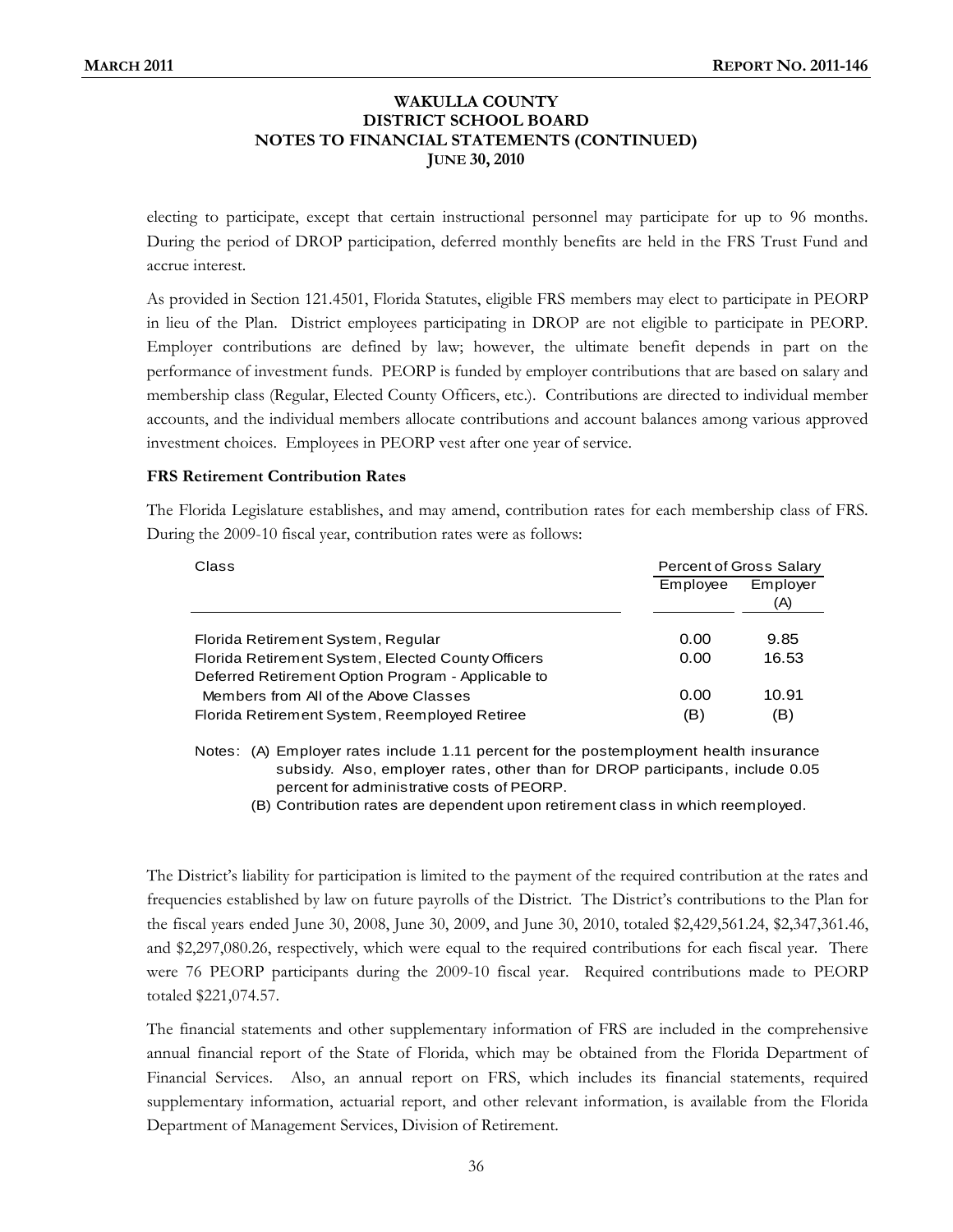#### **13. OTHER POSTEMPLOYMENT BENEFITS PAYABLE**

**Plan Description**. The Other Postemployment Benefits Plan (Plan) is a single-employer defined benefit plan administered by the District. Pursuant to the provisions of Section 112.0801, Florida Statutes, employees who retire from the District are eligible to participate in the District's health and hospitalization plan for medical, prescription drug, and life insurance coverage. The District subsidizes the premium rates paid by retirees by allowing them to participate in the Plan at reduced or blended group (implicitly subsidized) premium rates for both active and retired employees. These rates provide an implicit subsidy for retirees because, on an actuarial basis, their current and future claims are expected to result in higher costs to the Plan on average than those of active employees. The District does not offer any explicit subsidies for retiree coverage. Retirees are required to enroll in the Federal Medicare program for their primary coverage as soon as they are eligible. The Plan does not issue a stand-alone report, and is not included in the report of a Public Employee Retirement System or another entity.

**Funding Policy**. Plan contribution requirements of the District and Plan members are established and may be amended through action from the Board. The District has not advance-funded or established a funding methodology for the annual other postemployment benefit (OPEB) costs or the net OPEB obligation, and the Plan is financed on a pay-as-you-go basis. For the 2009-10 fiscal year, 157 retirees received postemployment life and 91 retirees received other postemployment benefits. The District provided required contributions of \$427,518 toward the annual OPEB cost, net of retiree contributions totaling \$398,296, which represents 2.77 percent of covered payroll.

**Annual OPEB Cost and Net OPEB Obligation**. The District's annual OPEB cost (expense) is calculated based on the annual required contribution (ARC), an amount actuarially determined in accordance with parameters of Governmental Accounting Standards Board Statement No. 45, *Accounting and Financial Reporting by Employers for Postemployment Benefits Other Than Pensions*. The ARC represents a level of funding that if paid on an ongoing basis, is projected to cover normal cost each year and amortize any unfunded actuarial liabilities over a period not to exceed 30 years. The following table shows the District's annual OPEB cost for the year, the amount actually contributed to the Plan, and changes in the District's net OPEB obligation: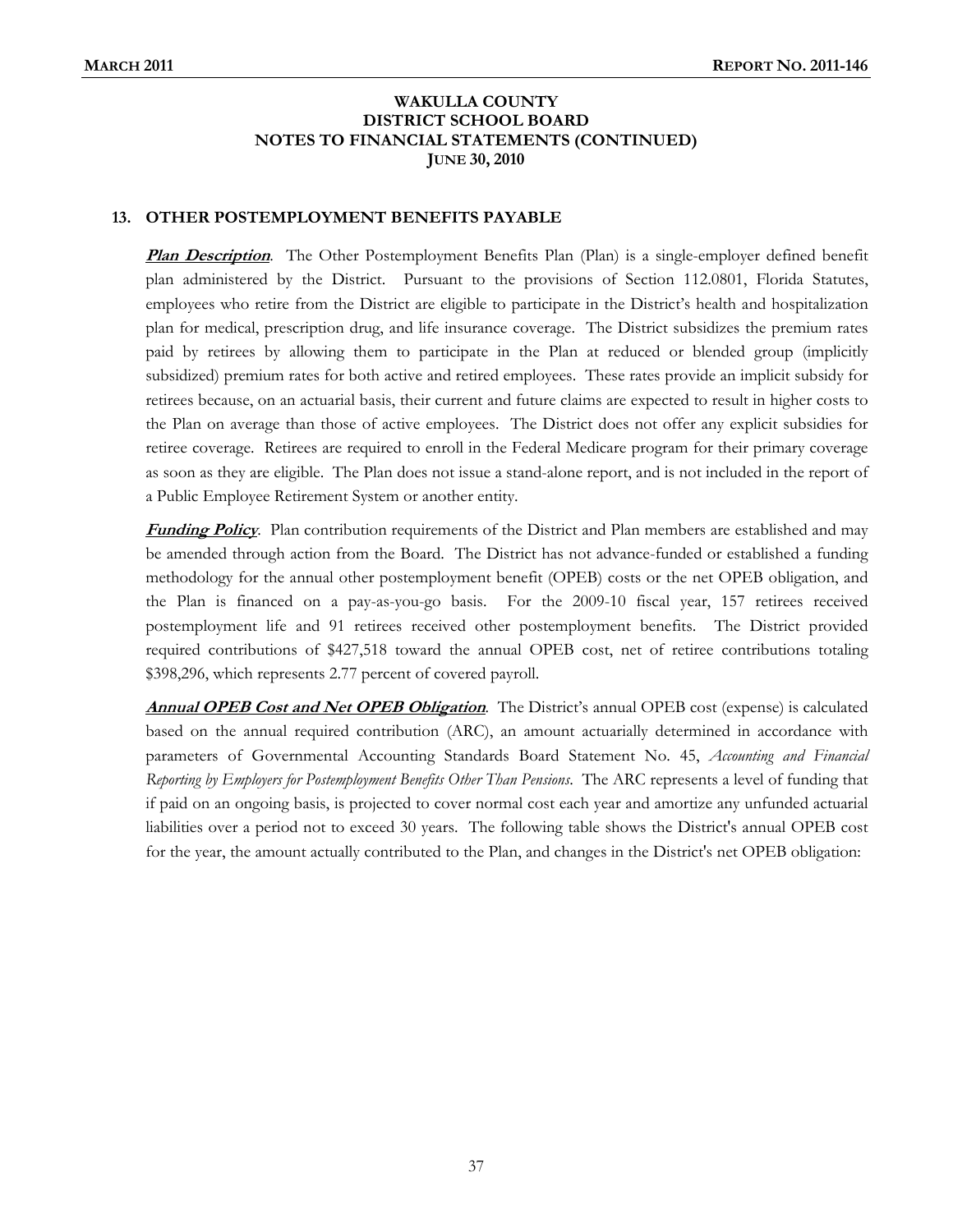| Description                                                                   | Amount              |
|-------------------------------------------------------------------------------|---------------------|
| Normal Cost (service cost for one year)<br>Amortization of Unfunded Actuarial | \$<br>664,306       |
| <b>Accrued Liability</b><br>Interest on Normal Cost and Amortization          | 512,354<br>55,400   |
| Annual Required Contribution                                                  | 1,232,060           |
| Interest on Net OPEB Obligation<br>Adjustment to Annual Required Contribution | 28,744<br>(25, 327) |
| Annual OPEB Cost (Expense)                                                    | 1,235,477           |
| Contribution Toward the OPEB Cost                                             | (427,518)           |
| Increase in Net OPEB Obligation<br>Net OPEB Obligation, Beginning of Year     | 807,959<br>809,680  |
| Net OPEB Obligation, End of Year                                              | \$1,617,639         |

The District's annual OPEB cost, the percentage of annual OPEB cost contributed to the Plan, and the net OPEB obligation as of June 30, 2010 and the preceding year, were as follows:

| Fiscal Year                                           |   | Annual<br><b>OPEB Cost</b>  | Percentage of<br>Annual<br><b>OPEB Cost</b><br>Contributed |  | Net OPEB<br>Obligation    |  |  |
|-------------------------------------------------------|---|-----------------------------|------------------------------------------------------------|--|---------------------------|--|--|
| Beginning Balance, July 1, 2008<br>2008-09<br>2009-10 | S | 0<br>1,187,623<br>1,235,477 | $0.0\%$ \$<br>31.8%<br>34.6%                               |  | 0<br>809,680<br>1,617,639 |  |  |

**Funded Status and Funding Progress**. As of October 1, 2007, the most recent valuation date, the actuarial accrued liability for benefits was \$15,477,349, and the actuarial value of assets was \$0, resulting in an unfunded actuarial accrued liability of \$15,477,349 and a funded ratio of 0 percent. The covered payroll (annual payroll of active participating employees) was \$14,363,429, and the ratio of the unfunded actuarial accrued liability to the covered payroll was 107.8 percent.

Actuarial valuations of an ongoing plan involve estimates of the value of reported amounts and assumptions about the probability of occurrence of events far into the future. Examples include assumptions about future employment and termination, mortality, and healthcare cost trends. Amounts determined regarding the funded status of the plan and the annual required contributions of the employer are subject to continual revision as actual results are compared with past expectations and new estimates are made about the future. The required schedule of funding progress immediately following the notes to financial statements presents multiyear trend information about whether the actuarial value of Plan assets is increasing or decreasing over time relative to the actuarial accrued liability for benefits.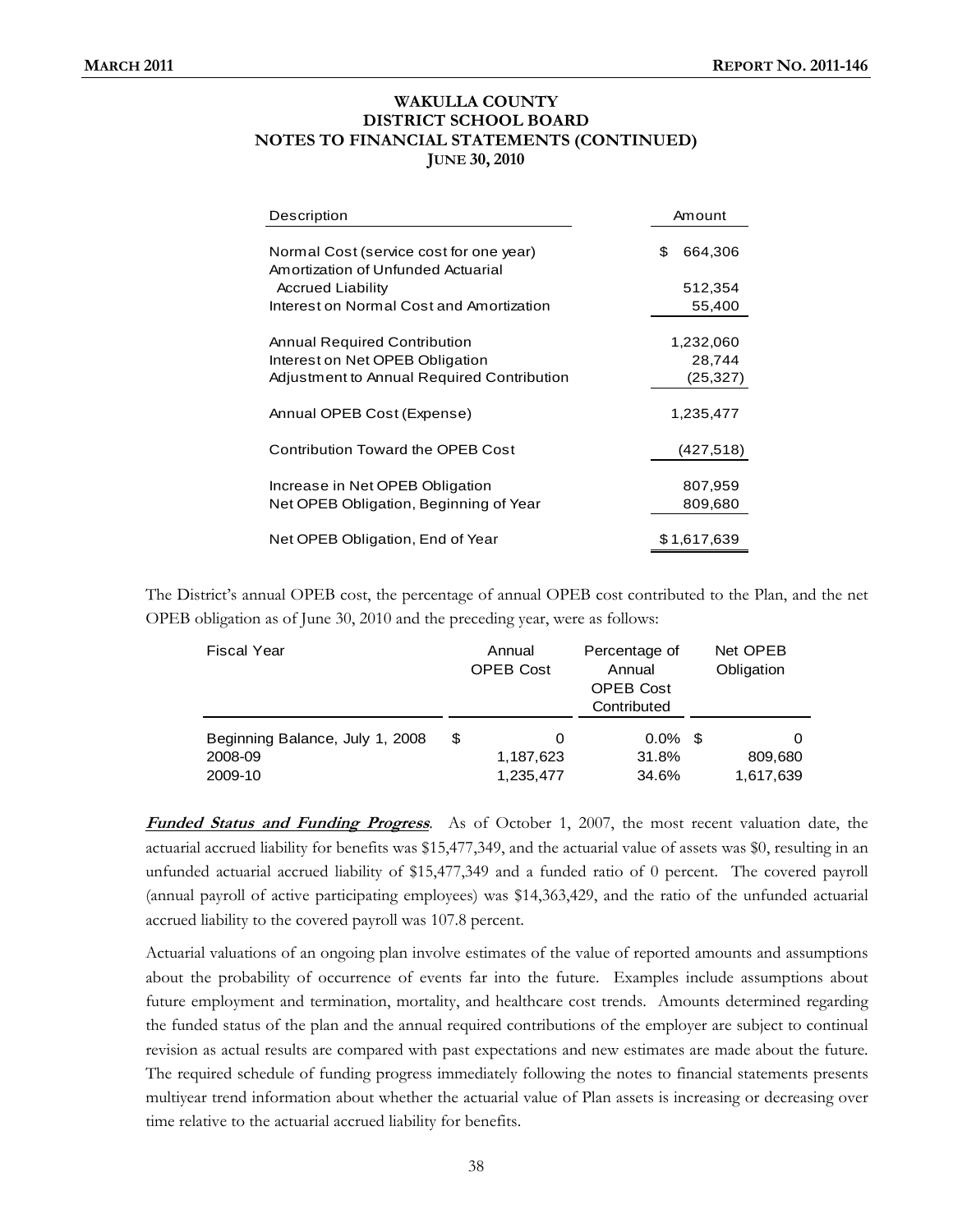**Actuarial Methods and Assumptions**. Projections of benefits for financial reporting purposes are based on the substantive plan provisions, as understood by the employer and participating members, and include the types of benefits provided at the time of each valuation and the historical pattern of sharing of benefit costs between the employer and participating members. The actuarial methods and assumptions used include techniques that are designed to reduce the effects of short-term volatility in actuarial accrued liabilities and the actuarial value of assets, consistent with the long-term perspective of the calculations.

The District's initial OPEB actuarial valuation as of October 1, 2007, used the entry age normal cost actuarial method to estimate the unfunded actuarial liability as of June 30, 2010, and to estimate the District's 2009-10 fiscal year annual required contribution. Because the OPEB liability is currently unfunded, the actuarial assumptions included a 3.55 percent rate of return on invested assets, which is the District's long-term expectation of investment returns under its investment policy. The actuarial assumptions also included a payroll growth rate of 4 percent per year, and an annual healthcare cost trend rate of 6 percent initially beginning October 1, 2008, rising to 9 percent on October 1, 2009, and then reduced by 0.5 percent per year, to an ultimate rate of 5 percent after October 1, 2017. The unfunded actuarial accrued liability is being amortized as a level percentage of projected payroll on a closed basis. The remaining amortization period at June 30, 2010, was 28 years.

#### **14. CONSORTIUM**

The District is a member of, and the fiscal agent for, the Small School District Council Consortium. The Consortium is an association of small school districts organized to hire a consultant to collect, interpret, and disseminate information regarding educational matters affecting the member districts, as well as consult and communicate as directed to change, influence, and improve the conditions in the affected districts. The District is not the predominant participant in the consortium and, therefore, has established an enterprise fund to account for the Consortium's resources and operations.

#### **15. RISK MANAGEMENT PROGRAMS**

The District is exposed to various risks of loss related to torts; theft of, damage to, and destruction of assets; errors and omissions; injuries to employees; and natural disasters. The Wakulla County District School Board is a member of the Panhandle Area Educational Consortium-Risk Management Consortium under which several district school boards have established a combined limited self-insurance program for property protection, general liability, automobile liability, workers' compensation, employee dishonesty, boiler and machinery, and other coverage deemed necessary by the members of the Consortium. Section 1001.42(12)(k), Florida Statutes, provides the authority for the District to enter into such a risk management program. The Consortium is self-sustaining through member assessments (premiums), and purchases coverage through commercial companies for claims in excess of specified amounts. The Board of Directors for the Consortium is composed of superintendents of all participating districts. The Washington County District School Board serves as fiscal agent for the Consortium.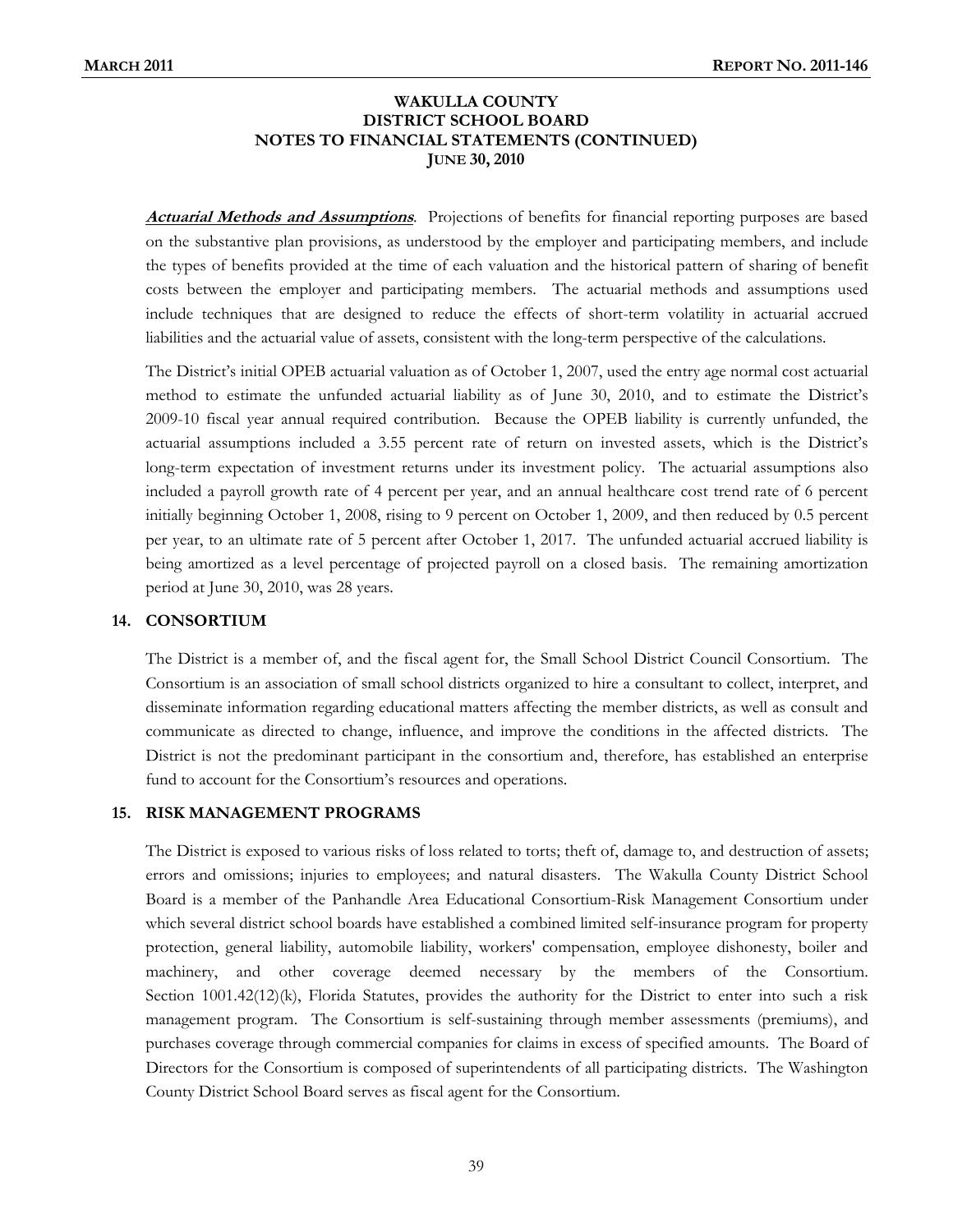Employee group life and health insurance coverage are being provided through purchased commercial insurance with minimum deductibles for each line of coverage.

Settled claims resulting from these risks have not exceeded commercial coverage in any of the past three fiscal years.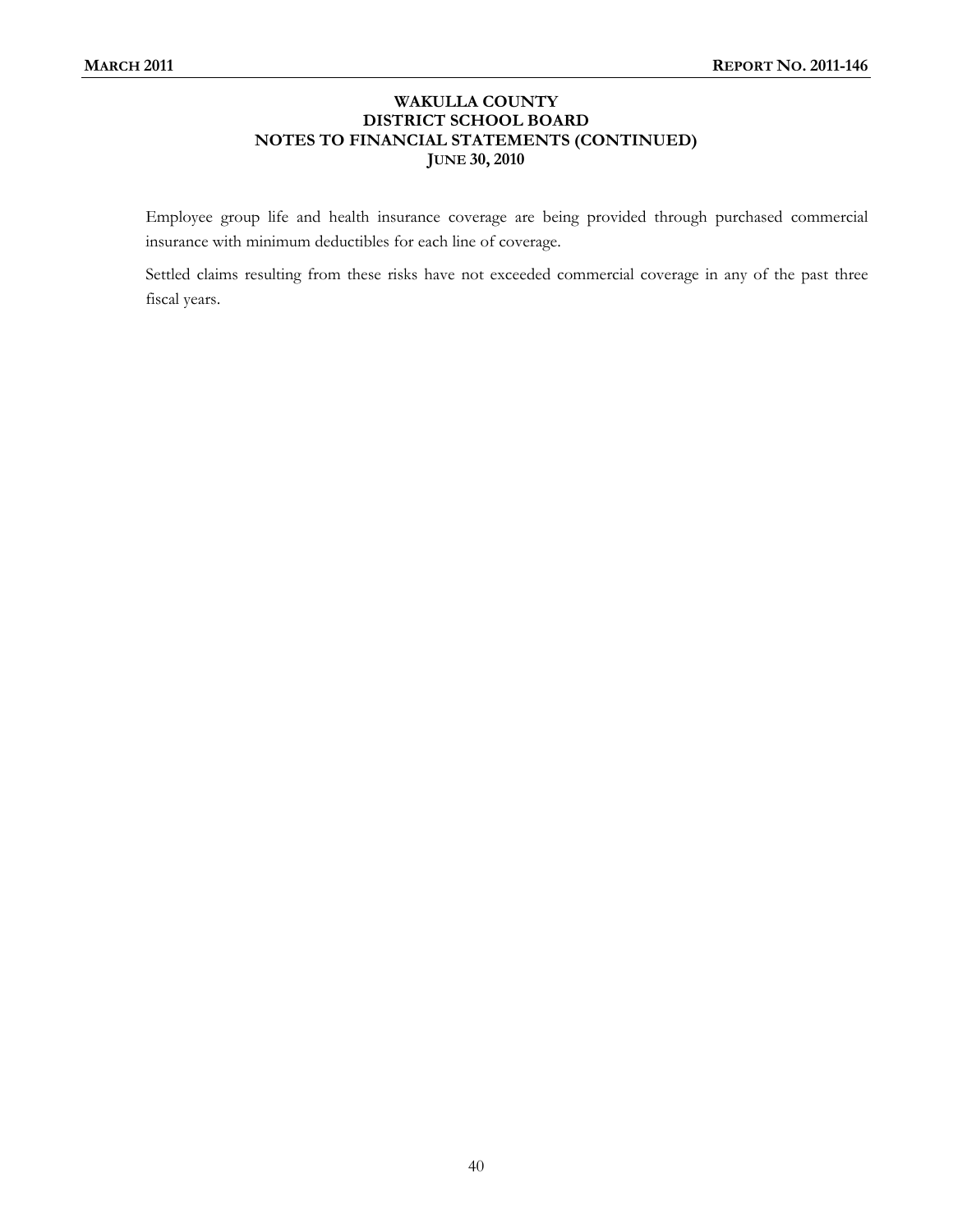# **THIS PAGE INTENTIONALLY LEFT BLANK.**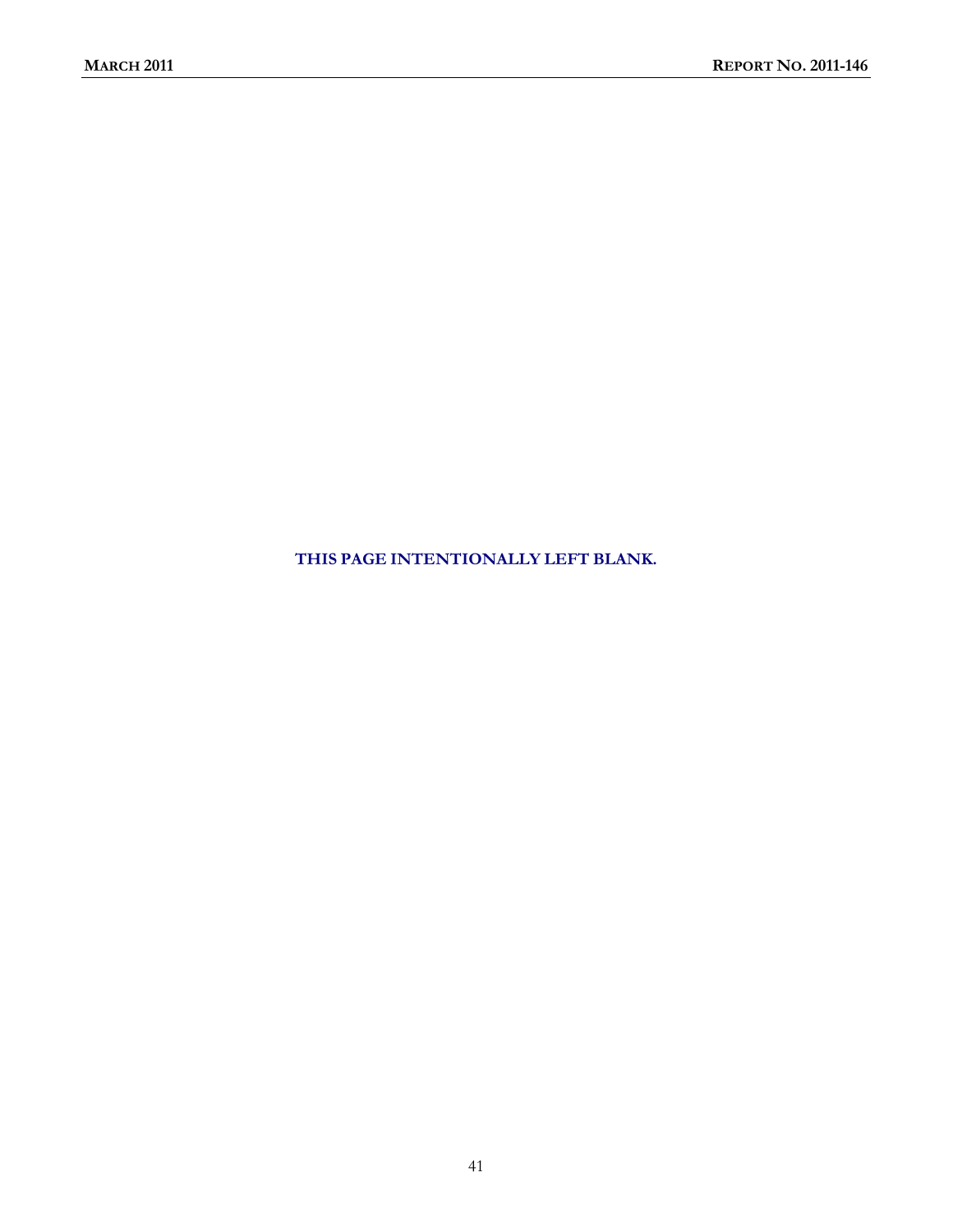## **REQUIRED SUPPLEMENTARY INFORMATION**

#### *WAKULLA COUNTY DISTRICT SCHOOL BOARD REQUIRED SUPPLEMENTARY INFORMATION - BUDGETARY COMPARISON SCHEDULE - GENERAL AND MAJOR SPECIAL REVENUE FUNDS For the Fiscal Year Ended June 30, 2010*

<span id="page-46-0"></span>

|                                                                                                                                   |                                                  | General Fund                                   |                                                |                                                           |
|-----------------------------------------------------------------------------------------------------------------------------------|--------------------------------------------------|------------------------------------------------|------------------------------------------------|-----------------------------------------------------------|
|                                                                                                                                   | Original<br><b>Budget</b>                        | Final<br><b>Budget</b>                         | Actual                                         | Variance with<br>Final Budget -<br>Positive<br>(Negative) |
| <b>Revenues</b>                                                                                                                   |                                                  |                                                |                                                |                                                           |
| Intergovernmental:<br><b>Federal Direct</b><br>Federal Through State and Local<br><b>State</b>                                    | \$<br>75,000.00<br>473,883.00<br>25, 135, 119.00 | \$<br>75,000.00<br>556,752.00<br>24,563,038.00 | \$<br>78,333.82<br>622,767.94<br>24,545,095.65 | \$<br>3.333.82<br>66,015.94<br>(17, 942.35)               |
| Local:<br><b>Property Taxes</b><br>Miscellaneous                                                                                  | 9,139,603.00<br>298,500.00                       | 9,369,603.00<br>344, 104.93                    | 9,365,758.33<br>437,538.54                     | (3,844.67)<br>93,433.61                                   |
| <b>Total Revenues</b>                                                                                                             | 35, 122, 105.00                                  | 34,908,497.93                                  | 35,049,494.28                                  | 140,996.35                                                |
| <b>Expenditures</b>                                                                                                               |                                                  |                                                |                                                |                                                           |
| Current - Education:<br>Instruction                                                                                               | 20,802,413.49                                    | 20,507,795.84                                  | 18,386,008.42                                  | 2.121.787.42                                              |
| <b>Pupil Personnel Services</b><br><b>Instructional Media Services</b>                                                            | 1,764,114.96<br>529,945.63                       | 1,808,017.96<br>556,629.12                     | 1,805,192.17<br>470,853.33                     | 2,825.79<br>85,775.79                                     |
| Instruction and Curriculum Development Services<br><b>Instructional Staff Training Services</b><br>Instruction Related Technology | 1,193,446.47<br>150,954.79<br>304,919.96         | 1,183,702.26<br>160,842.77<br>364,919.96       | 1,176,989.15<br>49,747.61<br>358,258.20        | 6,713.11<br>111,095.16<br>6,661.76                        |
| School Board<br><b>General Administration</b><br>School Administration                                                            | 584,093.12<br>522,453.36<br>1,812,229.72         | 584,093.12<br>522,453.36<br>1,811,401.70       | 529, 125.55<br>454,473.16<br>1,798,011.30      | 54,967.57<br>67,980.20<br>13,390.40                       |
| Facilities Acquisition and Construction<br><b>Fiscal Services</b><br><b>Food Services</b>                                         | 105,619.13<br>452,028.53<br>5,652.78             | 190,804.11<br>452,028.53<br>28,127.78          | 171,615.14<br>417, 150.36<br>23,098.61         | 19,188.97<br>34,878.17<br>5,029.17                        |
| <b>Central Services</b><br><b>Pupil Transportation Services</b><br>Operation of Plant                                             | 674,771.30<br>2,765,023.99<br>4,571,242.39       | 648,056.32<br>2,712,792.07<br>4,513,149.06     | 603,473.29<br>2,513,520.46<br>4,222,941.12     | 44,583.03<br>199,271.61<br>290, 207.94                    |
| Maintenance of Plant<br><b>Administrative Technology Services</b><br><b>Community Services</b>                                    | 1,003,005.18<br>10,973.14<br>4,074.24            | 1,180,782.10<br>31,296.96<br>6,274.24          | 1,025,921.97<br>31,253.30<br>6,175.51          | 154,860.13<br>43.66<br>98.73                              |
| Fixed Capital Outlay:<br><b>Other Capital Outlay</b>                                                                              |                                                  | 153,188.38                                     | 153, 188.38                                    |                                                           |
| <b>Total Expenditures</b>                                                                                                         | 37,256,962.18                                    | 37,416,355.64                                  | 34, 196, 997.03                                | 3,219,358.61                                              |
| <b>Excess (Deficiency) of Revenues Over Expenditures</b>                                                                          | (2, 134, 857.18)                                 | (2,507,857.71)                                 | 852,497.25                                     | 3,360,354.96                                              |
| <b>Other Financing Sources</b>                                                                                                    |                                                  |                                                |                                                |                                                           |
| Transfers In<br>Insurance Loss Recoveries                                                                                         | 81,454.00                                        | 81,454.00                                      | 151,386.66<br>40,851.16                        | 69,932.66<br>40,851.16                                    |
| <b>Total Other Financing Sources</b>                                                                                              | 81,454.00                                        | 81,454.00                                      | 192,237.82                                     | 110,783.82                                                |
| <b>Net Change in Fund Balances</b><br>Fund Balances, Beginning<br>Increase in Inventory Reserve                                   | (2,053,403.18)<br>4,126,677.05                   | (2, 426, 403.71)<br>4,126,677.05               | 1,044,735.07<br>4,126,677.05<br>22,981.06      | 3,471,138.78<br>22,981.06                                 |
| <b>Fund Balances, Ending</b>                                                                                                      | \$<br>2,073,273.87                               | \$<br>1,700,273.34                             | \$<br>5, 194, 393. 18                          | \$<br>3,494,119.84                                        |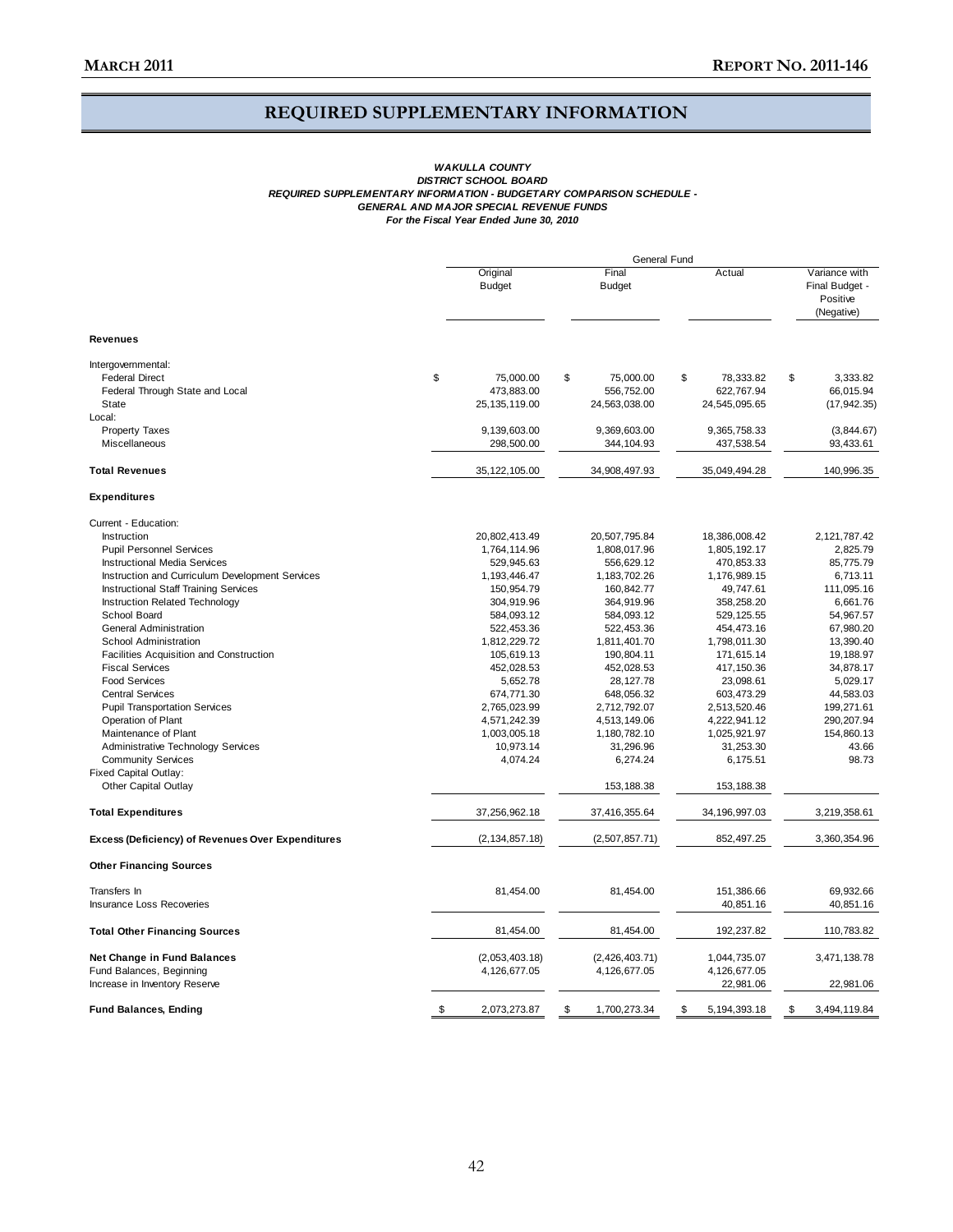|                                        | Special Revenue - ARRA Economic Stimulus Fund      |                                                    |                                                           |
|----------------------------------------|----------------------------------------------------|----------------------------------------------------|-----------------------------------------------------------|
| Original<br><b>Budget</b>              | Final<br><b>Budget</b>                             | Actual                                             | Variance with<br>Final Budget -<br>Positive<br>(Negative) |
| \$<br>3,272,602.00                     | \$<br>3,589,760.95                                 | \$<br>2,695,619.87                                 | \$<br>(894, 141.08)                                       |
| 3,272,602.00                           | 3,589,760.95                                       | 2,695,619.87                                       | (894, 141.08)                                             |
| 2,783,849.02<br>66,986.96<br>49,520.00 | 2,977,564.80<br>66,986.96<br>62,676.92<br>4,110.64 | 2,343,772.81<br>34,420.42<br>61,800.48<br>4,101.48 | 633,791.99<br>32,566.54<br>876.44<br>9.16                 |
| 268,352.42<br>51,942.60                | 275,517.42<br>52,556.90                            | 79,797.82<br>24, 184. 17                           | 195,719.60<br>28,372.73                                   |
| 51,951.00                              | 1,672.00<br>5,686.00<br>4,500.00<br>9,350.00       | 670.00<br>5,647.38<br>2,736.00<br>9,350.00         | 1,002.00<br>38.62<br>1,764.00                             |
| 3,272,602.00                           | 129,139.31<br>3,589,760.95                         | 129, 139.31<br>2,695,619.87                        | 894,141.08                                                |
|                                        |                                                    |                                                    |                                                           |
|                                        |                                                    |                                                    |                                                           |
| \$<br>0.00                             | \$<br>0.00                                         | \$<br>0.00                                         | \$<br>0.00                                                |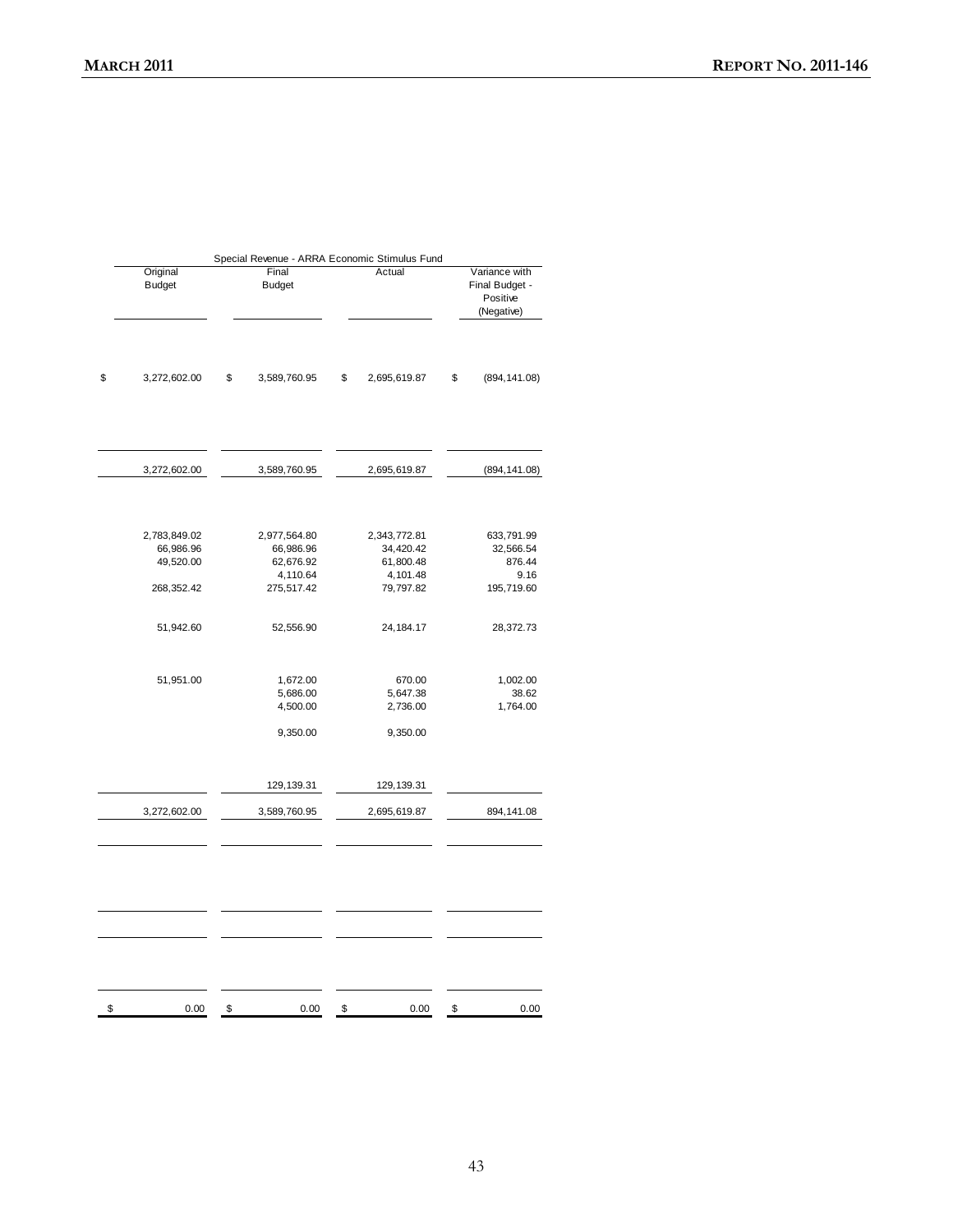#### <span id="page-48-0"></span>*WAKULLA COUNTY DISTRICT SCHOOL BOARD REQUIRED SUPPLEMENTARY INFORMATION - SCHEDULE OF FUNDING PROGRESS - OTHER POSTEMPLOYMENT BENEFITS PLAN*

| Actuarial       | <b>Actuarial Value</b> | Actuarial         | <b>Unfunded</b> | <b>Funded Ratio</b> |      |   | Covered Payroll | UAAL as a              |  |
|-----------------|------------------------|-------------------|-----------------|---------------------|------|---|-----------------|------------------------|--|
| Valuation       | of Assets              | Accrued           | AAL (UAAL)      |                     |      |   |                 | Percentage of          |  |
| Date            |                        | Liability (AAL) - |                 |                     |      |   |                 | <b>Covered Payroll</b> |  |
|                 |                        | Entry             |                 |                     |      |   |                 |                        |  |
|                 |                        | Age               |                 |                     |      |   |                 |                        |  |
|                 | (A)                    | (B)               | $(B-A)$         | (A/B)               |      |   | (C)             | $[(B-A)/C]$            |  |
| October 1, 2007 | S                      | 15.477.349        | 15.477.349      |                     | 0.0% | S | 14,363,429      | 107.8%                 |  |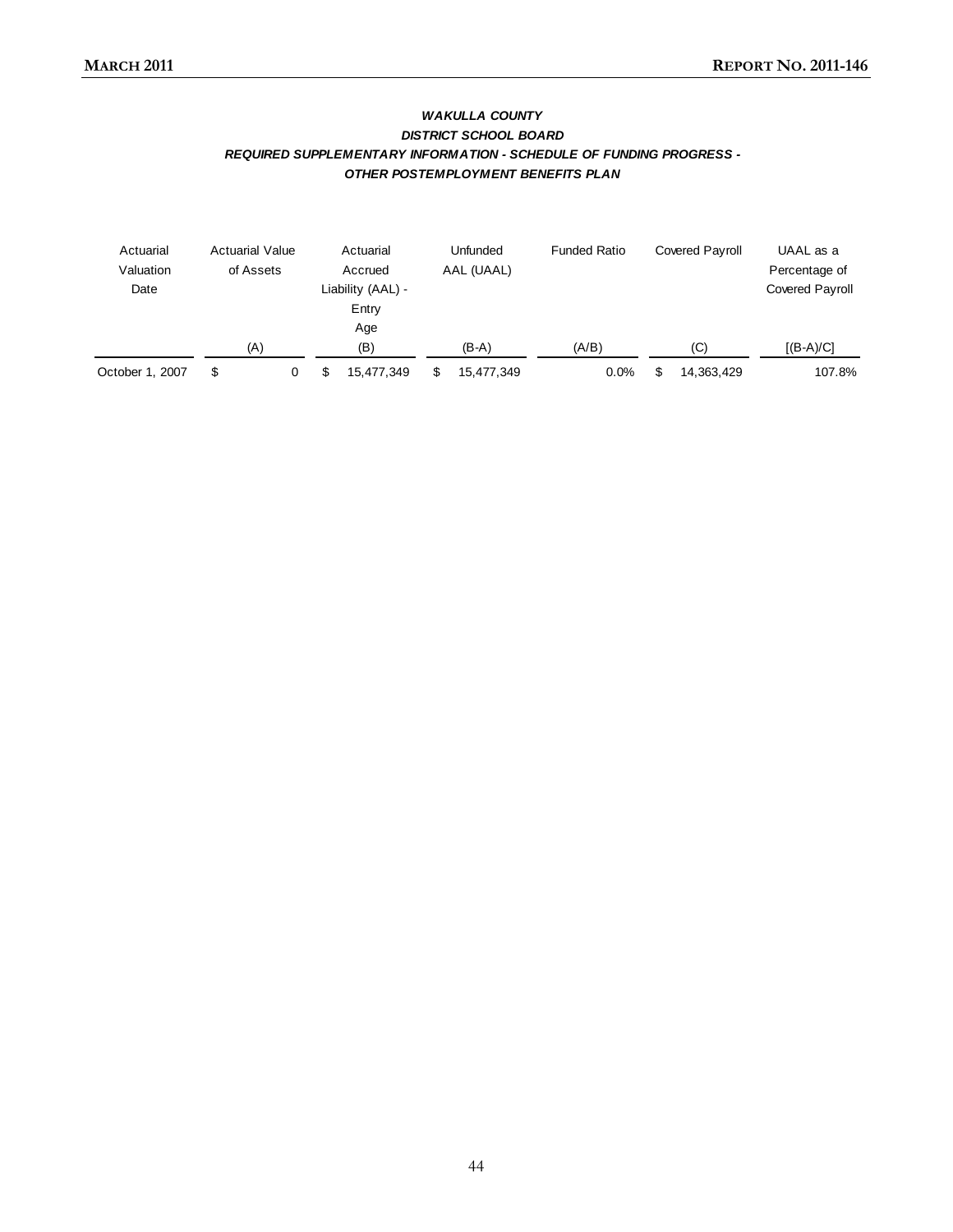## **WAKULLA COUNTY DISTRICT SCHOOL BOARD NOTES TO REQUIRED SUPPLEMENTARY INFORMATION JUNE 30, 2010**

# <span id="page-49-0"></span>**1. BUDGETARY BASIS OF ACCOUNTING**

Budgets are prepared using the same modified accrual basis as is used to account for governmental funds.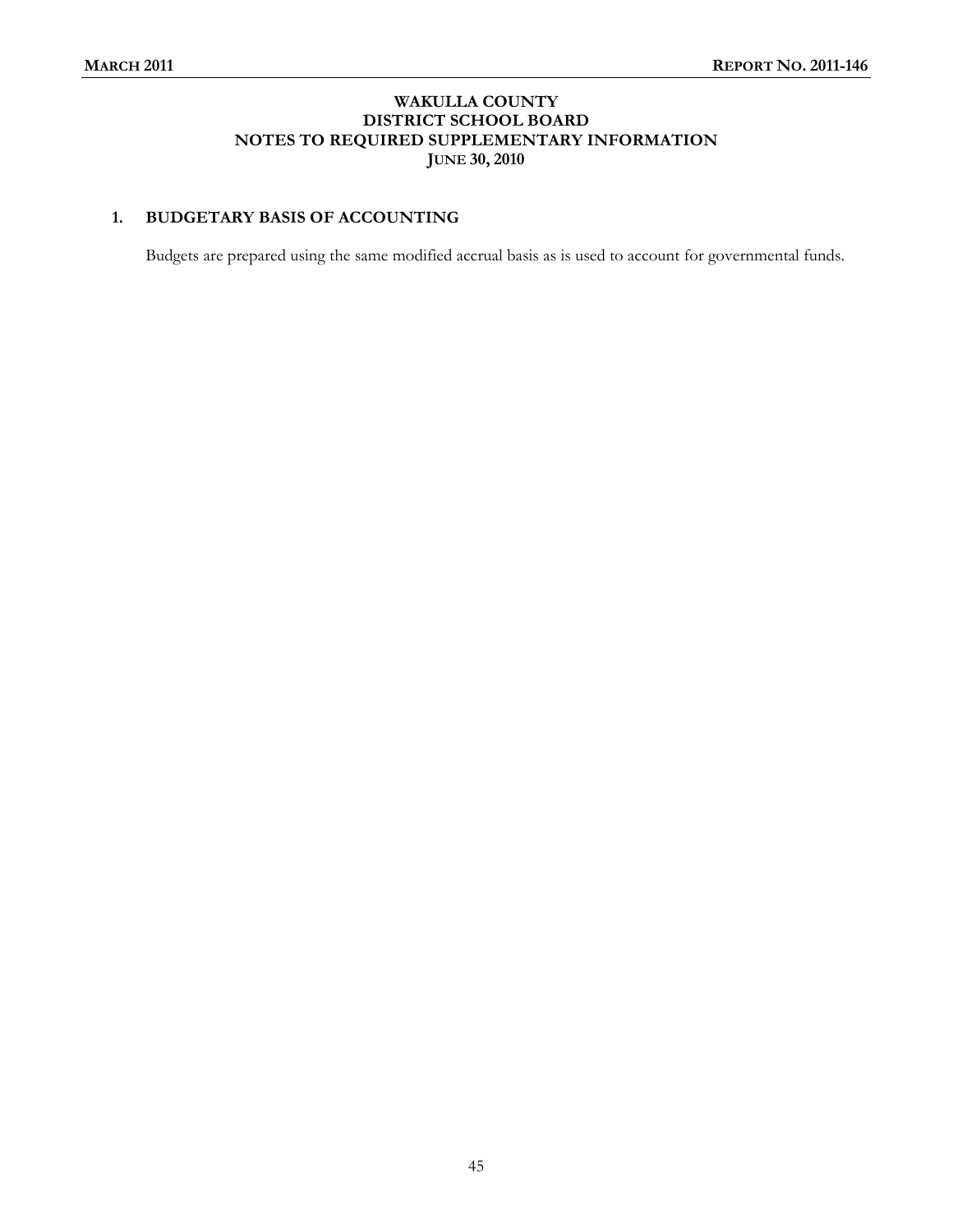## <span id="page-50-0"></span>**SCHEDULE OF EXPENDITURES OF FEDERAL AWARDS**

#### *WAKULLA COUNTY DISTRICT SCHOOL BOARD SCHEDULE OF EXPENDITURES OF FEDERAL AWARDS For the Fiscal Year Ended June 30, 2010*

| <b>United States Department of Agriculture:</b><br>Indirect:<br><b>Child Nutrition Cluster:</b><br>Florida Department of Education:<br>School Breakfast Program<br>10.553<br>321<br>\$<br>220,046.38<br>\$<br>National School Lunch Program<br>10.555<br>300<br>886,038.52<br>Florida Department of Agriculture and Consumer Services:<br>National School Lunch Program<br>10.555(2)<br>None<br>170,184.83<br><b>Total Child Nutrition Cluster</b><br>1,276,269.73<br>Florida Department of Education:<br>ARRA - Child Nutrition Discretionary Grants Limited Availability<br>371<br>51,951.00<br>10.579<br>Florida Department of Financial Services:<br>Secure Payments to States and Counties Containing Federal Lands<br>10.665<br>None<br>178,317.02<br>1,506,537.75<br><b>Total United States Department of Agriculture</b><br>United States Department of Labor:<br>Indirect:<br>Florida's Great Northwest Inc.:<br>WIA - Pilots, Demonstrations, and Research Projects<br>30,440.83<br>17.261<br>None<br>United States Department of Education:<br>Indirect:<br>Special Education Cluster:<br>Florida Department of Education:<br>Special Education - Grants to States<br>84.027<br>262, 263<br>920,020.38<br>25,000.00<br>266, 267<br>Special Education - Preschool Grants<br>84.173<br>44,588.07<br>ARRA - Special Education Grants to States, Recovery Act<br>84.391<br>263<br>499,170.25<br>13,585.00<br>ARRA - Special Education - Preschool Grants, Recovery Act<br>267<br>7,625.79<br>84.392<br>University of South Florida:<br>Special Education - Grants to States<br>84.027<br>None<br>1,500.00<br>Putnam County District School Board:<br>Special Education - Grants to States<br>84.027<br>None<br>94,467.26<br>Leon County District School Board:<br>84.027<br>Special Education - Grants to States<br>None<br>21,945.00<br><b>Total Special Education Cluster</b><br>1,589,316.75<br>38,585.00<br>Title I, Part A Cluster:<br>Florida Department of Education:<br>Title I Grants to Local Educational Agencies<br>84.010<br>212, 220, 221, 226, 228<br>85,108.41<br>1,037,764.47<br>ARRA - Title I Grants to Local Educational Agencies, Recovery Act<br>84.389<br>226<br>23,029.26<br>159,564.93<br>1,197,329.40<br>108,137.67<br><b>Total Title I, Part A Cluster</b><br>Educational Technology State Grants Cluster:<br>Florida Department of Education:<br><b>Education Technology State Grants</b><br>84.318<br>121<br>5,370.86<br>ARRA - Education Technology State Grants, Recovery Act<br>84.386<br>121<br>12,063.56<br><b>Total Educational Technology State Grants Cluster</b><br>17,434.42<br>State Fiscal Stabilization Fund Cluster:<br>Florida Department of Education:<br>ARRA - State Fiscal Stabilization Fund (SFSF) - Education State Grants, Recovery Act<br>1,594,014.00<br>84.394<br>591<br>ARRA - State Fiscal Stabilization Fund (SFSF) - Government Services, Recovery Act<br>84.397<br>592<br>241,578.02<br><b>Total State Stabilization Fund Cluster</b><br>1,835,592.02<br>Florida Department of Education:<br>Adult Education - Basic Grants to States<br>84.002<br>191, 192, 193, 194, 195, 590<br>45,774.57<br>Career and Technical Education - Basic Grants to States<br>84.048<br>151<br>114,672.95<br>Safe and Drug-Free Schools and Communities - State Grants<br>84.186<br>103<br>16,966.06<br>Improving Teacher Quality State Grants<br>84.367<br>224<br>163,135.44<br>ARRA - Education for Homeless Children and Youth, Recovery Act<br>84.387<br>None<br>26,811.82<br>5,007,033.43<br><b>Total United States Department of Education</b> | Federal Grantor/Pass-Through Grantor/Program Title | Catalog of<br>Federal<br>Domestic<br>Assistance<br>Number | Pass -<br>Through<br>Grantor<br>Number | Amount of<br>Expenditures<br>(1) | Amount<br>Provided<br>to<br>Subrecipients |
|------------------------------------------------------------------------------------------------------------------------------------------------------------------------------------------------------------------------------------------------------------------------------------------------------------------------------------------------------------------------------------------------------------------------------------------------------------------------------------------------------------------------------------------------------------------------------------------------------------------------------------------------------------------------------------------------------------------------------------------------------------------------------------------------------------------------------------------------------------------------------------------------------------------------------------------------------------------------------------------------------------------------------------------------------------------------------------------------------------------------------------------------------------------------------------------------------------------------------------------------------------------------------------------------------------------------------------------------------------------------------------------------------------------------------------------------------------------------------------------------------------------------------------------------------------------------------------------------------------------------------------------------------------------------------------------------------------------------------------------------------------------------------------------------------------------------------------------------------------------------------------------------------------------------------------------------------------------------------------------------------------------------------------------------------------------------------------------------------------------------------------------------------------------------------------------------------------------------------------------------------------------------------------------------------------------------------------------------------------------------------------------------------------------------------------------------------------------------------------------------------------------------------------------------------------------------------------------------------------------------------------------------------------------------------------------------------------------------------------------------------------------------------------------------------------------------------------------------------------------------------------------------------------------------------------------------------------------------------------------------------------------------------------------------------------------------------------------------------------------------------------------------------------------------------------------------------------------------------------------------------------------------------------------------------------------------------------------------------------------------------------------------------------------------------------------------------------------------------------------------------------------------------------------------------------------------------------------------------|----------------------------------------------------|-----------------------------------------------------------|----------------------------------------|----------------------------------|-------------------------------------------|
|                                                                                                                                                                                                                                                                                                                                                                                                                                                                                                                                                                                                                                                                                                                                                                                                                                                                                                                                                                                                                                                                                                                                                                                                                                                                                                                                                                                                                                                                                                                                                                                                                                                                                                                                                                                                                                                                                                                                                                                                                                                                                                                                                                                                                                                                                                                                                                                                                                                                                                                                                                                                                                                                                                                                                                                                                                                                                                                                                                                                                                                                                                                                                                                                                                                                                                                                                                                                                                                                                                                                                                                                      |                                                    |                                                           |                                        |                                  |                                           |
|                                                                                                                                                                                                                                                                                                                                                                                                                                                                                                                                                                                                                                                                                                                                                                                                                                                                                                                                                                                                                                                                                                                                                                                                                                                                                                                                                                                                                                                                                                                                                                                                                                                                                                                                                                                                                                                                                                                                                                                                                                                                                                                                                                                                                                                                                                                                                                                                                                                                                                                                                                                                                                                                                                                                                                                                                                                                                                                                                                                                                                                                                                                                                                                                                                                                                                                                                                                                                                                                                                                                                                                                      |                                                    |                                                           |                                        |                                  |                                           |
|                                                                                                                                                                                                                                                                                                                                                                                                                                                                                                                                                                                                                                                                                                                                                                                                                                                                                                                                                                                                                                                                                                                                                                                                                                                                                                                                                                                                                                                                                                                                                                                                                                                                                                                                                                                                                                                                                                                                                                                                                                                                                                                                                                                                                                                                                                                                                                                                                                                                                                                                                                                                                                                                                                                                                                                                                                                                                                                                                                                                                                                                                                                                                                                                                                                                                                                                                                                                                                                                                                                                                                                                      |                                                    |                                                           |                                        |                                  |                                           |
|                                                                                                                                                                                                                                                                                                                                                                                                                                                                                                                                                                                                                                                                                                                                                                                                                                                                                                                                                                                                                                                                                                                                                                                                                                                                                                                                                                                                                                                                                                                                                                                                                                                                                                                                                                                                                                                                                                                                                                                                                                                                                                                                                                                                                                                                                                                                                                                                                                                                                                                                                                                                                                                                                                                                                                                                                                                                                                                                                                                                                                                                                                                                                                                                                                                                                                                                                                                                                                                                                                                                                                                                      |                                                    |                                                           |                                        |                                  |                                           |
|                                                                                                                                                                                                                                                                                                                                                                                                                                                                                                                                                                                                                                                                                                                                                                                                                                                                                                                                                                                                                                                                                                                                                                                                                                                                                                                                                                                                                                                                                                                                                                                                                                                                                                                                                                                                                                                                                                                                                                                                                                                                                                                                                                                                                                                                                                                                                                                                                                                                                                                                                                                                                                                                                                                                                                                                                                                                                                                                                                                                                                                                                                                                                                                                                                                                                                                                                                                                                                                                                                                                                                                                      |                                                    |                                                           |                                        |                                  |                                           |
|                                                                                                                                                                                                                                                                                                                                                                                                                                                                                                                                                                                                                                                                                                                                                                                                                                                                                                                                                                                                                                                                                                                                                                                                                                                                                                                                                                                                                                                                                                                                                                                                                                                                                                                                                                                                                                                                                                                                                                                                                                                                                                                                                                                                                                                                                                                                                                                                                                                                                                                                                                                                                                                                                                                                                                                                                                                                                                                                                                                                                                                                                                                                                                                                                                                                                                                                                                                                                                                                                                                                                                                                      |                                                    |                                                           |                                        |                                  |                                           |
|                                                                                                                                                                                                                                                                                                                                                                                                                                                                                                                                                                                                                                                                                                                                                                                                                                                                                                                                                                                                                                                                                                                                                                                                                                                                                                                                                                                                                                                                                                                                                                                                                                                                                                                                                                                                                                                                                                                                                                                                                                                                                                                                                                                                                                                                                                                                                                                                                                                                                                                                                                                                                                                                                                                                                                                                                                                                                                                                                                                                                                                                                                                                                                                                                                                                                                                                                                                                                                                                                                                                                                                                      |                                                    |                                                           |                                        |                                  |                                           |
|                                                                                                                                                                                                                                                                                                                                                                                                                                                                                                                                                                                                                                                                                                                                                                                                                                                                                                                                                                                                                                                                                                                                                                                                                                                                                                                                                                                                                                                                                                                                                                                                                                                                                                                                                                                                                                                                                                                                                                                                                                                                                                                                                                                                                                                                                                                                                                                                                                                                                                                                                                                                                                                                                                                                                                                                                                                                                                                                                                                                                                                                                                                                                                                                                                                                                                                                                                                                                                                                                                                                                                                                      |                                                    |                                                           |                                        |                                  |                                           |
|                                                                                                                                                                                                                                                                                                                                                                                                                                                                                                                                                                                                                                                                                                                                                                                                                                                                                                                                                                                                                                                                                                                                                                                                                                                                                                                                                                                                                                                                                                                                                                                                                                                                                                                                                                                                                                                                                                                                                                                                                                                                                                                                                                                                                                                                                                                                                                                                                                                                                                                                                                                                                                                                                                                                                                                                                                                                                                                                                                                                                                                                                                                                                                                                                                                                                                                                                                                                                                                                                                                                                                                                      |                                                    |                                                           |                                        |                                  |                                           |
|                                                                                                                                                                                                                                                                                                                                                                                                                                                                                                                                                                                                                                                                                                                                                                                                                                                                                                                                                                                                                                                                                                                                                                                                                                                                                                                                                                                                                                                                                                                                                                                                                                                                                                                                                                                                                                                                                                                                                                                                                                                                                                                                                                                                                                                                                                                                                                                                                                                                                                                                                                                                                                                                                                                                                                                                                                                                                                                                                                                                                                                                                                                                                                                                                                                                                                                                                                                                                                                                                                                                                                                                      |                                                    |                                                           |                                        |                                  |                                           |
|                                                                                                                                                                                                                                                                                                                                                                                                                                                                                                                                                                                                                                                                                                                                                                                                                                                                                                                                                                                                                                                                                                                                                                                                                                                                                                                                                                                                                                                                                                                                                                                                                                                                                                                                                                                                                                                                                                                                                                                                                                                                                                                                                                                                                                                                                                                                                                                                                                                                                                                                                                                                                                                                                                                                                                                                                                                                                                                                                                                                                                                                                                                                                                                                                                                                                                                                                                                                                                                                                                                                                                                                      |                                                    |                                                           |                                        |                                  |                                           |
|                                                                                                                                                                                                                                                                                                                                                                                                                                                                                                                                                                                                                                                                                                                                                                                                                                                                                                                                                                                                                                                                                                                                                                                                                                                                                                                                                                                                                                                                                                                                                                                                                                                                                                                                                                                                                                                                                                                                                                                                                                                                                                                                                                                                                                                                                                                                                                                                                                                                                                                                                                                                                                                                                                                                                                                                                                                                                                                                                                                                                                                                                                                                                                                                                                                                                                                                                                                                                                                                                                                                                                                                      |                                                    |                                                           |                                        |                                  |                                           |
|                                                                                                                                                                                                                                                                                                                                                                                                                                                                                                                                                                                                                                                                                                                                                                                                                                                                                                                                                                                                                                                                                                                                                                                                                                                                                                                                                                                                                                                                                                                                                                                                                                                                                                                                                                                                                                                                                                                                                                                                                                                                                                                                                                                                                                                                                                                                                                                                                                                                                                                                                                                                                                                                                                                                                                                                                                                                                                                                                                                                                                                                                                                                                                                                                                                                                                                                                                                                                                                                                                                                                                                                      |                                                    |                                                           |                                        |                                  |                                           |
|                                                                                                                                                                                                                                                                                                                                                                                                                                                                                                                                                                                                                                                                                                                                                                                                                                                                                                                                                                                                                                                                                                                                                                                                                                                                                                                                                                                                                                                                                                                                                                                                                                                                                                                                                                                                                                                                                                                                                                                                                                                                                                                                                                                                                                                                                                                                                                                                                                                                                                                                                                                                                                                                                                                                                                                                                                                                                                                                                                                                                                                                                                                                                                                                                                                                                                                                                                                                                                                                                                                                                                                                      |                                                    |                                                           |                                        |                                  |                                           |
|                                                                                                                                                                                                                                                                                                                                                                                                                                                                                                                                                                                                                                                                                                                                                                                                                                                                                                                                                                                                                                                                                                                                                                                                                                                                                                                                                                                                                                                                                                                                                                                                                                                                                                                                                                                                                                                                                                                                                                                                                                                                                                                                                                                                                                                                                                                                                                                                                                                                                                                                                                                                                                                                                                                                                                                                                                                                                                                                                                                                                                                                                                                                                                                                                                                                                                                                                                                                                                                                                                                                                                                                      |                                                    |                                                           |                                        |                                  |                                           |
|                                                                                                                                                                                                                                                                                                                                                                                                                                                                                                                                                                                                                                                                                                                                                                                                                                                                                                                                                                                                                                                                                                                                                                                                                                                                                                                                                                                                                                                                                                                                                                                                                                                                                                                                                                                                                                                                                                                                                                                                                                                                                                                                                                                                                                                                                                                                                                                                                                                                                                                                                                                                                                                                                                                                                                                                                                                                                                                                                                                                                                                                                                                                                                                                                                                                                                                                                                                                                                                                                                                                                                                                      |                                                    |                                                           |                                        |                                  |                                           |
|                                                                                                                                                                                                                                                                                                                                                                                                                                                                                                                                                                                                                                                                                                                                                                                                                                                                                                                                                                                                                                                                                                                                                                                                                                                                                                                                                                                                                                                                                                                                                                                                                                                                                                                                                                                                                                                                                                                                                                                                                                                                                                                                                                                                                                                                                                                                                                                                                                                                                                                                                                                                                                                                                                                                                                                                                                                                                                                                                                                                                                                                                                                                                                                                                                                                                                                                                                                                                                                                                                                                                                                                      |                                                    |                                                           |                                        |                                  |                                           |
|                                                                                                                                                                                                                                                                                                                                                                                                                                                                                                                                                                                                                                                                                                                                                                                                                                                                                                                                                                                                                                                                                                                                                                                                                                                                                                                                                                                                                                                                                                                                                                                                                                                                                                                                                                                                                                                                                                                                                                                                                                                                                                                                                                                                                                                                                                                                                                                                                                                                                                                                                                                                                                                                                                                                                                                                                                                                                                                                                                                                                                                                                                                                                                                                                                                                                                                                                                                                                                                                                                                                                                                                      |                                                    |                                                           |                                        |                                  |                                           |
|                                                                                                                                                                                                                                                                                                                                                                                                                                                                                                                                                                                                                                                                                                                                                                                                                                                                                                                                                                                                                                                                                                                                                                                                                                                                                                                                                                                                                                                                                                                                                                                                                                                                                                                                                                                                                                                                                                                                                                                                                                                                                                                                                                                                                                                                                                                                                                                                                                                                                                                                                                                                                                                                                                                                                                                                                                                                                                                                                                                                                                                                                                                                                                                                                                                                                                                                                                                                                                                                                                                                                                                                      |                                                    |                                                           |                                        |                                  |                                           |
|                                                                                                                                                                                                                                                                                                                                                                                                                                                                                                                                                                                                                                                                                                                                                                                                                                                                                                                                                                                                                                                                                                                                                                                                                                                                                                                                                                                                                                                                                                                                                                                                                                                                                                                                                                                                                                                                                                                                                                                                                                                                                                                                                                                                                                                                                                                                                                                                                                                                                                                                                                                                                                                                                                                                                                                                                                                                                                                                                                                                                                                                                                                                                                                                                                                                                                                                                                                                                                                                                                                                                                                                      |                                                    |                                                           |                                        |                                  |                                           |
|                                                                                                                                                                                                                                                                                                                                                                                                                                                                                                                                                                                                                                                                                                                                                                                                                                                                                                                                                                                                                                                                                                                                                                                                                                                                                                                                                                                                                                                                                                                                                                                                                                                                                                                                                                                                                                                                                                                                                                                                                                                                                                                                                                                                                                                                                                                                                                                                                                                                                                                                                                                                                                                                                                                                                                                                                                                                                                                                                                                                                                                                                                                                                                                                                                                                                                                                                                                                                                                                                                                                                                                                      |                                                    |                                                           |                                        |                                  |                                           |
|                                                                                                                                                                                                                                                                                                                                                                                                                                                                                                                                                                                                                                                                                                                                                                                                                                                                                                                                                                                                                                                                                                                                                                                                                                                                                                                                                                                                                                                                                                                                                                                                                                                                                                                                                                                                                                                                                                                                                                                                                                                                                                                                                                                                                                                                                                                                                                                                                                                                                                                                                                                                                                                                                                                                                                                                                                                                                                                                                                                                                                                                                                                                                                                                                                                                                                                                                                                                                                                                                                                                                                                                      |                                                    |                                                           |                                        |                                  |                                           |
|                                                                                                                                                                                                                                                                                                                                                                                                                                                                                                                                                                                                                                                                                                                                                                                                                                                                                                                                                                                                                                                                                                                                                                                                                                                                                                                                                                                                                                                                                                                                                                                                                                                                                                                                                                                                                                                                                                                                                                                                                                                                                                                                                                                                                                                                                                                                                                                                                                                                                                                                                                                                                                                                                                                                                                                                                                                                                                                                                                                                                                                                                                                                                                                                                                                                                                                                                                                                                                                                                                                                                                                                      |                                                    |                                                           |                                        |                                  |                                           |
|                                                                                                                                                                                                                                                                                                                                                                                                                                                                                                                                                                                                                                                                                                                                                                                                                                                                                                                                                                                                                                                                                                                                                                                                                                                                                                                                                                                                                                                                                                                                                                                                                                                                                                                                                                                                                                                                                                                                                                                                                                                                                                                                                                                                                                                                                                                                                                                                                                                                                                                                                                                                                                                                                                                                                                                                                                                                                                                                                                                                                                                                                                                                                                                                                                                                                                                                                                                                                                                                                                                                                                                                      |                                                    |                                                           |                                        |                                  |                                           |
|                                                                                                                                                                                                                                                                                                                                                                                                                                                                                                                                                                                                                                                                                                                                                                                                                                                                                                                                                                                                                                                                                                                                                                                                                                                                                                                                                                                                                                                                                                                                                                                                                                                                                                                                                                                                                                                                                                                                                                                                                                                                                                                                                                                                                                                                                                                                                                                                                                                                                                                                                                                                                                                                                                                                                                                                                                                                                                                                                                                                                                                                                                                                                                                                                                                                                                                                                                                                                                                                                                                                                                                                      |                                                    |                                                           |                                        |                                  |                                           |
|                                                                                                                                                                                                                                                                                                                                                                                                                                                                                                                                                                                                                                                                                                                                                                                                                                                                                                                                                                                                                                                                                                                                                                                                                                                                                                                                                                                                                                                                                                                                                                                                                                                                                                                                                                                                                                                                                                                                                                                                                                                                                                                                                                                                                                                                                                                                                                                                                                                                                                                                                                                                                                                                                                                                                                                                                                                                                                                                                                                                                                                                                                                                                                                                                                                                                                                                                                                                                                                                                                                                                                                                      |                                                    |                                                           |                                        |                                  |                                           |
|                                                                                                                                                                                                                                                                                                                                                                                                                                                                                                                                                                                                                                                                                                                                                                                                                                                                                                                                                                                                                                                                                                                                                                                                                                                                                                                                                                                                                                                                                                                                                                                                                                                                                                                                                                                                                                                                                                                                                                                                                                                                                                                                                                                                                                                                                                                                                                                                                                                                                                                                                                                                                                                                                                                                                                                                                                                                                                                                                                                                                                                                                                                                                                                                                                                                                                                                                                                                                                                                                                                                                                                                      |                                                    |                                                           |                                        |                                  |                                           |
|                                                                                                                                                                                                                                                                                                                                                                                                                                                                                                                                                                                                                                                                                                                                                                                                                                                                                                                                                                                                                                                                                                                                                                                                                                                                                                                                                                                                                                                                                                                                                                                                                                                                                                                                                                                                                                                                                                                                                                                                                                                                                                                                                                                                                                                                                                                                                                                                                                                                                                                                                                                                                                                                                                                                                                                                                                                                                                                                                                                                                                                                                                                                                                                                                                                                                                                                                                                                                                                                                                                                                                                                      |                                                    |                                                           |                                        |                                  |                                           |
|                                                                                                                                                                                                                                                                                                                                                                                                                                                                                                                                                                                                                                                                                                                                                                                                                                                                                                                                                                                                                                                                                                                                                                                                                                                                                                                                                                                                                                                                                                                                                                                                                                                                                                                                                                                                                                                                                                                                                                                                                                                                                                                                                                                                                                                                                                                                                                                                                                                                                                                                                                                                                                                                                                                                                                                                                                                                                                                                                                                                                                                                                                                                                                                                                                                                                                                                                                                                                                                                                                                                                                                                      |                                                    |                                                           |                                        |                                  |                                           |
|                                                                                                                                                                                                                                                                                                                                                                                                                                                                                                                                                                                                                                                                                                                                                                                                                                                                                                                                                                                                                                                                                                                                                                                                                                                                                                                                                                                                                                                                                                                                                                                                                                                                                                                                                                                                                                                                                                                                                                                                                                                                                                                                                                                                                                                                                                                                                                                                                                                                                                                                                                                                                                                                                                                                                                                                                                                                                                                                                                                                                                                                                                                                                                                                                                                                                                                                                                                                                                                                                                                                                                                                      |                                                    |                                                           |                                        |                                  |                                           |
|                                                                                                                                                                                                                                                                                                                                                                                                                                                                                                                                                                                                                                                                                                                                                                                                                                                                                                                                                                                                                                                                                                                                                                                                                                                                                                                                                                                                                                                                                                                                                                                                                                                                                                                                                                                                                                                                                                                                                                                                                                                                                                                                                                                                                                                                                                                                                                                                                                                                                                                                                                                                                                                                                                                                                                                                                                                                                                                                                                                                                                                                                                                                                                                                                                                                                                                                                                                                                                                                                                                                                                                                      |                                                    |                                                           |                                        |                                  |                                           |
|                                                                                                                                                                                                                                                                                                                                                                                                                                                                                                                                                                                                                                                                                                                                                                                                                                                                                                                                                                                                                                                                                                                                                                                                                                                                                                                                                                                                                                                                                                                                                                                                                                                                                                                                                                                                                                                                                                                                                                                                                                                                                                                                                                                                                                                                                                                                                                                                                                                                                                                                                                                                                                                                                                                                                                                                                                                                                                                                                                                                                                                                                                                                                                                                                                                                                                                                                                                                                                                                                                                                                                                                      |                                                    |                                                           |                                        |                                  |                                           |
|                                                                                                                                                                                                                                                                                                                                                                                                                                                                                                                                                                                                                                                                                                                                                                                                                                                                                                                                                                                                                                                                                                                                                                                                                                                                                                                                                                                                                                                                                                                                                                                                                                                                                                                                                                                                                                                                                                                                                                                                                                                                                                                                                                                                                                                                                                                                                                                                                                                                                                                                                                                                                                                                                                                                                                                                                                                                                                                                                                                                                                                                                                                                                                                                                                                                                                                                                                                                                                                                                                                                                                                                      |                                                    |                                                           |                                        |                                  |                                           |
|                                                                                                                                                                                                                                                                                                                                                                                                                                                                                                                                                                                                                                                                                                                                                                                                                                                                                                                                                                                                                                                                                                                                                                                                                                                                                                                                                                                                                                                                                                                                                                                                                                                                                                                                                                                                                                                                                                                                                                                                                                                                                                                                                                                                                                                                                                                                                                                                                                                                                                                                                                                                                                                                                                                                                                                                                                                                                                                                                                                                                                                                                                                                                                                                                                                                                                                                                                                                                                                                                                                                                                                                      |                                                    |                                                           |                                        |                                  |                                           |
|                                                                                                                                                                                                                                                                                                                                                                                                                                                                                                                                                                                                                                                                                                                                                                                                                                                                                                                                                                                                                                                                                                                                                                                                                                                                                                                                                                                                                                                                                                                                                                                                                                                                                                                                                                                                                                                                                                                                                                                                                                                                                                                                                                                                                                                                                                                                                                                                                                                                                                                                                                                                                                                                                                                                                                                                                                                                                                                                                                                                                                                                                                                                                                                                                                                                                                                                                                                                                                                                                                                                                                                                      |                                                    |                                                           |                                        |                                  |                                           |
|                                                                                                                                                                                                                                                                                                                                                                                                                                                                                                                                                                                                                                                                                                                                                                                                                                                                                                                                                                                                                                                                                                                                                                                                                                                                                                                                                                                                                                                                                                                                                                                                                                                                                                                                                                                                                                                                                                                                                                                                                                                                                                                                                                                                                                                                                                                                                                                                                                                                                                                                                                                                                                                                                                                                                                                                                                                                                                                                                                                                                                                                                                                                                                                                                                                                                                                                                                                                                                                                                                                                                                                                      |                                                    |                                                           |                                        |                                  |                                           |
|                                                                                                                                                                                                                                                                                                                                                                                                                                                                                                                                                                                                                                                                                                                                                                                                                                                                                                                                                                                                                                                                                                                                                                                                                                                                                                                                                                                                                                                                                                                                                                                                                                                                                                                                                                                                                                                                                                                                                                                                                                                                                                                                                                                                                                                                                                                                                                                                                                                                                                                                                                                                                                                                                                                                                                                                                                                                                                                                                                                                                                                                                                                                                                                                                                                                                                                                                                                                                                                                                                                                                                                                      |                                                    |                                                           |                                        |                                  |                                           |
|                                                                                                                                                                                                                                                                                                                                                                                                                                                                                                                                                                                                                                                                                                                                                                                                                                                                                                                                                                                                                                                                                                                                                                                                                                                                                                                                                                                                                                                                                                                                                                                                                                                                                                                                                                                                                                                                                                                                                                                                                                                                                                                                                                                                                                                                                                                                                                                                                                                                                                                                                                                                                                                                                                                                                                                                                                                                                                                                                                                                                                                                                                                                                                                                                                                                                                                                                                                                                                                                                                                                                                                                      |                                                    |                                                           |                                        |                                  |                                           |
|                                                                                                                                                                                                                                                                                                                                                                                                                                                                                                                                                                                                                                                                                                                                                                                                                                                                                                                                                                                                                                                                                                                                                                                                                                                                                                                                                                                                                                                                                                                                                                                                                                                                                                                                                                                                                                                                                                                                                                                                                                                                                                                                                                                                                                                                                                                                                                                                                                                                                                                                                                                                                                                                                                                                                                                                                                                                                                                                                                                                                                                                                                                                                                                                                                                                                                                                                                                                                                                                                                                                                                                                      |                                                    |                                                           |                                        |                                  |                                           |
|                                                                                                                                                                                                                                                                                                                                                                                                                                                                                                                                                                                                                                                                                                                                                                                                                                                                                                                                                                                                                                                                                                                                                                                                                                                                                                                                                                                                                                                                                                                                                                                                                                                                                                                                                                                                                                                                                                                                                                                                                                                                                                                                                                                                                                                                                                                                                                                                                                                                                                                                                                                                                                                                                                                                                                                                                                                                                                                                                                                                                                                                                                                                                                                                                                                                                                                                                                                                                                                                                                                                                                                                      |                                                    |                                                           |                                        |                                  |                                           |
|                                                                                                                                                                                                                                                                                                                                                                                                                                                                                                                                                                                                                                                                                                                                                                                                                                                                                                                                                                                                                                                                                                                                                                                                                                                                                                                                                                                                                                                                                                                                                                                                                                                                                                                                                                                                                                                                                                                                                                                                                                                                                                                                                                                                                                                                                                                                                                                                                                                                                                                                                                                                                                                                                                                                                                                                                                                                                                                                                                                                                                                                                                                                                                                                                                                                                                                                                                                                                                                                                                                                                                                                      |                                                    |                                                           |                                        |                                  |                                           |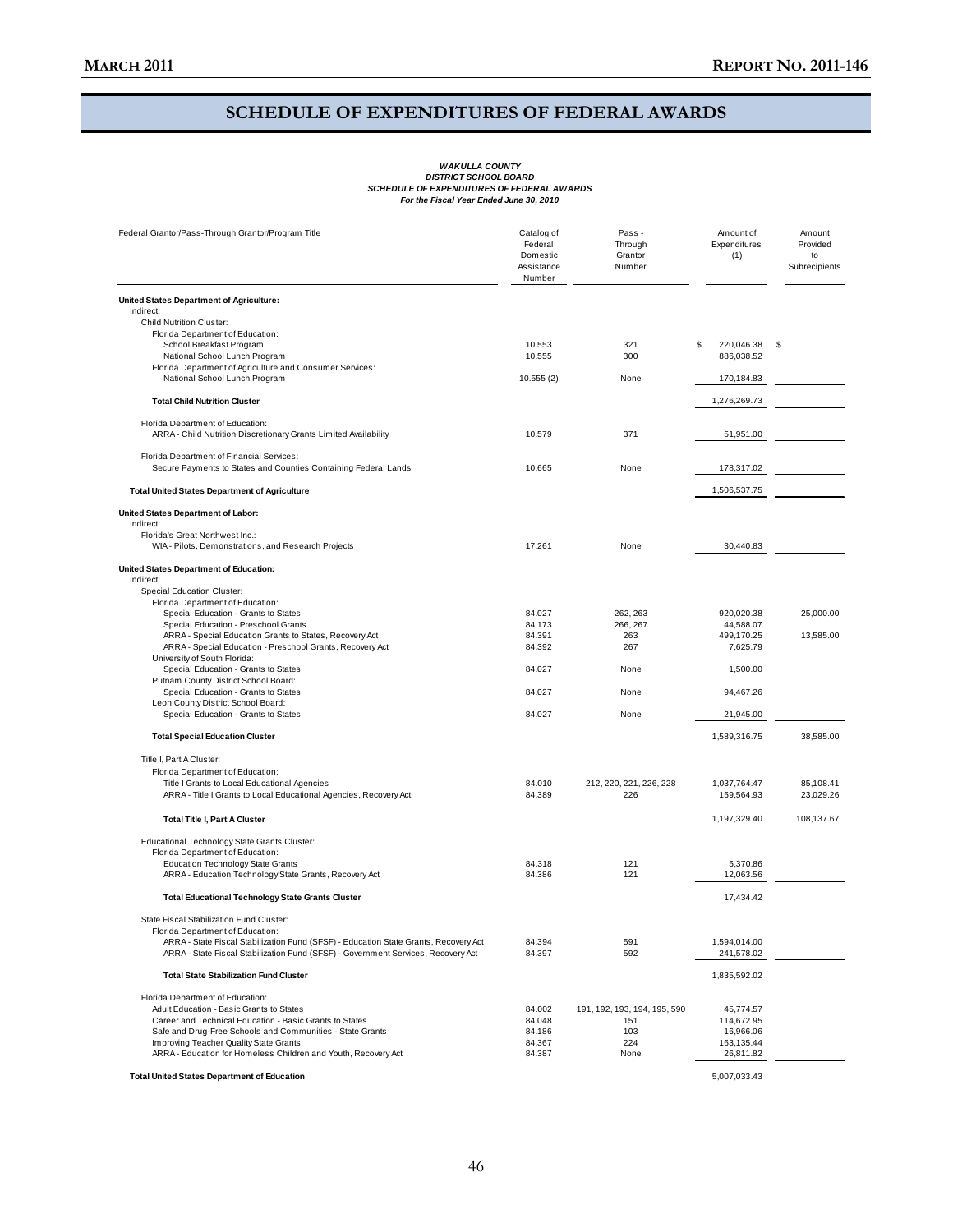#### *WAKULLA COUNTY DISTRICT SCHOOL BOARD SCHEDULE OF EXPENDITURES OF FEDERAL AWARDS (Continued) For the Fiscal Year Ended June 30, 2010*

| Federal Grantor/Pass-Through Grantor/Program Title                  | Catalog of<br>Federal<br>Domestic<br>Assistance<br>Number | Pass-<br>Through<br>Grantor<br>Number |   | Amount of<br>Expenditures<br>(1) | Amount<br>Provided<br>to<br>Subrecipients |
|---------------------------------------------------------------------|-----------------------------------------------------------|---------------------------------------|---|----------------------------------|-------------------------------------------|
| United States Department of Health and Human Services:<br>Indirect: |                                                           |                                       |   |                                  |                                           |
| North Florida Child Development, Inc.:                              |                                                           |                                       |   |                                  |                                           |
| <b>Head Start</b>                                                   | 93,600                                                    | None                                  |   | 102,456.00                       | -S                                        |
| Wakulla County Health Department:                                   |                                                           |                                       |   |                                  |                                           |
| Community-Based Abstinence Education (CBAE) Program                 | 93,010                                                    | None                                  |   | 28,090.00                        |                                           |
| Total United States Department of Health and Human Services         |                                                           |                                       |   | 130,546.00                       |                                           |
| United States Department of Homeland Security:<br>Indirect:         |                                                           |                                       |   |                                  |                                           |
| Florida Department of Education:                                    |                                                           |                                       |   |                                  |                                           |
| Homeland Security Grant Program                                     | 97.067                                                    | 532                                   |   | 28.469.00                        |                                           |
| <b>United States Department of Defense:</b><br>Direct:              |                                                           |                                       |   |                                  |                                           |
| Navy Junior Reserve Officers Training Corps                         | None                                                      | N/A                                   |   | 78.333.82                        |                                           |
| <b>Total Expenditures of Federal Awards</b>                         |                                                           |                                       | s | 6,781,360.83                     | \$                                        |

Notes: <u>Basis of Presentation</u>. The Schedule of Expenditures of Federal Awards represents amounts expended from Federal programs during the fiscal year as determined based<br>on the modified accrual basis of accounting. The amounts District's accounting records from which the basic financial statements have been reported.

(2) Noncash Assistance. National School Lunch Program - Represents the amount of donated food received during the fiscal year. Donated foods are valued at fair value as<br>determined at the time of donation.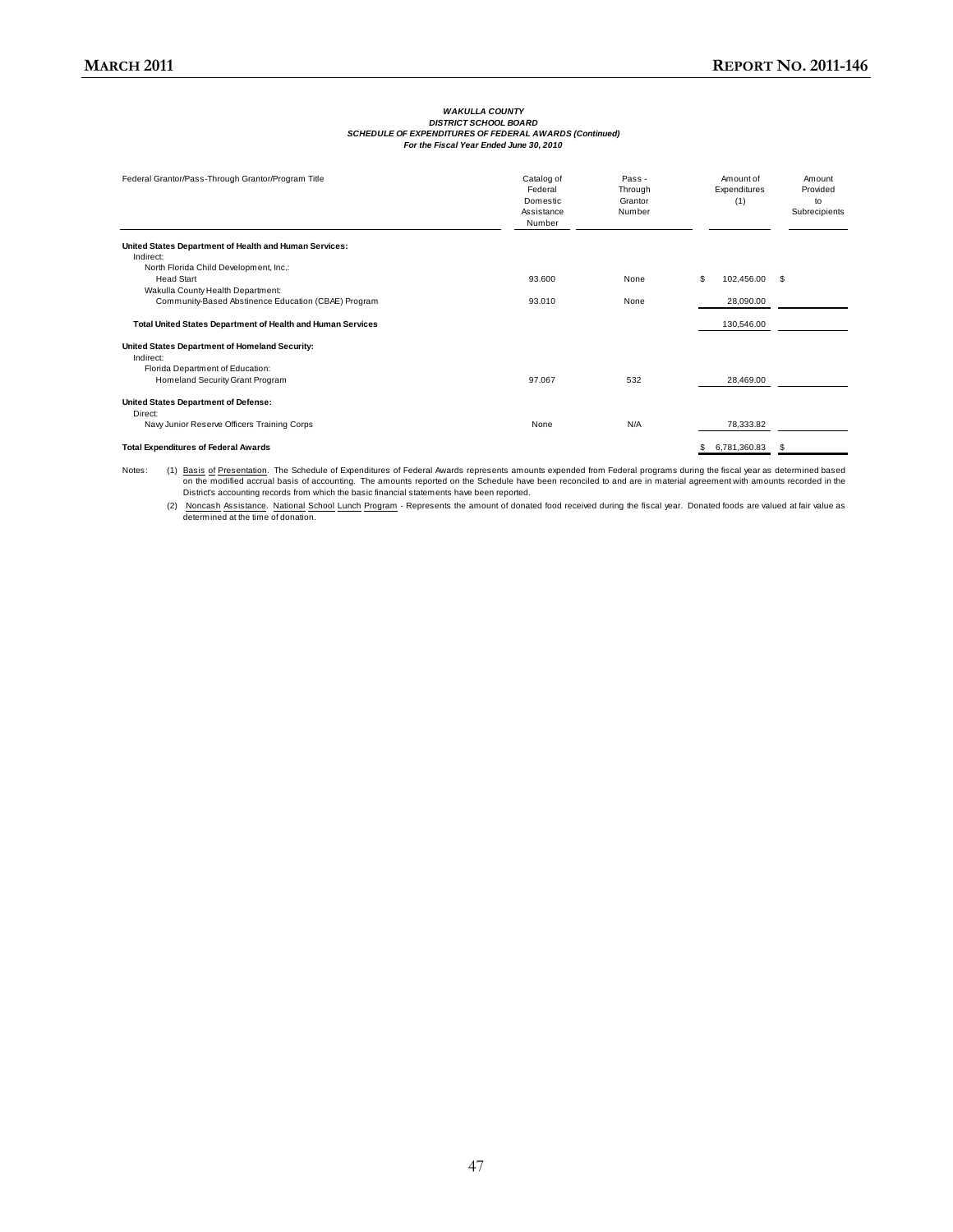<span id="page-52-0"></span>

**DAVID W. MARTIN, CPA AUDITOR GENERAL**

**AUDITOR GENERAL STATE OF FLORIDA**

**G74 Claude Pepper Building 111 West Madison Street Tallahassee, Florida 32399-1450** 



**PHONE: 850-488-5534 FAX: 850-488-6975** 

The President of the Senate, the Speaker of the House of Representatives, and the Legislative Auditing Committee

## **INDEPENDENT AUDITOR'S REPORT ON INTERNAL CONTROL OVER FINANCIAL REPORTING AND ON COMPLIANCE AND OTHER MATTERS BASED ON AN AUDIT OF THE FINANCIAL STATEMENTS PERFORMED IN ACCORDANCE WITH GOVERNMENT AUDITING STANDARDS**

We have audited the financial statements of the governmental activities, the business-type activities, the discretely presented component unit, each major fund, and the aggregate remaining fund information of the Wakulla County District School Board as of and for the fiscal year ended June 30, 2010, which collectively comprise the District's basic financial statements, and have issued our report thereon under the heading **INDEPENDENT AUDITOR'S REPORT ON FINANCIAL STATEMENTS**. Our report on the basic financial statements was modified to include a reference to other auditors. We conducted our audit in accordance with auditing standards generally accepted in the United States of America and the standards applicable to financial audits contained in *Government Auditing Standards* issued by the Comptroller General of the United States. Other auditors audited the financial statements of the school internal funds and the discretely presented component unit, as described in our report on the Wakulla County District School Board's financial statements. For the discretely presented component unit, this report does not include the results of the other auditors' testing of internal control over financial reporting or compliance and other matters that are reported on separately by those auditors. The financial statements of the school internal funds were not audited in accordance with *Government Auditing Standards*.

## **Internal Control Over Financial Reporting**

In planning and performing our audit, we considered the District's internal control over financial reporting as a basis for designing our auditing procedures for the purpose of expressing our opinions on the financial statements, but not for the purpose of expressing an opinion on the effectiveness of the District's internal control over financial reporting. Accordingly, we do not express an opinion on the effectiveness of the District's internal control over financial reporting.

A *deficiency in internal control* exists when the design or operation of a control does not allow management or employees, in the normal course of performing their assigned functions, to prevent or detect and correct misstatements on a timely basis. A *material weakness* is a deficiency, or combination of deficiencies, in internal control such that there is a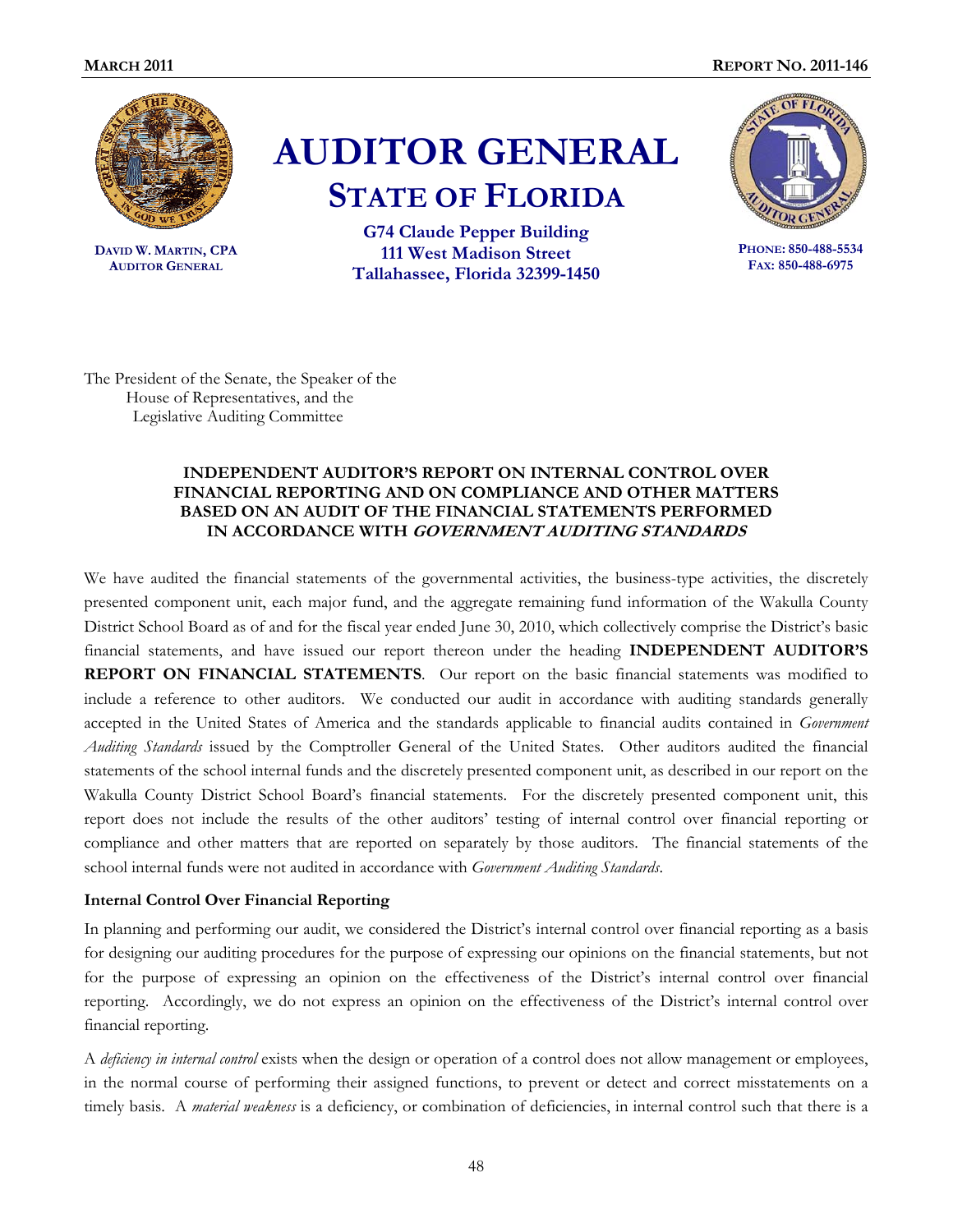reasonable possibility that a material misstatement of the District's financial statements will not be prevented, or detected and corrected on a timely basis.

Our consideration of internal control over financial reporting was for the limited purpose described in the first paragraph of this section and was not designed to identify all deficiencies in internal control over financial reporting that might be deficiencies, significant deficiencies, or material weaknesses. We did not identify any deficiencies in internal control over financial reporting that we consider to be material weaknesses, as defined above. However, we identified a certain deficiency in internal control over financial reporting, as described in the **SCHEDULE OF FINDINGS AND QUESTIONED COSTS** section of this report as Financial Statement Finding No. 1, that we consider to be a significant deficiency in internal control over financial reporting. A *significant deficiency* is a deficiency, or combination of deficiencies, in internal control that is less severe than a material weakness, yet important enough to merit attention by those charged with governance.

#### **Compliance and Other Matters**

As part of obtaining reasonable assurance about whether the District's financial statements are free of material misstatement, we performed tests of its compliance with certain provisions of laws, rules, regulations, contracts, and grant agreements, noncompliance with which could have a direct and material effect on the determination of financial statement amounts. However, providing an opinion on compliance with those provisions was not an objective of our audit, and accordingly, we do not express such an opinion. The results of our tests disclosed no instances of noncompliance or other matters that are required to be reported under *Government Auditing Standards*.

We noted certain additional matters that are discussed in the **SCHEDULE OF FINDINGS AND QUESTIONED COSTS** section of this report.

Management's response to the findings described in the **SCHEDULE OF FINDINGS AND QUESTIONED COSTS** section of this report is included as Exhibit A. We did not audit management's response and, accordingly, we express no opinion on it.

Pursuant to Section 11.45(4), Florida Statutes, this report is a public record and its distribution is not limited. Auditing standards generally accepted in the United States of America require us to indicate that this report is intended solely for the information and use of the Legislative Auditing Committee, members of the Florida Senate and the Florida House of Representatives, Federal and other granting agencies, and applicable management and is not intended to be and should not be used by anyone other than these specified parties.

Respectfully submitted,

(a) Martin

David W. Martin, CPA March 8, 2011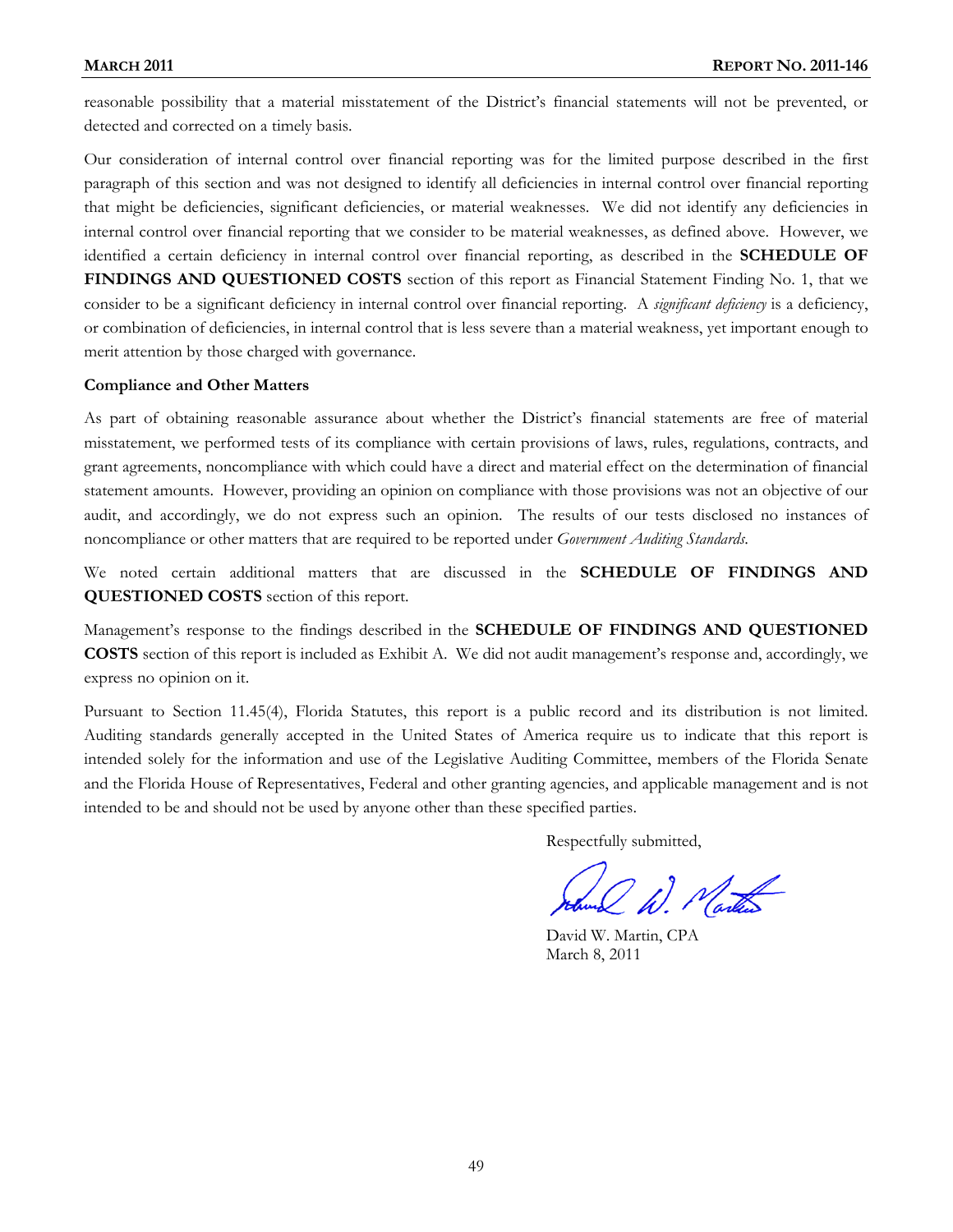<span id="page-54-0"></span>

**DAVID W. MARTIN, CPA AUDITOR GENERAL**

**AUDITOR GENERAL STATE OF FLORIDA**



**G74 Claude Pepper Building 111 West Madison Street Tallahassee, Florida 32399-1450** 

**PHONE: 850-488-5534 FAX: 850-488-6975** 

The President of the Senate, the Speaker of the House of Representatives, and the Legislative Auditing Committee

#### **INDEPENDENT AUDITOR'S REPORT ON COMPLIANCE WITH REQUIREMENTS THAT COULD HAVE A DIRECT AND MATERIAL EFFECT ON EACH MAJOR PROGRAM AND ON INTERNAL CONTROL OVER COMPLIANCE IN ACCORDANCE WITH OMB CIRCULAR A-133**

#### **Compliance**

We have audited the Wakulla County District School Board's compliance with the types of compliance requirements described in the United States Office of Management and Budget (OMB) *Circular A-133 Compliance Supplement* that could have a direct and material effect on each of the District's major Federal programs for the fiscal year ended June 30, 2010. The District's major Federal programs are identified in the **SUMMARY OF AUDITOR'S RESULTS** section of the **SCHEDULE OF FINDINGS AND QUESTIONED COSTS**. Compliance with the requirements of laws, regulations, contracts, and grants applicable to each of its major Federal programs is the responsibility of District management. Our responsibility is to express an opinion on the District's compliance based on our audit.

We conducted our audit of compliance in accordance with auditing standards generally accepted in the United States of America; the standards applicable to financial audits contained in *Government Auditing Standards*, issued by the Comptroller General of the United States; and OMB *Circular A-133*. Those standards and OMB *Circular A-133* require that we plan and perform the audit to obtain reasonable assurance about whether noncompliance with the types of compliance requirements referred to above that could have a direct and material effect on a major Federal program occurred. An audit includes examining, on a test basis, evidence about the District's compliance with those requirements and performing such other procedures as we considered necessary in the circumstances. We believe that our audit provides a reasonable basis for our opinion. Our audit does not provide a legal determination of the District's compliance with those requirements.

In our opinion, the District complied, in all material respects, with the compliance requirements referred to above that could have a direct and material effect on each of its major Federal programs for the fiscal year ended June 30, 2010.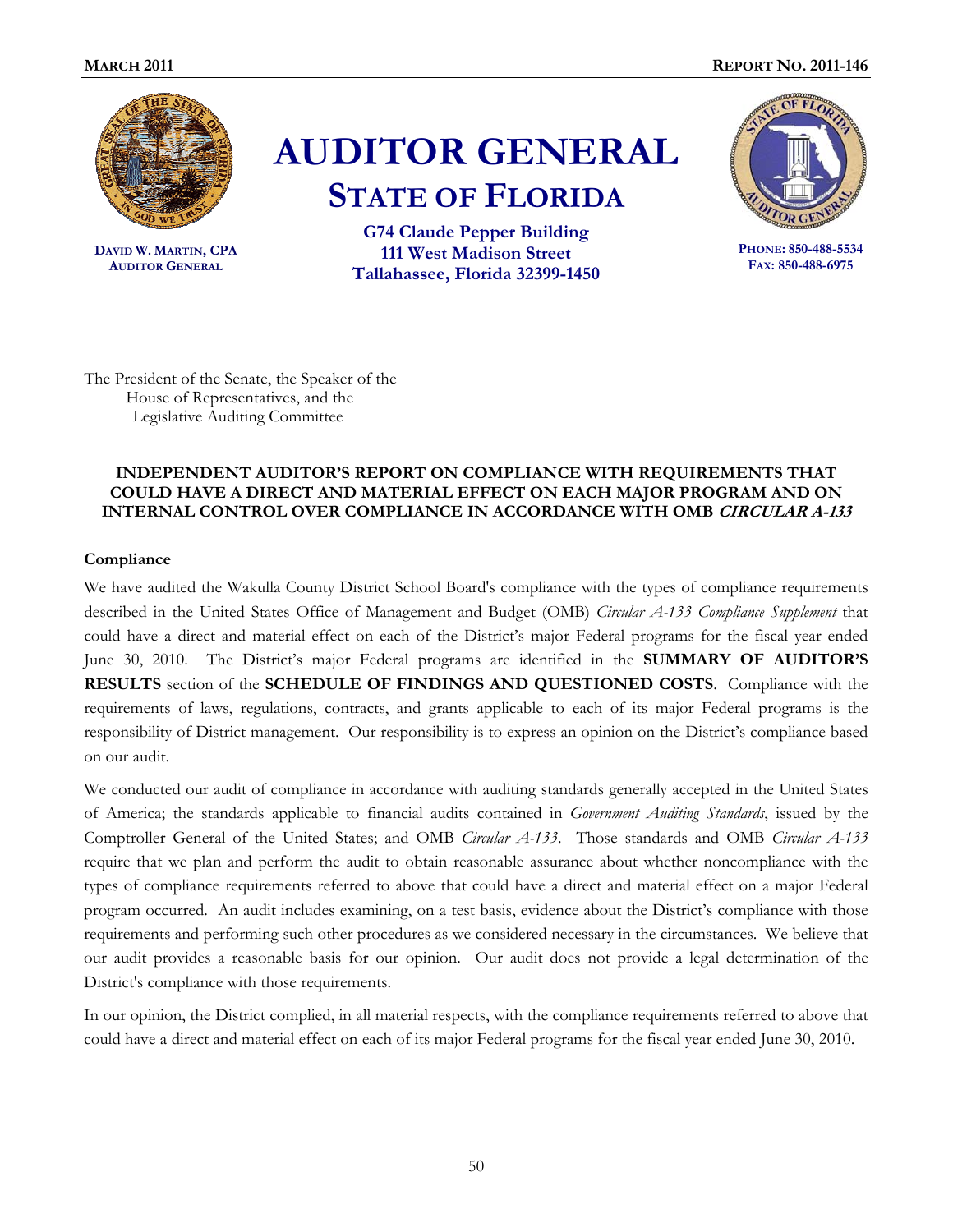#### **Internal Control Over Compliance**

District management is responsible for establishing and maintaining effective internal control over compliance with requirements of laws, regulations, contracts, and grants applicable to Federal programs. In planning and performing our audit, we considered the District's internal control over compliance with the requirements that could have a direct and material effect on a major Federal program to determine auditing procedures for the purpose of expressing our opinion on compliance and to test and report on internal control over compliance in accordance with OMB *Circular A-133*, but not for the purpose of expressing an opinion on the effectiveness of internal control over compliance. Accordingly, we do not express an opinion on the effectiveness of the District's internal control over compliance.

A *deficiency in internal control over compliance* exists when the design or operation of a control over compliance does not allow management or employees, in the normal course of performing their assigned functions, to prevent, or detect and correct, noncompliance with a type of compliance requirement of a Federal program on a timely basis. A *material weakness in internal control over compliance* is a deficiency, or combination of deficiencies, in internal control over compliance, such that there is a reasonable possibility that material noncompliance with a type of compliance requirement of a Federal program will not be prevented, or detected and corrected, on a timely basis.

Our consideration of internal control over compliance was for the limited purpose described in the first paragraph of this section and was not designed to identify all deficiencies in internal control that might be deficiencies, significant deficiencies, or material weaknesses. We did not identify any deficiencies in internal control over compliance that we consider to be *material weaknesses*, as defined above.

Pursuant to Section 11.45(4), Florida Statutes, this report is a public record and its distribution is not limited. Auditing standards generally accepted in the United States of America require us to indicate that this report is intended solely for the information and use of the Legislative Auditing Committee, members of the Florida Senate and the Florida House of Representatives, Federal and other granting agencies, and applicable management and is not intended to be and should not be used by anyone other than these specified parties.

Respectfully submitted,

David W. Martin, CPA March 8, 2011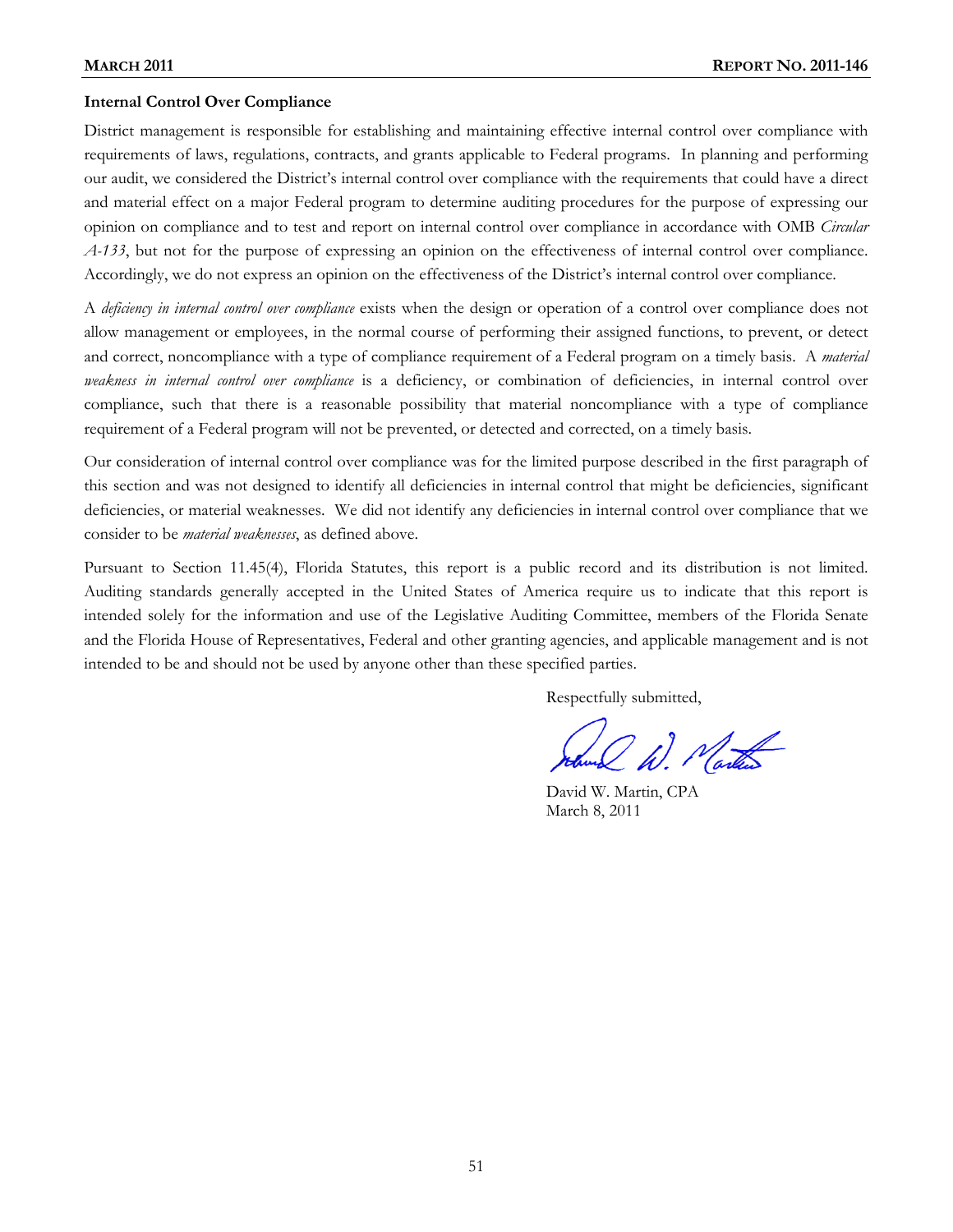## <span id="page-56-0"></span>**WAKULLA COUNTY DISTRICT SCHOOL BOARD SCHEDULE OF FINDINGS AND QUESTIONED COSTS FOR THE FISCAL YEAR ENDED JUNE 30, 2010**

## **SUMMARY OF AUDITOR'S RESULTS**

## **Financial Statements**

| Type of auditor's report issued:                                                                                          | Unqualified                                                                                                                                                                                                                                                                                                              |  |  |
|---------------------------------------------------------------------------------------------------------------------------|--------------------------------------------------------------------------------------------------------------------------------------------------------------------------------------------------------------------------------------------------------------------------------------------------------------------------|--|--|
| Internal control over financial reporting:                                                                                |                                                                                                                                                                                                                                                                                                                          |  |  |
| Material weakness(es) identified?                                                                                         | $\rm No$                                                                                                                                                                                                                                                                                                                 |  |  |
| Significant deficiency(ies) identified that are<br>not considered to be a material weakness(es)?                          | Yes                                                                                                                                                                                                                                                                                                                      |  |  |
| Noncompliance material to financial<br>statements noted?                                                                  | No                                                                                                                                                                                                                                                                                                                       |  |  |
| <b>Federal Awards</b>                                                                                                     |                                                                                                                                                                                                                                                                                                                          |  |  |
| Internal control over major programs:                                                                                     |                                                                                                                                                                                                                                                                                                                          |  |  |
| Material weakness(es) identified?                                                                                         | No                                                                                                                                                                                                                                                                                                                       |  |  |
| Significant deficiency identified that<br>are not considered to be a material weakness(es)?                               | None reported                                                                                                                                                                                                                                                                                                            |  |  |
| Type of report the auditor issued on compliance for major programs:                                                       | Unqualified for all major programs                                                                                                                                                                                                                                                                                       |  |  |
| Any audit findings disclosed that are required to be reported<br>in accordance with Section 510(a) of OMB Circular A-133? | No                                                                                                                                                                                                                                                                                                                       |  |  |
| Identification of major programs:                                                                                         | Child Nutrition Cluster (CFDA Nos.<br>10.553 and 10.555); Title I, Part A Cluster<br>(CFDA Nos. 84.010 and 84.389 - ARRA);<br>Special Education Cluster (CFDA Nos.<br>84.027, 84.173, 84.391 - ARRA, and<br>84.392- ARRA); and State Fiscal<br>Stabilization Fund Cluster (CFDA Nos.<br>84.394 - ARRA and 84.397 - ARRA) |  |  |
| Dollar threshold used to distinguish between                                                                              |                                                                                                                                                                                                                                                                                                                          |  |  |
| Type A and Type B programs:                                                                                               | \$300,000                                                                                                                                                                                                                                                                                                                |  |  |
| Auditee qualified as low-risk auditee?                                                                                    | Yes                                                                                                                                                                                                                                                                                                                      |  |  |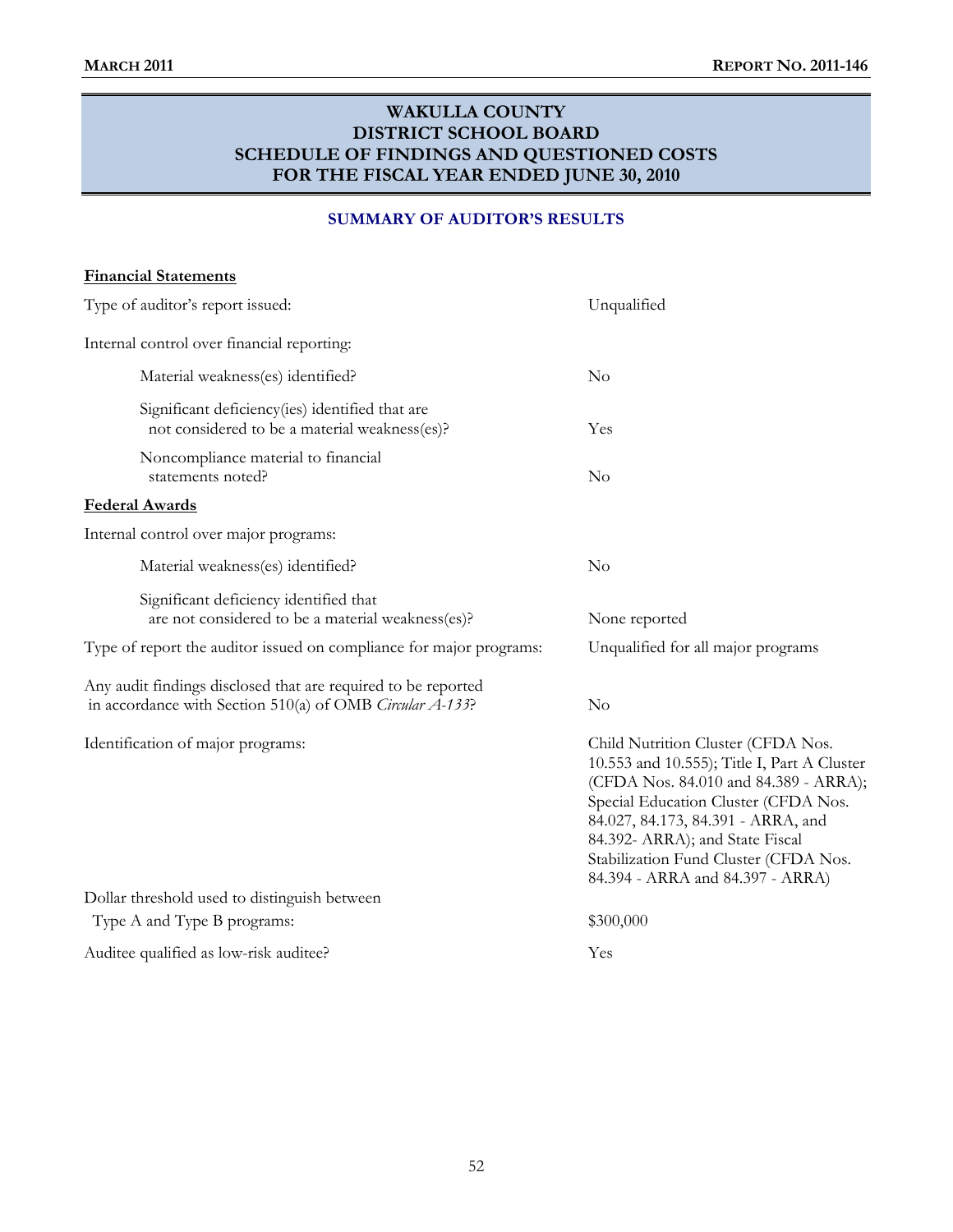## **WAKULLA COUNTY DISTRICT SCHOOL BOARD SCHEDULE OF FINDINGS AND QUESTIONED COSTS (CONTINUED) FOR THE FISCAL YEAR ENDED JUNE 30, 2010**

## **FINANCIAL STATEMENT FINDING**

## **SIGNIFICANT DEFICIENCY**

#### **Finding No. 1: Financial Reporting**

Section 1001.51, Florida Statutes, and State Board of Education Rule 6A-1.001, Florida Administrative Code (FAC), require the Superintendent to keep accurate records of all financial transactions. State Board of Education Rule 6A-1.0071, FAC, and related instructions from the Florida Department of Education prescribe the exhibits and schedules that should be prepared as part of the District's annual financial report. Law and rules require that these exhibits and schedules be prepared in accordance with generally accepted accounting principles.

Our review of the District's 2009-10 fiscal year annual financial report, as presented for audit, disclosed that financial reporting procedures could be improved. For example, on the government-wide statement of net assets, the District erroneously reduced the invested in capital assets, net of related debt account balance, for the other postemployment benefits liability. As a result, invested in capital assets, net of related debt, was understated and unrestricted net assets was overstated by approximately \$1.6 million each. Misreporting net asset classifications may cause financial statement users to incorrectly assess the District's financial position.

We extended our audit procedures to determine the adjustments necessary to properly report these amounts on the financial statements, and District personnel accepted these adjustments. However, our extended audit procedures cannot substitute for management's responsibility to implement adequate controls over financial reporting.

**Recommendation: The District should enhance procedures to ensure that financial statement account balances are properly reported.** 

# **ADDITIONAL MATTERS**

## **Finding No. 2: Adult General Education Courses**

Section 1004.02(3), Florida Statutes, defines adult general education, in part, as comprehensive instructional programs designed to improve the employability of the State's workforce. Chapter 2009-081, Laws of Florida, Specific Appropriation 111, states that from the funds provided in Specific Appropriations 9 and 111, each school district shall report enrollment for adult general education programs identified in Section 1004.02, Florida Statutes, in accordance with the Florida Department of Education (FDOE) instructional hours reporting procedures. Procedures provided by FDOE to school districts stated that fundable instructional contact hours are those scheduled hours that occur between the date of enrollment in a class and the withdrawal date or end-of-class date, whichever is sooner. FDOE procedures for reporting instructional hours provide that institutions must develop a procedure for withdrawing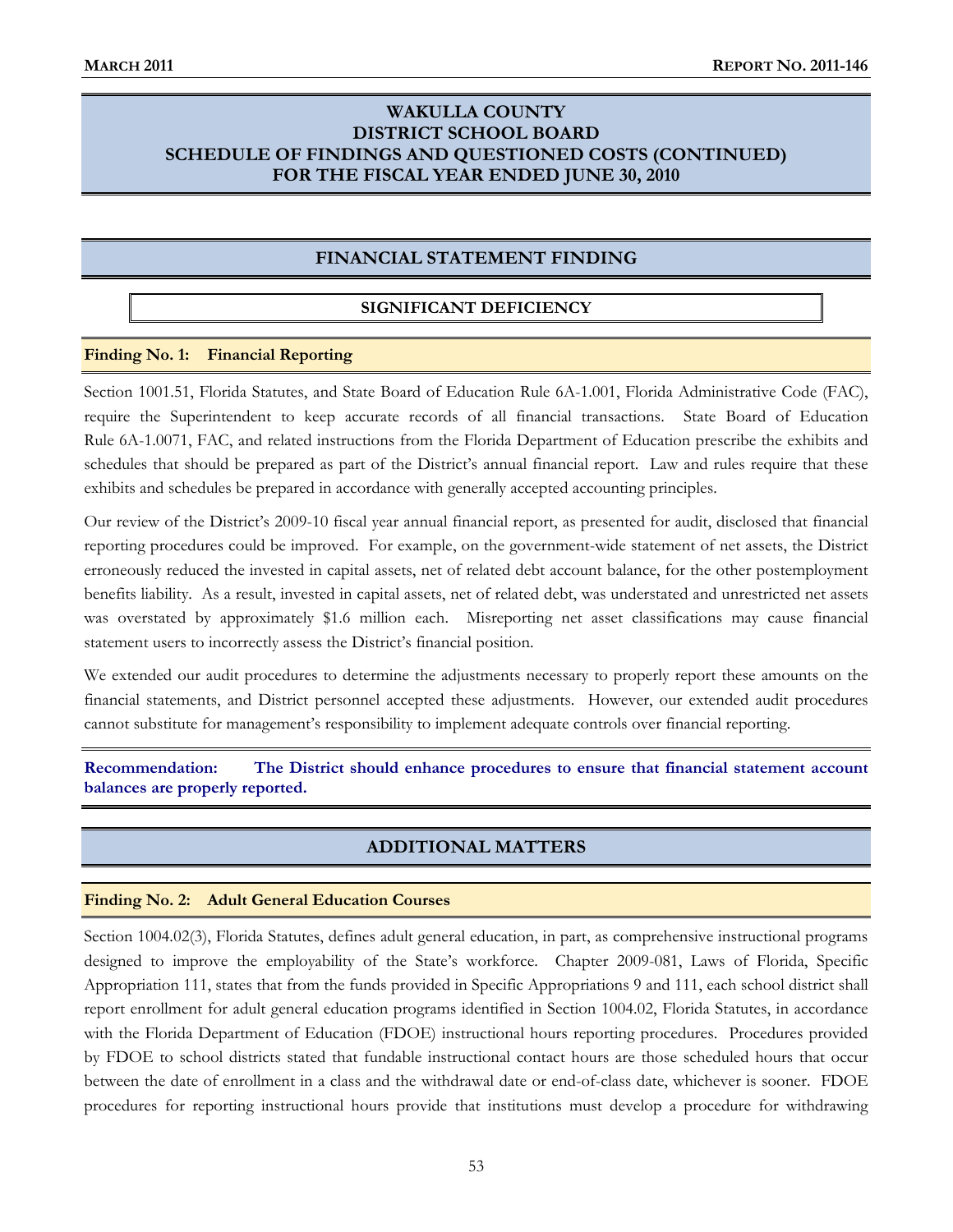students for nonattendance and that the standard for setting a withdrawal date shall be six consecutive absences from a class schedule, with the withdrawal date reported on the day after the last date of attendance.

The District reported 19,486 adult general education hours to FDOE for the 2009-10 fiscal year. Our review of the District's reporting for 15 students in 25 adult general education courses disclosed the following:

- $\triangleright$  Due to data entry errors, such as posting the incorrect class hours on the master class schedule, the District underreported 265 hours for 5 students.
- $\triangleright$  Due to calculation errors, the District overreported 70 hours for 2 students.

Since future funding may be based, in part, on enrollment data submitted to FDOE, it is important that such data be submitted correctly. A similar finding was noted in our report No. 2010-080.

**Recommendation: The District should enhance its controls over the reporting of instructional contact hours for adult general education courses to FDOE. The District should also contact FDOE to determine proper resolution of the misreported hours.** 

#### **Finding No. 3: Performance Assessments**

Section 1012.34(3), Florida Statutes, requires the District to establish annual performance assessment procedures for instructional personnel and school administrators. When evaluating the performance of employees, the procedures must primarily include consideration of student performance, using results from student achievement tests, such as the Florida Comprehensive Assessment Test (FCAT), pursuant to Section 1008.22(3), Florida Statutes, at the school where the employee works. Additional employee performance assessment criteria prescribed by Section 1012.34(3)(a), Florida Statutes, include evaluation measures such as the employee's ability to maintain appropriate discipline, knowledge of subject matter, ability to plan and deliver instruction and use of technology in the classroom, and other professional competencies established by rules of the State Board of Education and Board policies. Section 1012.34(3)(d), Florida Statutes, requires that, if an employee is not performing satisfactorily, the performance evaluator must notify the employee in writing and describe the unsatisfactory performance.

The District established performance assessment procedures for instructional and school administrators based on criteria prescribed by Section 1012.34(3)(a), Florida Statutes, except that District records did not sufficiently evidence that these employees were evaluated based primarily on student performance. The performance appraisal forms included student growth and achievement as a component of the evaluation, but did not sufficiently evidence a correlation between student performance and employee performance assessments nor that student performance was the primary factor for the overall evaluation rating. For example, the evaluation form did not provide a numeric or percentage indicator to show that student achievement was the primary contributing factor used to evaluate employee performance. Without sufficiently documenting the extent to which student performance affects employee performance, performance assessments of instructional personnel and school administrators are incomplete and may not effectively communicate the employee's accomplishments and shortcomings.

**Recommendation: The District should ensure that performance assessments of instructional personnel and school administrators are based primarily on student performance, and maintain records evidencing this.**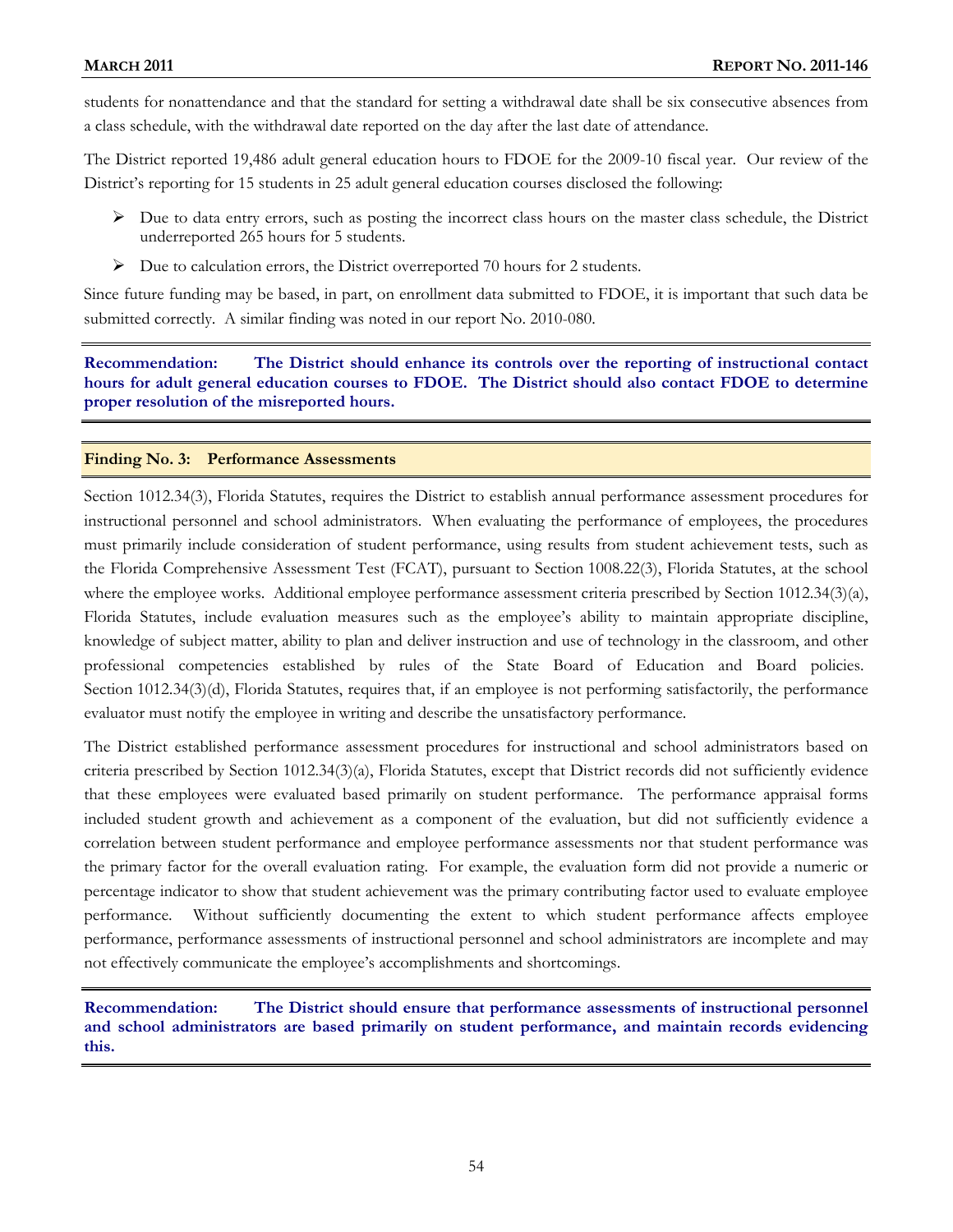#### **Finding No. 4: Compensation and Salary Schedules**

Section 1001.42(5)(a), Florida Statutes, requires the Board to designate positions to be filled, prescribe qualifications for those positions, and provide for the appointment, compensation, promotion, suspension, and dismissal of employees, subject to the requirements of Chapter 1012, Florida Statutes. Section 1012.22(1)(c)2., Florida Statutes, provides that, for instructional personnel, the Board must base a portion of each employee's compensation on performance. In addition, Section 1012.22(1)(c)4., Florida Statutes, requires the Board to adopt a salary schedule with differentiated pay for instructional personnel and school-based administrators. The salary schedule is subject to negotiation as provided in Chapter 447, Florida Statutes, and must allow differentiated pay based on District-determined factors, including, but not limited to, additional responsibilities, school demographics, critical shortage areas, and level of job performance difficulties.

While compensation of instructional personnel is typically subject to collective bargaining, the Board had not adopted formal policies and procedures for ensuring that a portion of each instructional employee's compensation is based on performance pursuant to Section 1012(1)(c)2., Florida Statutes. Such policies and procedures could establish and clearly communicate the performance measures affecting instructional employee compensation. Board Policy 6.91 provides that personnel will be paid in accordance with salary schedules as adopted by the Board; however, the Board had not adopted formal policies and procedures establishing the documented process to identify instructional personnel and school-based administrators entitled to differentiated pay using the factors prescribed in Section 1012.22(1)(c)4., Florida Statutes. Such policies and procedures could specify the prescribed factors to be used as a basis for determining differentiated pay, the documented process for applying the prescribed factors, and the individuals responsible for making such determinations.

The 2009-10 fiscal year salary schedule and applicable union contract for instructional personnel and school-based administrators provided pay levels based on factors such as job classifications, years of experience, level of education, and other factors. However, the District's procedures for documenting compliance with Section 1012.22(1)(c), Florida Statutes, could be improved, as follows:

▶ Instructional Personnel. Contrary to Section 1012.22(1)(c)2., Florida Statutes, the instructional personnel salary schedule and union contract did not evidence that a portion of the compensation of each instructional employee was based on performance.

The instructional personnel salary schedule and union contracts provided salary supplements for additional responsibilities beyond the normal work day, such as supplements for athletic coaches and band directors. The salary schedule and union contracts also provided consideration of differentiated pay for critical shortage areas by providing a salary supplement for speech language pathologists, for school demographics by providing a salary supplement for personnel at schools with 90 percent or more students receiving free or reduced-price meals, and for job performance difficulties by providing instructors higher salaries than paraprofessionals. However, the usefulness and relevance of the established differentiated pay factor for school demographics was not readily apparent since there were no schools that met the District's criteria and no instructional personnel received a salary supplement for school demographics during the 2009-10 fiscal year. In addition, District records did not sufficiently evidence the basis for identifying the critical shortage areas. Such documentation could include records evidencing a minimal number of applicants, high personnel turnover rates, and other factors demonstrating the difficulty of hiring and retaining speech language pathologists.

 **School-based Administrators**. The school-based administrators' salary schedule included consideration for additional responsibilities, school demographics, and level of job performance difficulties by providing differing administrative pay grades for elementary, middle, and high schools based on the type school. However, the salary schedule did not evidence consideration of differentiated pay based on critical shortage areas, contrary to Section 1012.22(1)(c)4., Florida Statutes.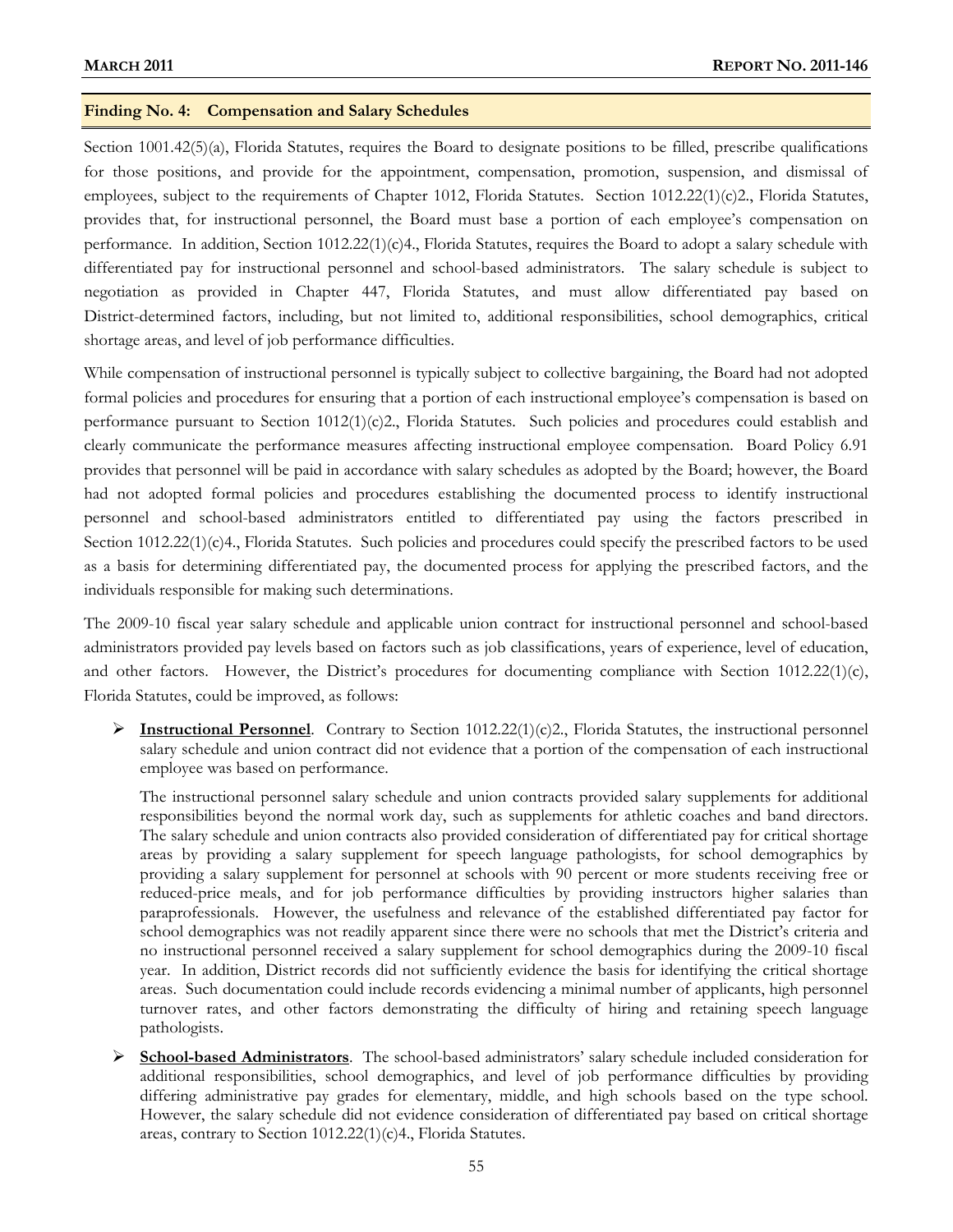Without Board-adopted policies and procedures for ensuring that a portion of each instructional employee's compensation is based on performance, and sufficiently identifying the basis for differentiated pay, the District may be limited in its ability to demonstrate that each instructional employee's performance correlated to their compensation and the various differentiated pay factors were consistently considered and applied.

**Recommendation: The Board should adopt formal policies and procedures for ensuring that a portion of each instructional employee's compensation is based on performance, and differentiated pay of instructional personnel and school-based administrators is appropriately identified on salary schedules, consistent with Section 1012.22(1)(c), Florida Statutes.** 

#### **Finding No. 5: Collection of Social Security Numbers**

The Legislature has acknowledged in Section 119.071(5)(a), Florida Statutes, the necessity of collecting social security numbers (SSNs) for certain purposes because of their acceptance over time as a unique numeric identifier for identity verification and other legitimate purposes. The Legislature has also recognized that SSNs can be used to acquire sensitive personal information, the release of which could result in fraud against individuals or cause other financial or personal harm. Therefore, public entities are required to provide extra care in maintaining such information to ensure its confidential status.

Section 119.071(5)(a), Florida Statutes, provides that the District may not collect an individual's SSN unless the District has stated in writing the purpose for its collection and unless it is specifically authorized by law to do so, or is imperative for the performance of the District's duties and responsibilities as prescribed by law. Additionally, this section requires that if the District collects an individual's SSN, it must provide that individual with a written statement indicating whether the collection of the SSN is authorized or mandatory under Federal or State law, and identifying the specific Federal or State law governing the collection, use, or release of SSNs for each purpose for which the SSN is collected. This section also provides that SSNs collected by the District may not be used for any purpose other than the purpose provided in the written statement. This section further requires that the District review whether its collection of SSNs is in compliance with the above requirements and immediately discontinue the collection of SSNs for purposes that are not in compliance.

The District obtained SSNs on various forms such as enrollment, volunteer, and on certain documents upon employment. However, due to oversights, the District did not provide parents, legal guardians, or volunteers with notices identifying the purpose for collecting the SSN; the specific Federal or State law governing the collection, use, or release of the SSN for each purpose; or whether collection of the SSN was authorized or mandatory under Federal or State law. Subsequent to our inquiry, the District updated statements provided to parents, legal guardians, and volunteers to identify the specific Federal or State law governing the SSN collection. Effective controls to properly monitor the need for and use of SSNs and ensure compliance with statutory requirements reduce the risk that SSNs may be used for unauthorized purposes.

**Recommendation: The District should continue its efforts to ensure compliance with Section 119.071(5)(a), Florida Statutes.**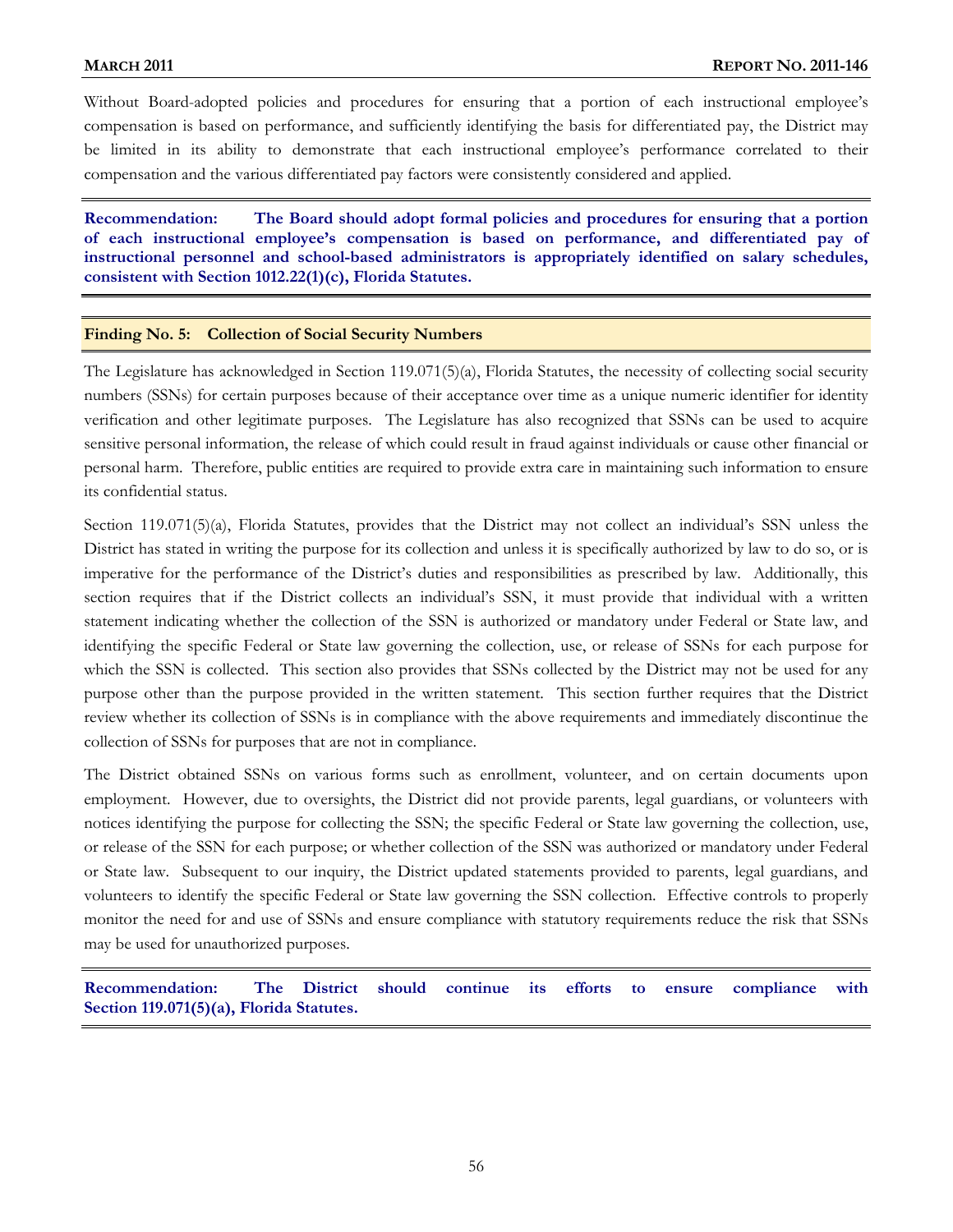#### **Finding No. 6: Information Technology – Timely Removal of Access Privileges**

Effective management of information technology (IT) access privileges includes the timely removal of such privileges when employment terminations or reassignments occur. Prompt action is necessary to ensure that the access privileges are not misused by former or reassigned employees or others.

Section 6 of the District's Technology Plan provides that within 30 days of an employee's status change or job function change, the Finance Department must send an employee termination report to the Management Information Systems (MIS) Department for removal of employee access privileges to systems and tools. According to District management, the MIS Department removes access privileges of former or reassigned employees at the end of each month after a termination report is generated from the Finance Department. However, based on this procedure, it is possible for a former or reassigned employee's access privileges to remain active for up to 30 days after termination or reassignment of employment. Although our tests of 73 former employees disclosed that their IT access privileges were discontinued, when the access privileges of former or reassigned employees are not promptly removed, the risk is increased that the access privileges could be misused. A similar finding was noted in our report No. 2010-080.

## **Recommendation: The District should enhance its policy and procedure for notifying the MIS Department of terminating or reassigned employees to ensure that the IT access privileges of former or reassigned employees are promptly removed.**

**Finding No. 7: Information Technology – Written Policies and Procedures** 

Each IT function needs complete, well-documented policies and procedures to describe the scope of the function and its activities. Sound policies and procedures provide benchmarks against which compliance can be measured and contribute to an effective control environment. As similarly noted in previous audits of the District, most recently in our report No. 2010-080, the District lacked written policies and procedures for the following IT functions:

- Administering security devices (such as firewalls and routers).
- $\triangleright$  Prohibiting administrator rights on the workstations of end users.
- $\triangleright$  Monitoring and logging access to and modification of sensitive or critical tables, files, and transactions for the application, database, and network.
- Removing confidential information from consultant and vendor equipment.
- Defining responsibilities, access privileges, and activities for network, database, and security administrators and help desk staff.
- $\triangleright$  Reporting suspected, and responding to actual, security incidents.
- Transmitting confidential information through electronic mail.

Without written policies and procedures, the risk is increased that District IT controls may not be followed consistently and in a manner pursuant to management's expectations.

**Recommendation: The District should establish written policies and procedures to document management's expectations for the performance of the IT functions described above.**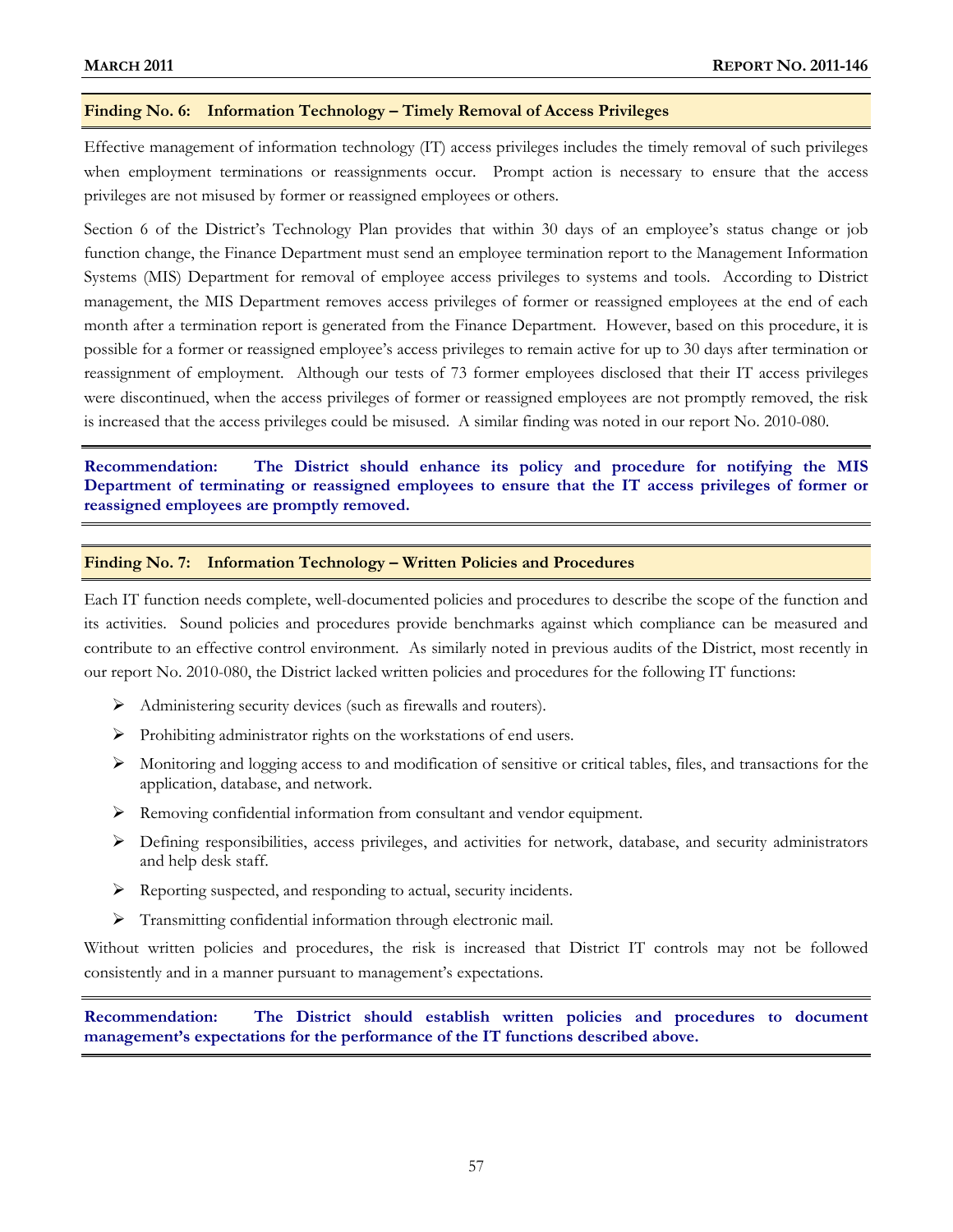#### **Finding No. 8: Information Technology – Disaster Recovery Plan**

The Panhandle Area Educational Consortium (PAEC) provides various programs and services, including IT services, to member districts. PAEC utilizes the Northwest Regional Data Center for processing various administrative application systems. The Board entered into a reciprocal disaster recovery agreement with PAEC member districts whereby member districts agreed to serve as alternative processing sites for each other in the event of a disaster that interrupts critical District IT operations.

The District had established an IT Disaster Recovery Plan (Plan) and assigned responsibilities for carrying out disaster recovery activities to particular individuals. However, as similarly noted in our report No. 2010-080, the District had not tested the Plan, and the Plan did not include the following key recovery control elements:

- $\triangleright$  Prioritization of critical operations and data.
- $\triangleright$  Documentation of procedures to follow when the Northwest Regional Data Center is inoperable.

Disaster recovery plans are an important element of effective internal control over IT operations. When a disaster recovery plan does not include key recovery control elements and has not been tested for feasibility or weaknesses, there is an increased risk that restoration of IT operations may be delayed in the event of a disaster.

**Recommendation: The District should enhance its IT Disaster Recovery Plan by including a prioritized list of critical operations and data and documentation of procedures to follow when service interruptions arise with Northwest Regional Data Center. In addition, the District should annually test the effectiveness of the Plan.** 

#### **Finding No. 9: Information Technology – Security Controls – User Authentication**

Security controls are intended to protect the confidentiality, integrity, and availability of data and IT resources. Our audit disclosed certain security controls related to user authentication that needed improvement. We are not disclosing specific details of the issues in this report to avoid the possibility of compromising District data and IT resources. However, we have notified appropriate District management of the specific issues. Similar findings were noted in previous audits of the District, most recently in our report No. 2010-080. Without adequate security controls related to user authentication, the confidentiality, integrity, and availability of data and IT resources may be compromised, increasing the risk that District data and IT resources may be subject to improper disclosure, modification, or destruction.

**Recommendation: The District should improve security controls related to user authentication to ensure the continued confidentiality, integrity, and availability of District data and IT resources.** 

## **FEDERAL AWARDS FINDINGS AND QUESTIONED COSTS**

There were no audit findings on Federal programs required to be reported under OMB *Circular A-133*, Section 510.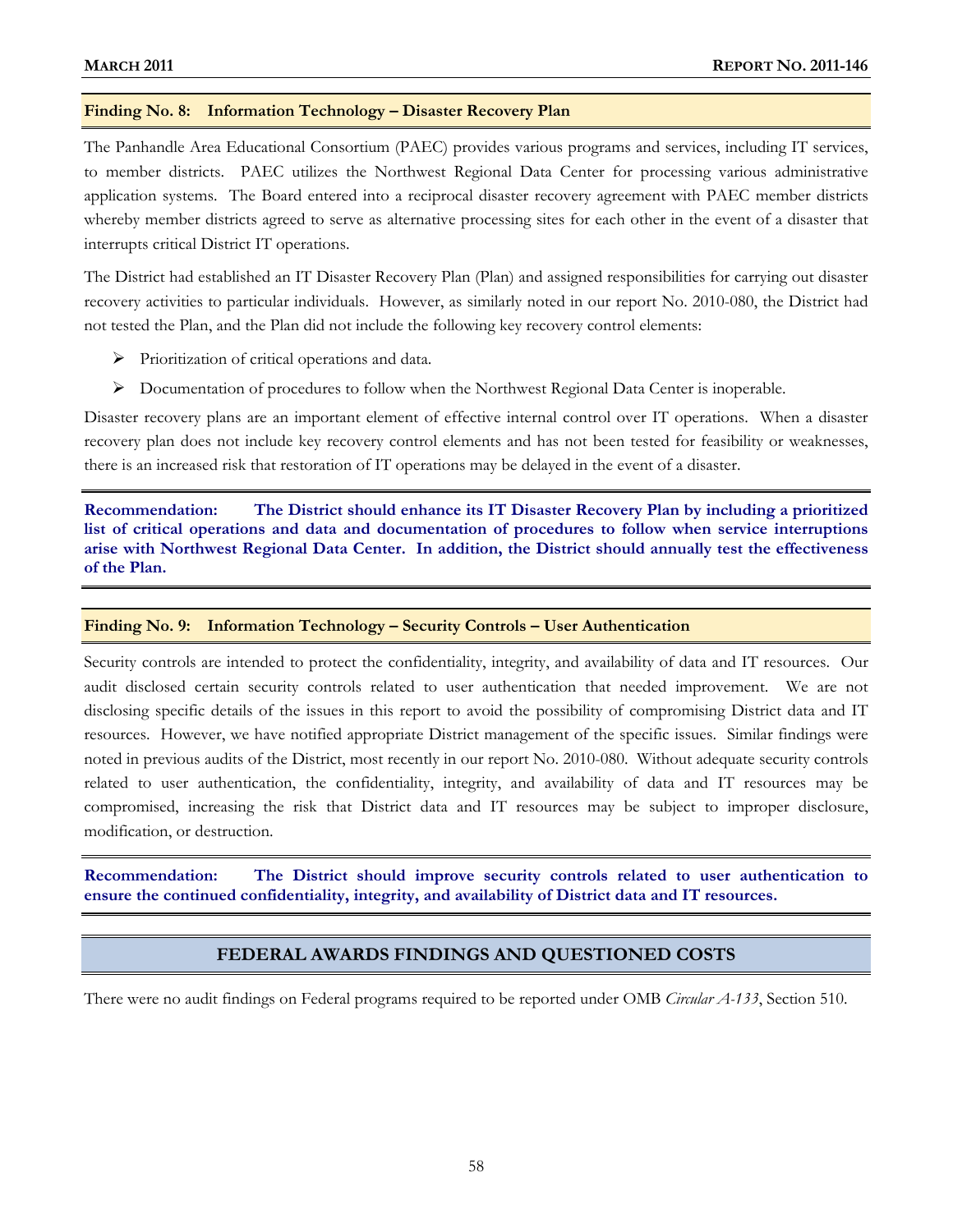# **PRIOR AUDIT FOLLOW-UP**

Except as discussed in the preceding paragraphs, the District had taken corrective actions for findings included in our report No. 2010-080.

## **MANAGEMENT'S RESPONSE**

Management's response is included as Exhibit A.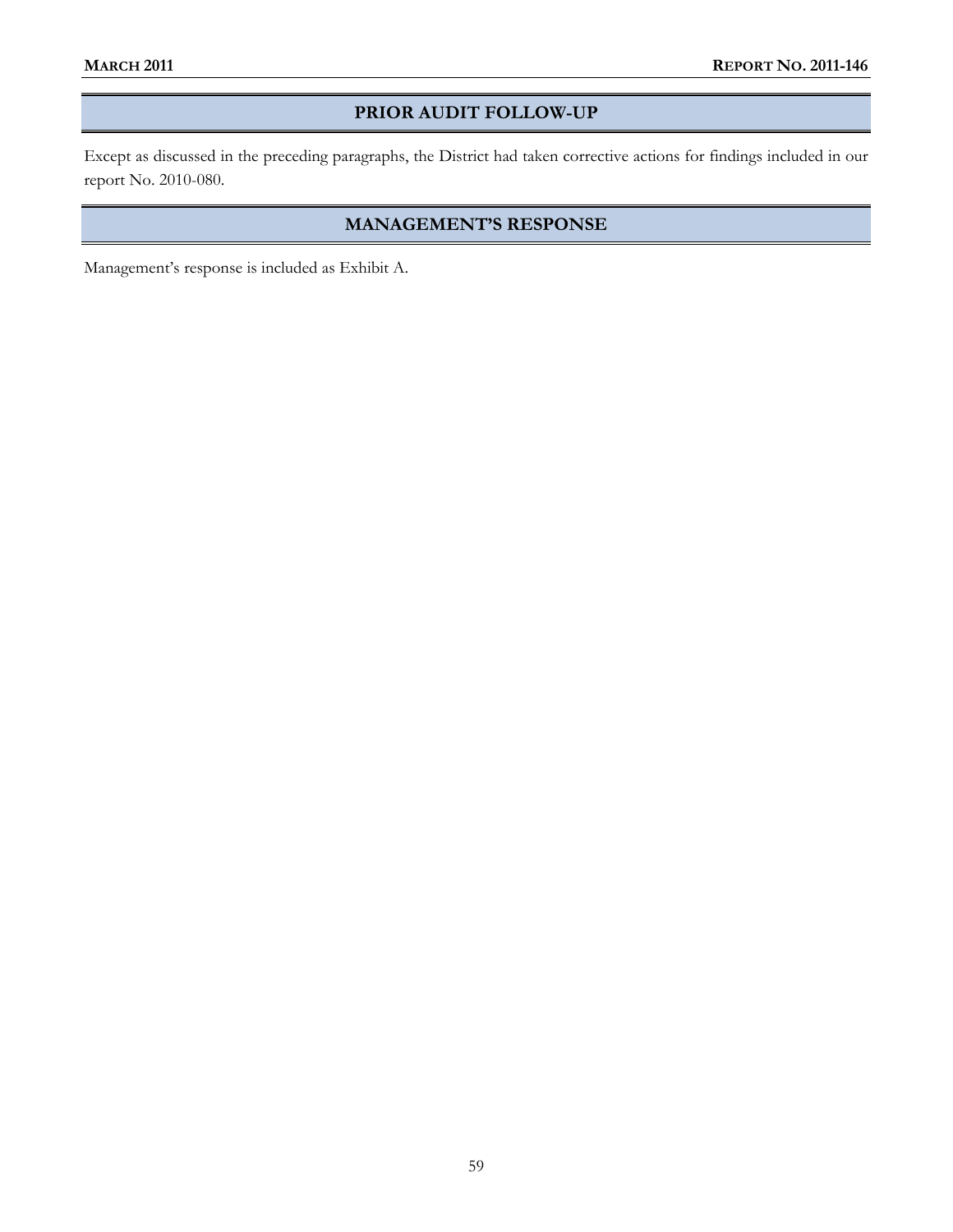## <span id="page-64-0"></span>**SUMMARY SCHEDULE OF PRIOR AUDIT FINDINGS – FEDERAL AWARDS**

#### **WAKULLA COUNTY DISTRICT SCHOOL BOARD SUMMARY SCHEDULE OF PRIOR AUDIT FINDINGS - FEDERAL AWARDS For the Fiscal Year Ended June 30, 2010**

Listed below is the District's summary of the status of prior audit findings on Federal programs:

| Audit Report No.<br>and Federal<br>Awards Finding No. | Program/Area                                                                                                                                                                         | <b>Brief Description</b>                                                                                                                                       | <b>Status</b> | Comments                                                                                                                                                                                                                                                                                                                                                                                                                                                                                                       |
|-------------------------------------------------------|--------------------------------------------------------------------------------------------------------------------------------------------------------------------------------------|----------------------------------------------------------------------------------------------------------------------------------------------------------------|---------------|----------------------------------------------------------------------------------------------------------------------------------------------------------------------------------------------------------------------------------------------------------------------------------------------------------------------------------------------------------------------------------------------------------------------------------------------------------------------------------------------------------------|
| 2010-080<br>(1)                                       | Title I Grants to Local<br><b>Educational Entities (CFDA</b><br>No. 84.010) and Special<br>Education - Grants to States<br>(CFDA No. 84.027) /<br>Allowable Costs/Cost<br>Principles | Controls could be enhanced to ensure services<br>are received before payment for such services is<br>made, and documentation of this process is<br>maintained. | Corrected.    | Consultants providing services<br>now must complete a Consultant<br>Schedule form that will list the<br>services performed at a particular<br>school. The consultant signs in<br>on this form when he/she arrives<br>and signs out on the form when<br>services are completed. The<br>principal will sign the form<br>verifying services performed and<br>forward the form to the Title I<br>District office. Invoices<br>submitted will be compared to<br>the completed forms before<br>approved for payment. |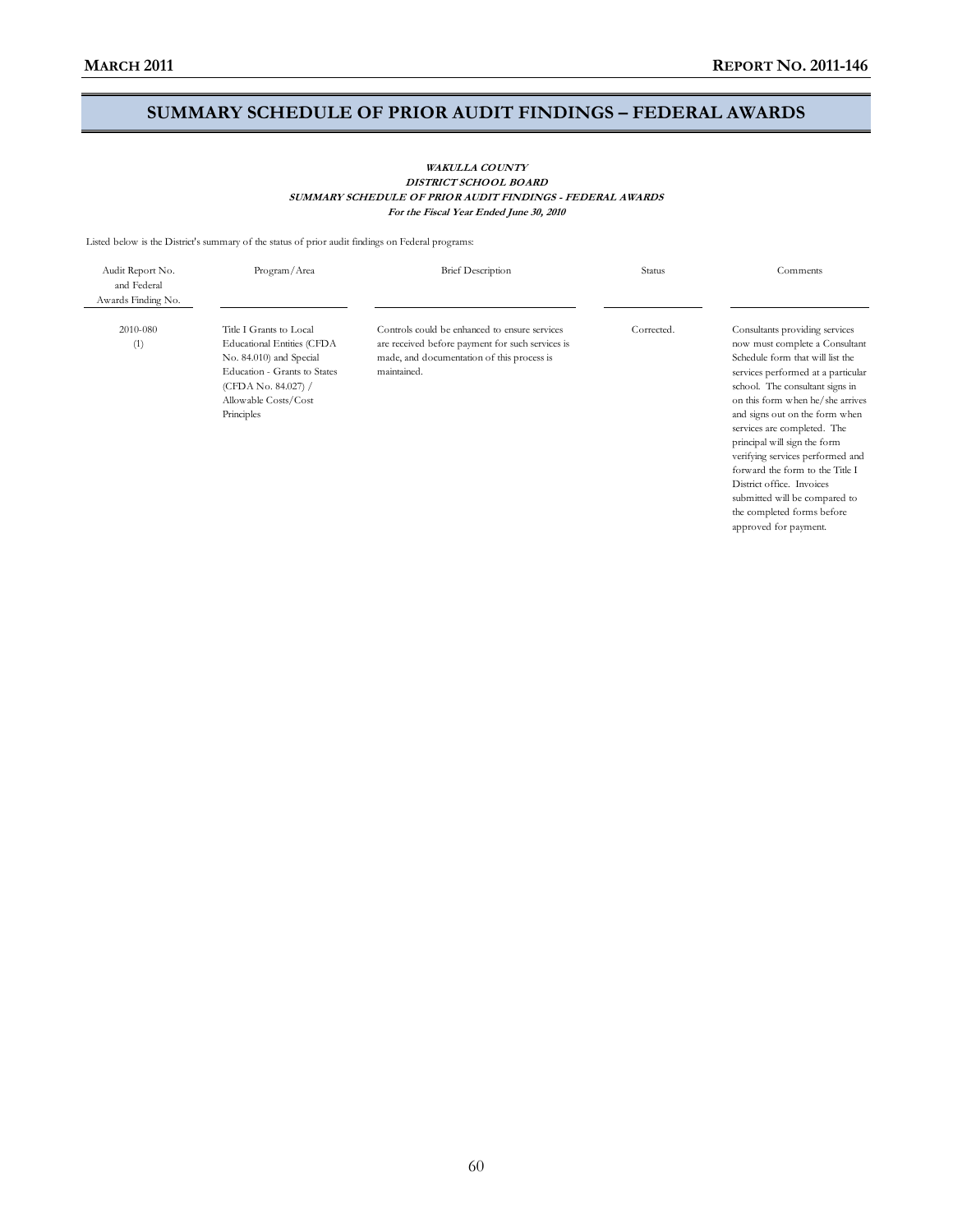#### **EXHIBIT A**

#### **MANAGEMENT'S RESPONSE**

<span id="page-65-0"></span>

DAVID MILLER<br>SUPERINTENDENT

**RAY GRAY DISTRICT I** 

MICHAEL SCOTT **DISTRICT II** 

**WAKULLA COUNTY SCHOOL BOARD** 69 ARRAN ROAD<br>POST OFFICE BOX 100<br>CRAWFORDVILLE, FLORIDA 32326<br>TELEPHONE: (850)926-0065<br>FAX: (850)926-0123



**BECKY COOK**<br>DISTRICT III

**GREG THOMAS DISTRICT IV** 

**JERRY EVANS**<br>DISTRICT V

February 25, 2011

David W. Martin Auditor General 111 West Madison Street Tallahassee, Fl 32302

Dear Mr. Martin:

The preliminary and tentative findings and recommendations for the fiscal year ending June 30, 2010 have been reviewed with Karen Revell and Stacy Boyd. Our response to the findings and recommendations are listed below.

Finding No. 1: Financial Reporting

District Response: The district has corrected the spreadsheet utilized in compiling its government-wide financial statements to properly credit unrestricted assets for OPEB liabilities.

Finding No. 2: Adult General Education Courses

District Response: The District has contacted FDOE for guidance in enhancing its controls over the reporting of instructional contact hours and the proper resolution of the misreported hours.

Finding No. 3: Performance Assessments

District Response: The district has established performance assessment procedures based on the criteria specified in Section 1012.34(3) Florida Statutes, including an evaluation dimension based on assessment of student performance. The district will work to enhance performance procedures to ensure that performance assessments for instructional personnel and school administrators are based primarily on student performance.

Finding No. 4: Compensation and Salary Schedules

District Response: The district will adopt formal policies and procedures to ensure a portion of each instructional employee's pay is based on performance. Differentiated pay for instructional personnel is

Crawfordville Elementary • Medart Elementary • Shadeville Elementary • Riversink Elementary Riversprings Middle School . Wakulla Middle School . Wakulla High School Wakulla Education Center . Sopchoppy Education Center